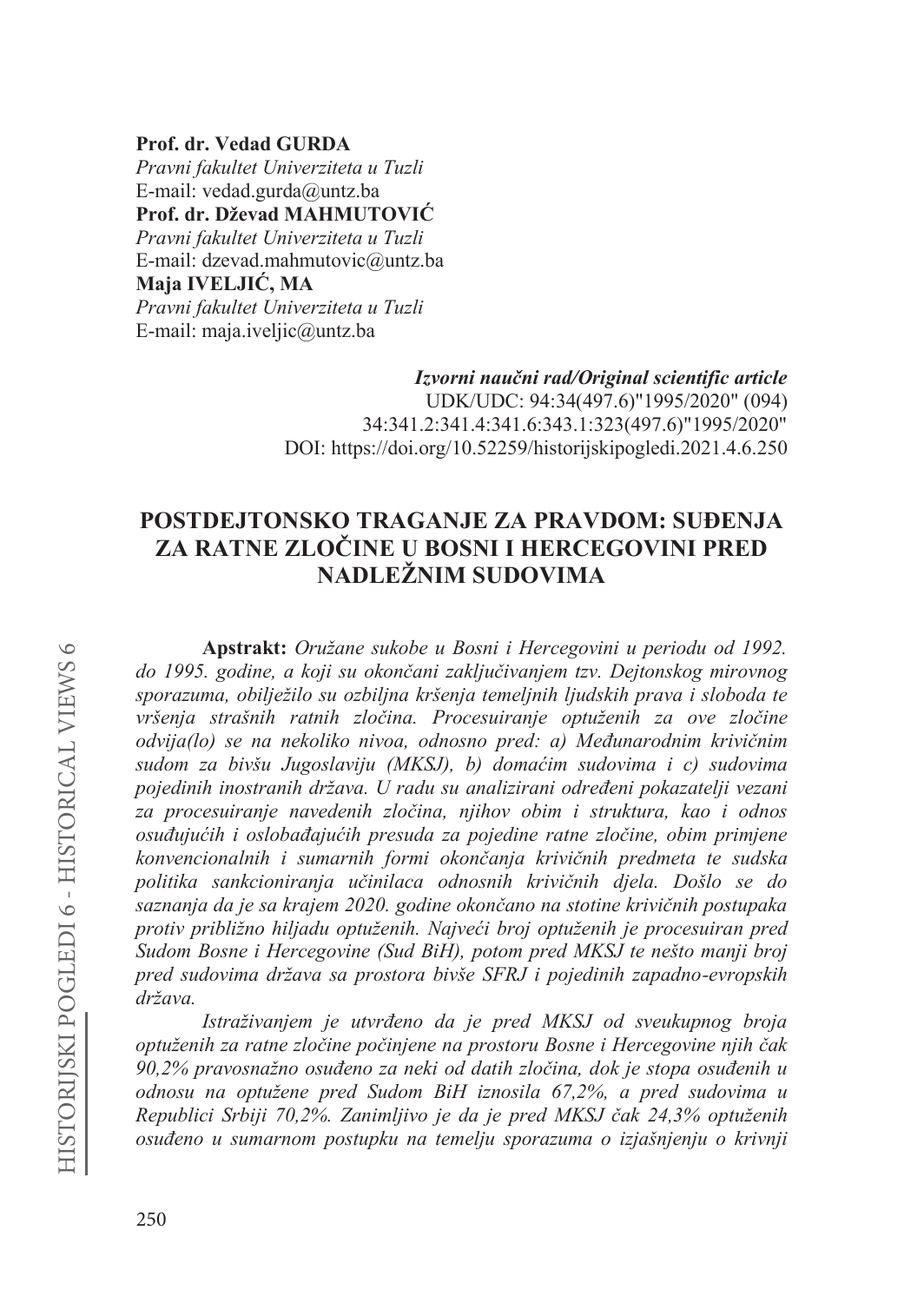*(plea agreement), dok je pred Sudom BiH primjenom sporazuma o priznanju krivnje (plea bargaining) kao konsenzualnog modela okonþanja kriviþnih predmeta osuđeno 13,3% optuženih. Za zločin genocida kao najteži zločin pred MKSJ, Sudom BiH i njemaþkim sudovima osuÿene su do sada 22 osobe i sve osude odnosile su se na djelovanje Vojske Republike Srpske tokom rata u Bosni i Hercegovini.. Na kraju, utvrÿeno je da su pojedini sudovi, posebno Sud BiH, baštinili relativno blagu SROLWLNXNDåQMDYDQMD ratnih zloþina.*

**Ključne riječi:** Genocid i ratni zločini u Bosni i Hercegovini, *Meÿunarodni kriviþni sud za bivšu Jugoslaviju, Sud Bosne i Hercegovine, kaznena politika, sporazum o priznanju krivnje.* 

### **THE POST-DAYTON SEARCH FOR JUSTICE: WAR CRIMES TRIALS IN BOSNIA AND HERZEGOVINA BEFORE COMPETENT COURTS**

**Abstract:** The armed conflicts in Bosnia and Herzegovina in the period *from 1992 to 1995, which ended with the conclusion of the so-called The Dayton Peace Agreement was marked by serious violations of fundamental human rights and freedoms and the commission of horrific war crimes. Prosecution of defendants for these crimes takes place at several levels, ie before: a) the International Criminal Tribunal for the Former Yugoslavia (ICTY), b) domestic courts and c) courts of certain foreign states. The paper analyzes certain indicators related to the prosecution of these crimes, their scope and structure, as well as the ratio of convictions and acquittals for certain war crimes, the scope of application of conventional and summary forms of ending criminal cases and court policy of sanctioning perpetrators. It was learned that by the end of 2020, hundreds of criminal proceedings against approximately a thousand defendants had been completed. Most of the accused were prosecuted before the Court of Bosnia and Herzegovina (Court of B&H), followed by the ICTY, and a slightly smaller number before the courts of the former SFRY and some Western European countries.* 

*The research established that before the ICTY, out of the total number of accused for war crimes committed in Bosnia and Herzegovina, as many as 90.2% were convicted of some of these crimes, while the rate of convicted in relation to accused before the Court of B&H was 67.2% , and before the courts in the Republic of Serbia 70.2%. It is interesting that before the ICTY as many as 24.3% of the accused were convicted in summary proceedings on the basis of a plea agreement, while before the Court of B&H 13,3% of the accused were convicted using a plea bargaining as a consensual model for ending criminal cases. So far, 22 people have been convicted of the crime of genocide as the most serious crime before the ICTY, the Court of B&H and German courts, and all convictions related to the activities of the Army of Republika Srpska during*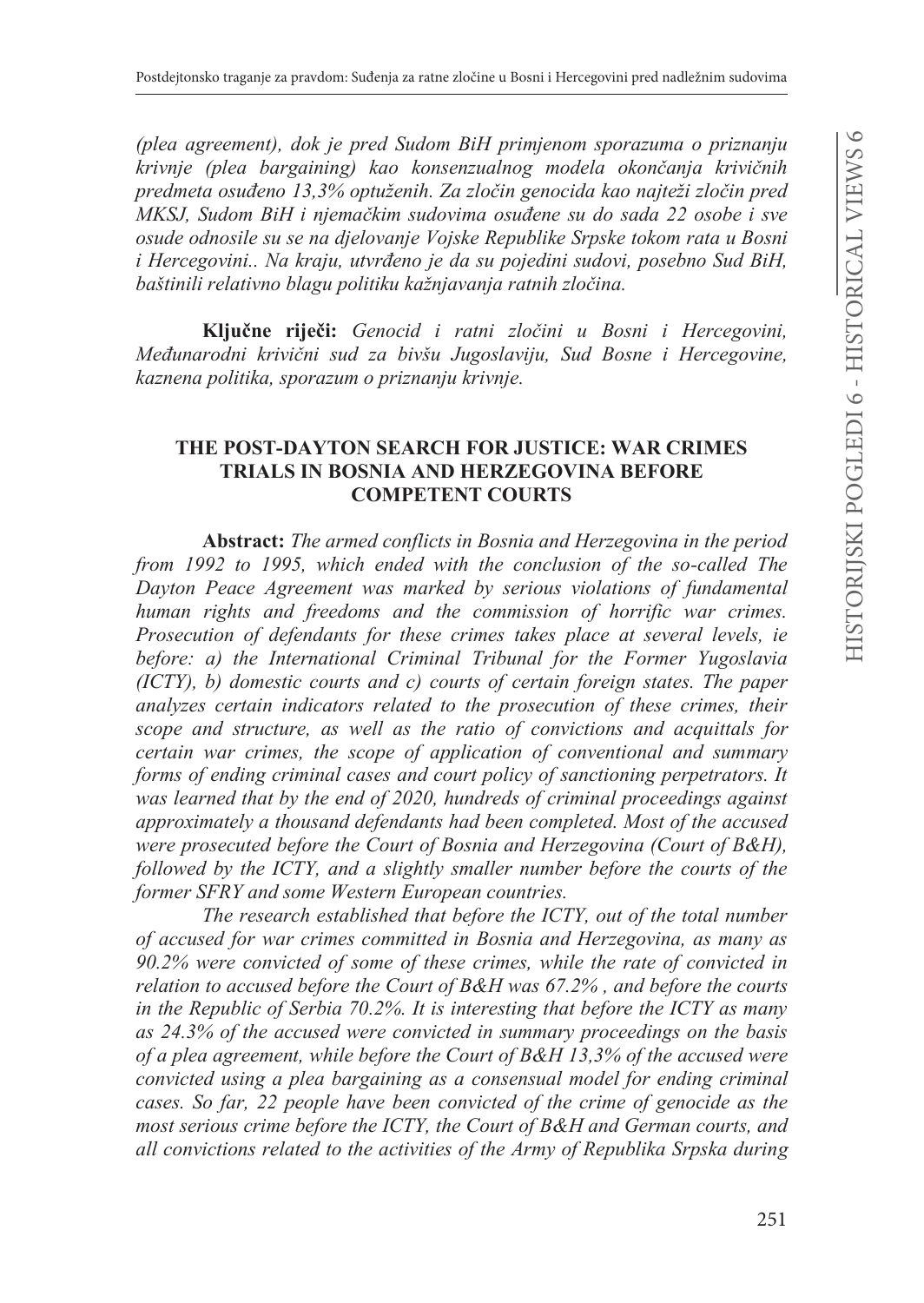the war in Bosnia and Herzegovina. Court of B&H, inherited a relatively mild policy of punishing war crimes. Finally, it was found that certain courts, especially Court of B&H, inherited a relatively mild policy of punishing war crimes.

Key words: genocide and war crimes in Bosnia and Herzegovina, ICTY, Court of Bosnia and Herzegovina, penal policy, plea agreement

### Uvod

Krajem 2020-e navršilo se 25 godina od potpisivanja Opšteg okvirnog sporazuma za mir u Bosni i Hercegovini, koji se u javnom diskursu nerijetko označava i kao Dejtonski mirovni sporazum. Riječ je o međunarodnom ugovoru koji su uz podršku međunarodne zajednice 1995. godine zaključile Republika Bosna i Hercegovina, Republika Hrvatska i Republika Srbija, a kojim su okončani oružani sukobi koji su se odvijali na području Bosne i Hercegovine od 1992. do 1995. godine. Sporazum je dogovoren i parafiran 21. novembra 1995. godine u Dejtonu (SAD), a zvanično je potpisan 14. decembra iste godine u Parizu.<sup>1</sup>

Spomenuti oružani sukob, koji je poprimio i međunarodne dimenzije te formu agresorskog, odnosno agresivnog rata prema Republici Bosni i Hercegovini,<sup>2</sup> karakterizirala su teška i sistematska kršenja međunarodnog humanitarnog prava, silovanja, odvođenja u logore i prisilna zatvaranja, progon civilnog stanovništva, protivpravno oduzimanje ili uništavanje privatne imovine i stambenih objekata, devastacija industrijskih, historijskih, obrazovnih i zdravstvenih objekata i infrastrukture, uništavanje vjerskih objekata, naročito objekata islamske arhitekture itd.<sup>3</sup> Ipak, najstravičnije posljedice predmetnog oružanog sukoba ogledale su se u napadima na život i tjelesni integritet žrtava, a što je rezultiralo ranjavanjima, pojedinačnim ili masovnim ubijanjima, odnosno ljudskim gubicima ogromnih razmjera, čiji broj ni do danas sa sigurnošću nije utvrđen.

Kada je riječ o ranjavanjima procenjuje se da je tokom rata u Bosni i Hercegovini ranjeno više stotina hiljada ljudi, od čega nekoliko desetina hiljada djece.<sup>4</sup> S druge strane, ukoliko se analiziraju brojevi ubijenih u ovom sukobu nedvojbeno je da su oni izrazito veliki, s tim da se u literaturi ne operira sa

<sup>&</sup>lt;sup>1</sup> Remzija Kadrić, Dejtonski mirovni sporazum i međunarodna zajednica, Znakovi vremena, god. XVIII-XIX, br. 71-72, Sarajevo 2015-2016, 161.

<sup>&</sup>lt;sup>2</sup> Enis Omerović, Ujedinjene nacije i masovna kršenja ljudskih prava u formi međunarodnih zločina u Bosni i Hercegovini u vrijeme međunarodnog oružanog sukoba, Pregled, god. LI, br. 3, Sarajevo 2010, 210.

<sup>&</sup>lt;sup>3</sup> Smail Čekić, Genocid u Republici Bosni i Hercegovini 1992-1995, *Pregled*, god. LIX, br. 1, Sarajevo 2018, 40-41. (dalje: S. Čekić, Genocid u RBiH).

<sup>&</sup>lt;sup>4</sup> S. Čekić, *Genocid u RBiH*, 44.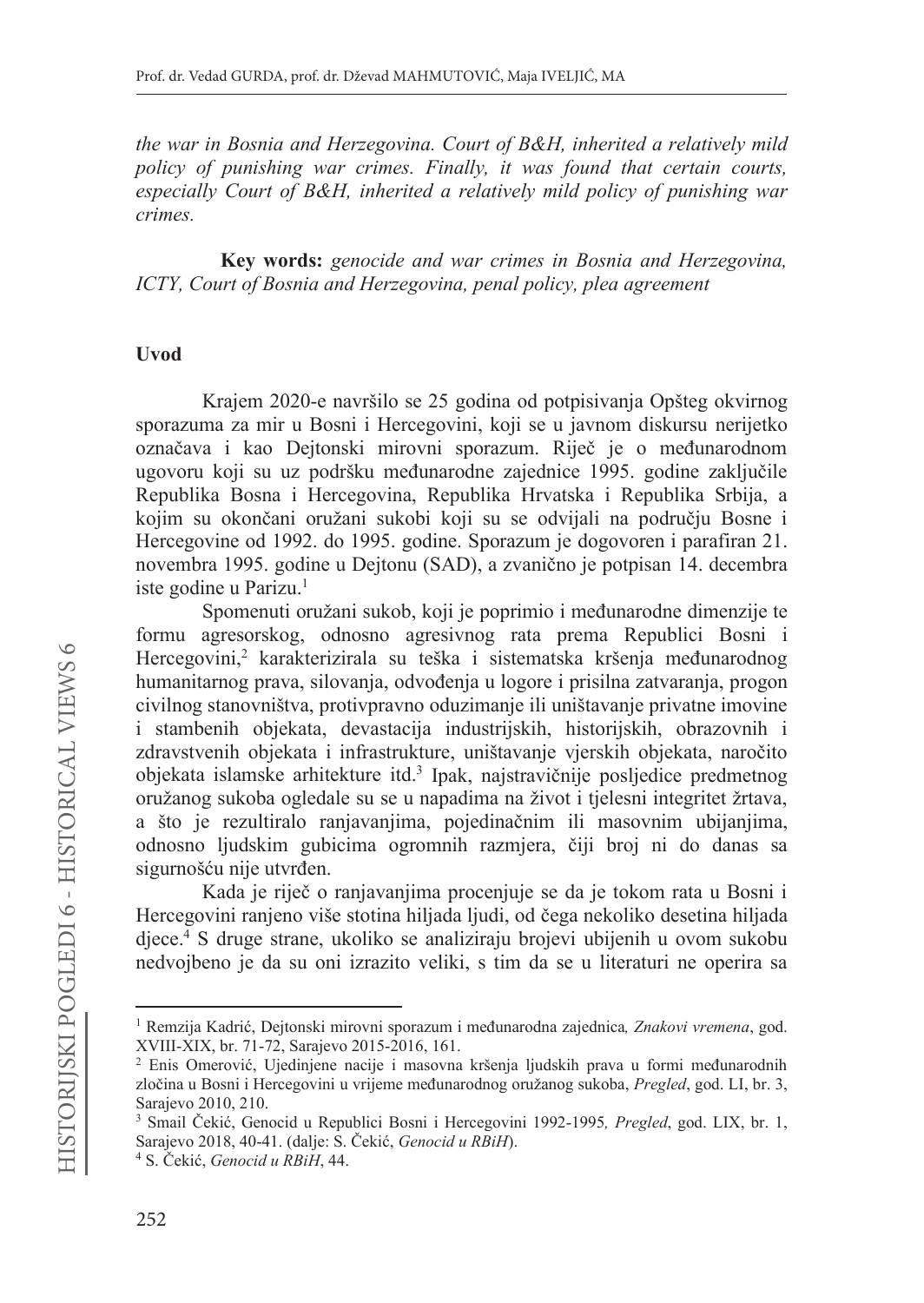jedinstvenim ili približnim pokazateljima žrtava ovog oblika ratne viktimizacije. Prva istraživanja i procjene vršena neposredno nakon rata operirala su brojkama od 145.00 ubijenih ili nestalih, a što je utvrđeno od strane Međunarodne komisije za Balkan 1996. godine, do brojke od ogromnih 278.800 ubijenih, poginulih ili nestalih tokom rata u Bosni i Hercegovini (1992-1995), sa kojim podacima je izašla u javnost Agencija za statistiku 1999. godine.<sup>5</sup> Međutim, rezultati novijih istraživanja ipak ukazuju na manji broj ubijenih ili nestalih tokom oružanih sukoba. Na temelju istraživanja koja su 2010. godine sproveli Ewa Tabeau i Jan Zwierzchowski, demografski eksperti Međunarodnog krivičnog suda za bivšu Jugoslaviju (u daljem tekstu: MKSJ), procjenjuje se da broj žrtava rata u Bosni i Hercegovini, odnosno "minimalan broj smrti povezanih s ratom" iznosi  $104.732$  lica, od čega  $42.106$   $(40.2\%)$ civila i 62.626 (59,8%) vojnika.<sup>6</sup> Do relativno sličnih, ali nešto nižih brojčanih pokazatelja ubijenih ili nestalih za vrijeme ratnih dešavanja došli su i saradnici Istraživačko dokumentacionog centra iz Sarajeva, a koji su publikovani u studiji pod naslovom Bosanska knjiga mrtvih 2012. godine. Navedenim istraživanjem utvrđeno je da je tokom posmatranog perioda u Bosni i Hercegovini dokumentirana smrt ili nestanak ukupno 95.940 građana, od čega su žrtve direktnih borbenih dejstava 94.430 lica, a 1.510 ili 1,57% su indirektne žrtve rata, odnosno lica koja su podlegla usljed niza drugih uzroka koji su u vezi s ratnim dešavanjima.<sup>7</sup>

Značajan dio navedenih ljudskih gubitaka kao i drugih prethodno spominjanih posljedica oružanog sukoba u Bosni i Hercegovini u periodu od 1992. do 1995. godine predstavlja rezultantu kršenja međunarodnog humanitarnog prava te kao takav ima obilježja pojednih ratnih zločina. Štaviše, u javnom prostoru se nerijetko može čuti narativ kako zločini počinjeni u Bosni i Hercegovini, koji su svoju apokaliptičnu kulminaciju dobili u okviru genocida na prostoru Srebrenice, predstavljaju najveći ratni zločin učinjen na tlu evropskog kontinenta nakon Drugog svjetskog rata, a nije pretenciozno konstatirati da se isti mogu situirati i pod horizonte najstrašnijih ratnih zločina počinjenih u drugoj polovini XX vijeka u internacionalnim okvirima. Pri tome

<sup>&</sup>lt;sup>5</sup> Jasna Bakšić Muftić, Razumjevanje Dejtonskog ustava 10 godina poslije, Zbornik radova Pravnog fakulteta u Splitu, god. 42, br. 1. Split 2005, 81.

<sup>&</sup>lt;sup>6</sup> Ukoliko se posmatra etnička struktura žrtava stradalo je 68.101 Bošnjaka, 22.779 Srba, 8.858 Hrvata, te 4.995 osoba drugih nacionalnosti. Više u: Jan Zwierzchowski and Ewa Tabeau, The 1992-95 War in Bosnia and Herzegovina: Census-Based Multiple System Estimation of Casualties' Undercount, Conference Paper for the International Research Workshop on 'The Global Costs of Conflict' The Households in Conflict Network (HiCN) and The German Institute for Economic Research (DIW) Berlin), Berlin 2010.  $16-17$ : Vidi:https://www.diw.de/documents/dokumentenarchiv/17/diw 01.c.350596.de/tabeau %20conf lict gecc.pdf (pristup: 19. decembar 2020).

<sup>7</sup> Pri tome, od ukupno 95.940 lica za 84.746 su utvrđene okolnosti smrti, dok se za posmrtnim ostacima 9.684 (10,09%) lica još uvijek traga, odnosno ista se vode kao nestali. Uporedi: Mirsad Tokača, Bosanska knjiga mrtvih - Ljudski gubici u Bosni i Hercegovini 1991-1995, Istraživačko dokumentacioni centar Sarajevo, Sarajevo 2012, 107-108.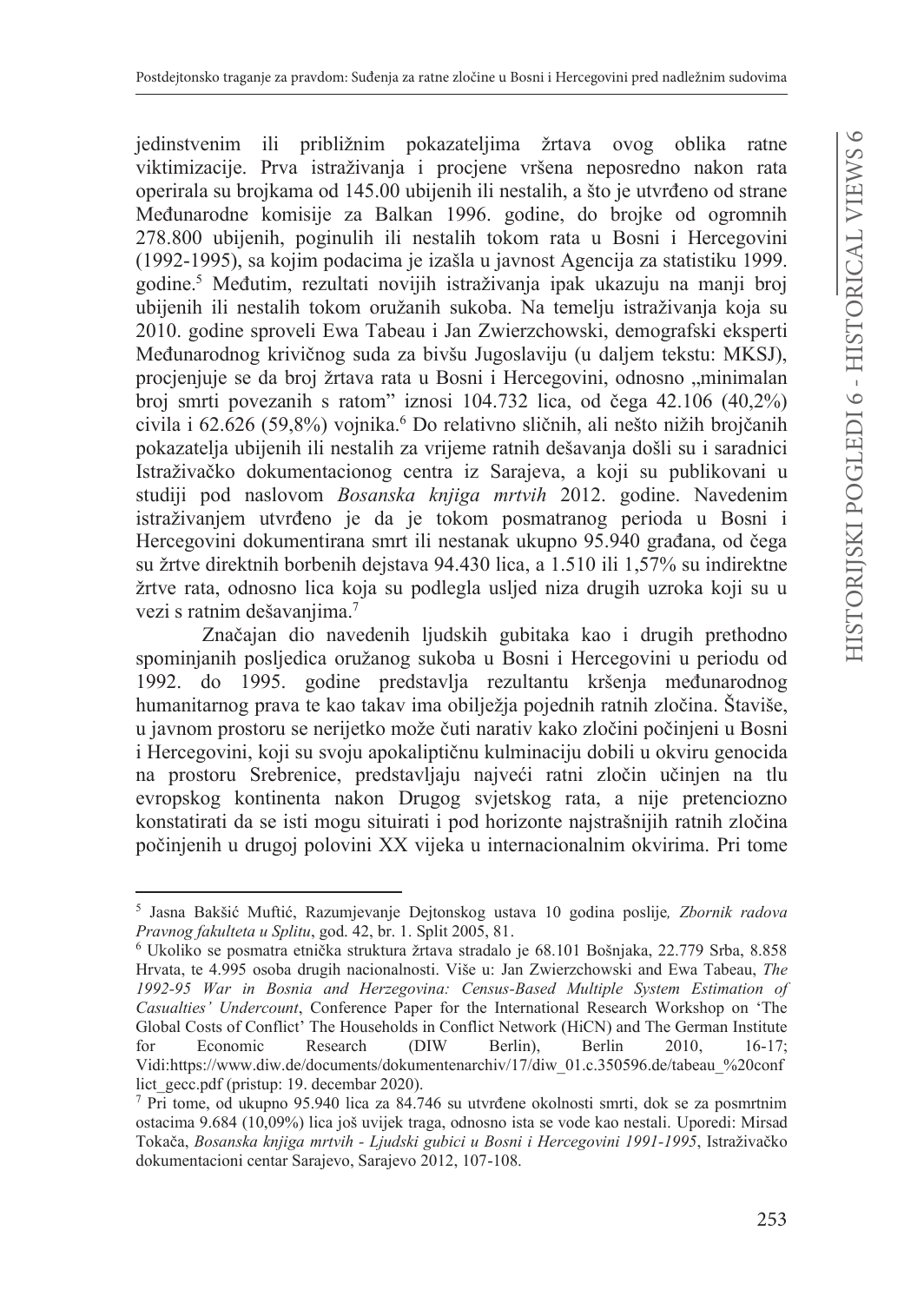treba napomenuti da se pod pojmom ratni zločini, u kontekstu kako se isti kolokvijalno upotrebljava u javnom govoru, u pravnoj nauci, a posebno u nauci (međunarodnog) krivičnog prava, podrazumjevaju najteži međunarodni zločini, odnosno krivična djela (core crimes) poput genocida, zločina protiv čovječnosti, ratnih zločina i agresije.8 Riječ je o (zlo)djelima kojima se povrjeđuju najznačajnije vrijednosti prihvaćene od strane međunarodne zajednice civiliziranih naroda te kojima se udara na fundamente čovječnosti i opstojnosti čovječanstva u cjelini.<sup>9</sup> Stoga neki od najznačajnijih pisanih izvora međunarodnog (krivičnog) prava, poput Haških i Ženevskih konvencija ili Konvencije o sprječavanju i kažnjavanju zločina genocida predviđaju obavezu propisivanja ovih zločina nacionalnim zakonima, kao i obaveze njihovog procesuiranja te kažnjavanja učinitelja istih.

U cilju ispunjenja obaveza proisteklih iz navedenih međunarodnih pravnih akata te zarad ostvarenja principa vladavine prava, kao jednog od temeljnih pravnih principa, neposredno nakon zaključivanja Dejtonskog mirovnog sporazuma pristupilo se procesuiranju osumnjičenih, odnosno optuženih za pojedine ratne zločine izvršene na prostoru Bosne i Hercegovine pred različitim pravosudnim forumima i to pred: a) Međunarodnim krivičnim sudom za bivšu Jugoslaviju, b) sudovima u Bosni i Hercegovini, te c) sudovima pojedinih inostranih država na temelju univerzalne jurisdikcije.

Svrha procesuiranja predmetnih zločina kao i drugih krivičnih djela te sankcioniranja (kažnjavanja) njihovih učinitelja, a kako je to definirano odredbama Krivičnog zakona Bosne i Hercegovine (u daljem tekstu: KZ  $BiH$ <sup>10</sup>, usmierena je ka tome da se postigne zaštita društva od činjenja novih krivičnih djela preventivnim uticajem na druge građane da poštuju pravni sistem i ne čine (takva) krivična djela (generalna prevencija) te djelovanje na učinitelja s ciljem da ga se spriječi da *pro futuro* učini nova krivična djela  $(specijalna prevencija)$ <sup> $\overline{1}$ </sup> kao i podsticanje njegovog prevaspitanja. Osim toga, svrha propisivanja i izricanja krivičnopravnih sankcija vezana je i za ostvarivanje zaštita te obezbjeđenje odgovarajuće satisfakcije žrtvi krivičnog djela (v. čl. 6. KZ BiH). Međutim, pored svrhe koja je spomenutim zakonom expresis verbis istaknuta, u literaturi se ističe da procesuiranje ratnih zločina ima i druge ciljeve i svrhu te da bi isto trebalo doprinijeti i utvrđivanje istine o prirodi i karakteru pojedinih ratnih događaja, pomirenju između učinitelja i žrtava, promociji vladavine prava, odvajanju pojedinačne od kolektivne

<sup>&</sup>lt;sup>8</sup> Berislav Pavišić, Kaznena diela po međunarodnom pravu. Anali Pravnog fakulteta u Zenici, god. 5. br. 10, Zenica, 14.

Sabrina Horović, Genocid, ratni zločini, zločini protiv čovječnosti, Zbornik radova Pravnog fakulteta Sveučilišta u Mostaru, br. XVII, 2004, 103-104.

<sup>&</sup>lt;sup>10</sup> "Službeni glasnik Bosne i Hercegovine", (br. 3/2003, 32/2003 - ispr. 37/2003, 54/2004, 61/2004, 30/2005, 53/2006, 55/2006, 8/2010, 47/2014, 22/2015, 40/2015 i 35/2018).

<sup>&</sup>lt;sup>11</sup> Svrha kažnjavanja nije određena Statutom MKSJ, ali je na sličan način definirana u pojedinim sudskim odlukama. Uporedi: Tužitelj v. Radoslav Krstić (IT-98-33-T), Presuda Pretresnog vijeća, 2001, par. 693.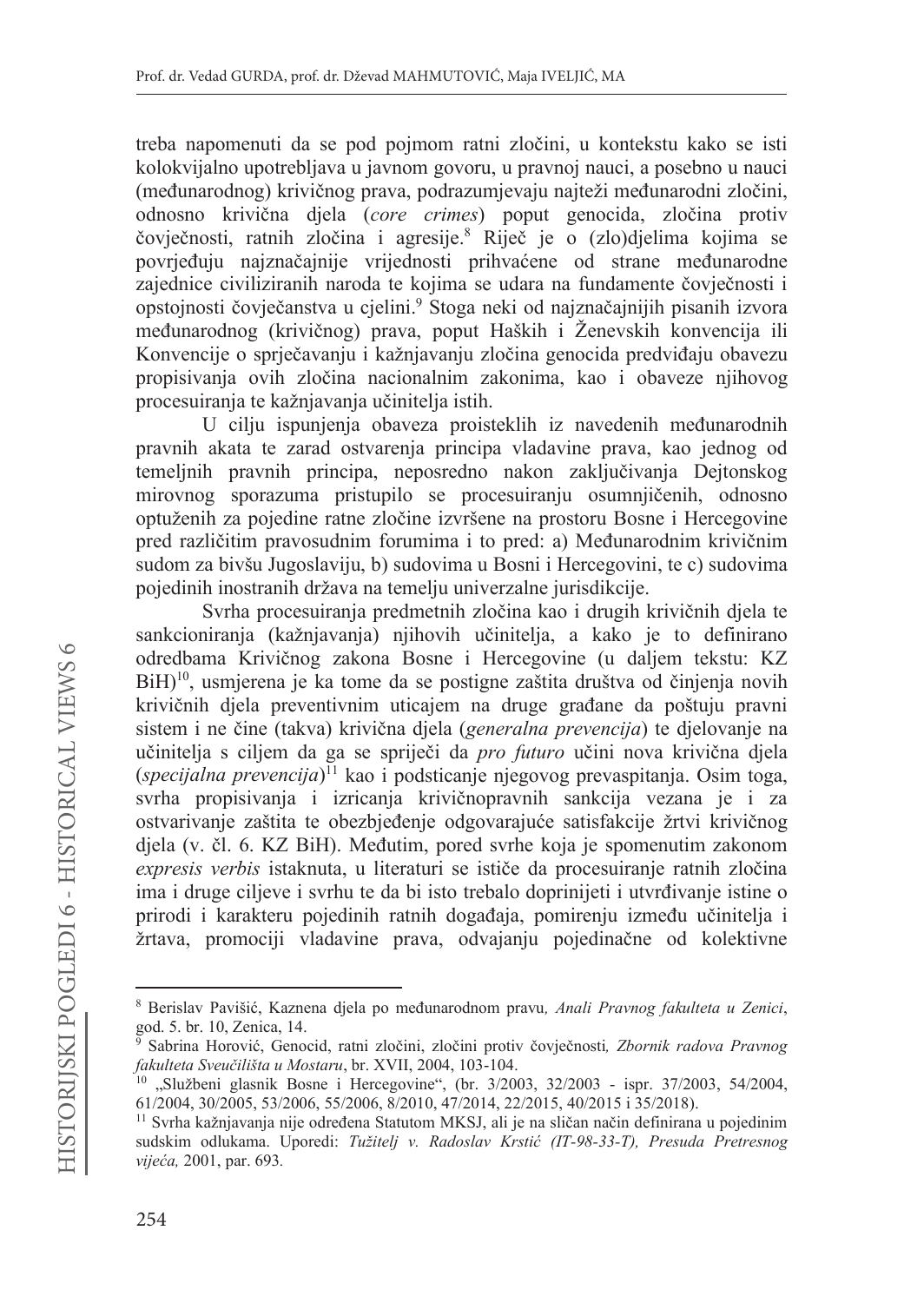odgovornosti i dr.<sup>12</sup> Osim toga, u popularnoj kulturi prava kao idejnom obrascu kako obični građani percipiraju ulogu i funkciju (krivičnog) prava i pravosuđa, od nadležnih sudova se očekuje da oštećenim/žrtvama krivičnih djela, kao i društvu u cjelini "isporuči pravo i pravdu". Zato je u naslovu rada procesuiranje ratnih zločina u postdejtonskom periodu metaforički označeno kao traganje za pravdom. U okviru predmetnog rada korištenjem konvencionalne metodologije istraživanja u području pravnih nauka autori su pokušali ukazati na najznačajnije izazove koji su pratili procesuiranje datih ratnih zločina pred spomenutim pravosudnim forumima, a potom analizirati njihov obim i struktura, kao i odnos osuđujućih i oslobađajućih presuda za pojedine ratne zločine, obim primjene konvencionalnih i sumarnih formi okončanja krivičnih predmeta te sudsku politika sankcioniranja učinitelja odnosnih krivičnih djela.

### Procesuiranje ratnih zločina u Bosni i Hercegovini pred MKSJ

#### Osnivanje, nadležnost i rad Suda

Kao što je prethodno spomenuto oružane sukobe 1990-ih u Bosni i Hercegovini, ali i drugim državama bivše Jugoslavije obilježila su teška kršenja međunarodnog humanitarnog prava kao i vršenje ozbiljnih ratnih zločina. Međunarodna zajednica institucionalno predstavljena kroz organizaciju Ujedinjenih nacija (u daljem tekstu: UN) poduzimala je izvjesne političke i pravne korake u ciliu da zaustavi spomenuta ratna stradanja i zločine te da uspostavi mir na navedenim prostorima. Paralelno s tim poduzimane su i određene aktivnosti koje su imale za cilj da ispitaju razmjere tih zločina te prikupe dokaze o istim. S tim u vezi, na temelju ovlaštenja iz Rezolucije 780 Vijeća sigurnosti UN od 6. oktobra 1992. godine, Generalni sekretar UN formirao je tzv. Kalshoven - Bassiounievu komisiju, koja je imala zadatak da istraži navode i prikupi dokaze o kršenjima međunarodnog humanitarnog prava i vršenju ratnih zločina na prostorima bivše Jugoslavije. Komisijom je prvobitno predsjedavao holandski pravnik Frits Kalshoven, a nakon njegove skore smrti rukovođenje istom nastavio je eminentni pravni stručnjak i jedan od rodonačelnika i utemeljitelja međunarodnog krivičnog prava profesor Mahmoud Charif Bassiouni.<sup>13</sup> Komisija je u svom privremenom izvještaju u februara 1993. godine, između ostalog, navela kako je nužno formiranje ad hoc međunarodnog krivičnog tribuna,<sup>14</sup> a koji bi procesuirao teška kršenja

<sup>&</sup>lt;sup>12</sup> Oskar N. T. Thoms, James Ron, Roland Paris, State-Level Effects of Transitional Justice, International Journal of Transitional Justice, Vol. 4, 2010, 329-354.

<sup>&</sup>lt;sup>13</sup> Ivo Josipović, Davor Krapac, Petar Novoselec, *Stalni međunarodni kazneni sud*, Zagreb 2001, 46. (dalje: I. Josipović, D. Krapac, P. Novoselec, Stalni međunarodni kazneni sud).

<sup>&</sup>lt;sup>14</sup> Lilian A. Barria, Steven D. Roper, How Effective are International Criminal Tribunals? An Analysis of the ICTY and the ICTR, The International Journal of Human Rights, vol. 9, no. 3/2005, 354.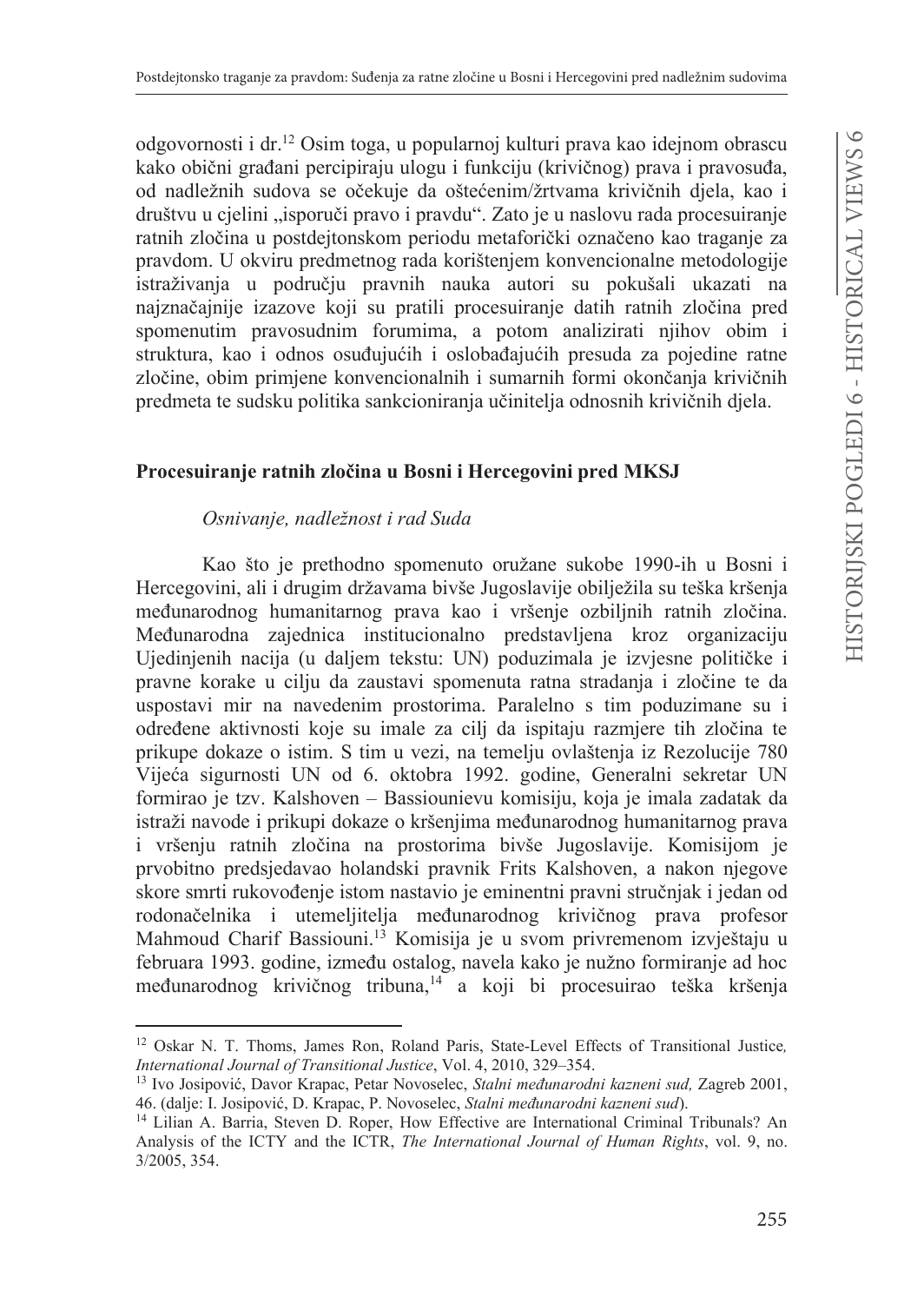ženevskih konvencija za zaštitu žrtava rata i druge povrede međunarodnog prava koje je komisija u svome radu utvrdila.<sup>15</sup>

Rukovodeći se ovim kao i nekim drugim izvještajima Vijeće sigurnosti je Rezolucijom 808 od 22. februara 1993. godine donijelo načelnu odluku da će formirati međunarodni tribunal za kršenja međunarodnog humanitarnog prava na prostorima bivše SFRJ te zadužilo Generalnog sekretara da pripremi odgovarajuće akte neophodne za sprovođenje date rezolucije.<sup>16</sup> Generalni sekretar je uvažavajući prijedloge različitih država i pravnih eksperata 3. maja 1993. godine Vijeću sigurnosti podnio izvještaj o provedbi spomenute rezolucije kao i Nacrt Statuta budućeg suda. Vijeće sigurnosti je svojom Rezolucijom 827 od 25. maja 1993. godine prihvatilo predmetni izvještaj i Statut suda te zvanično formiralo Međunarodni sud za krivično gonjenje osoba odgovornih za teška kršenja međunarodnoga humanitarnog prava počinjena na području bivše Jugoslavije od 1991, sumarno poznat kao Međunarodni krivični sud za bivšu Jugoslaviju (MKSJ).<sup>17</sup> Riječ je o međunarodnom ad hoc sudu (tribunalu) sa nadležnošću da istražuje i krivično goni osobe odgovorne za teška kršenja međunarodnog humanitarnog prava počinjena nakon januara 1991. godine u ratnim sukobima na prostorima bivše SFRJ. MKSJ predstavlja prvi međunarodni krivični sud koji nije osnovan međunarodnim sporazumom nakon rata, već je formiran na temelju Glave VII i čl. 29. povelje UN, koji nude pravnu osnovu za formiranje pomoćnih tijela Vijeća sigurnosti te donošenje privremenih mjera od strane ovog tijela UN koje imaju za cilj uspostavljanje i očuvanje međunarodnog mira<sup>18</sup>.<sup>19</sup> Sud je zvanično počeo sa radom 18. novembra 1993. godine<sup>20</sup> i sjedište istog je u Hagu.

<sup>&</sup>lt;sup>15</sup> Premda se Komisija susretala sa ozbiljnim problemima u svome radu na terenu, prikrivenoj sabotaži unutar pojedinih tijela UN te nedostatku finansijskih sredstava za rad, ona je prikupila impresivnu građu od oko 65000 stranica pisanog teksta te različite audio i video zapise o zločinima počinjenim na prostorima bivše SFRJ. Sav taj činjenični i dokazni materijal zajedno sa pravnom analizom primjenjivog prava i pitanja vezanih za različite aspekte krivične odgovornosti učinitelja predmetnih zločina, a koje analize su u značajnom obimu poslužile kao osnova za izradu Statuta MKSJ, komisija je u svom finalnom izvještaju dostavila Generalnom sekretaru UN u aprilu 1994. godine. I. Josipović, D. Krapac, P. Novoselec, Stalni međunarodni kazneni sud, 47 <sup>16</sup> Miodrag N. Simović, Milan Blagojević, Vladimir Simović, Međunarodno krivično pravo, Istočno Sarajevo 2013, 274.

<sup>&</sup>lt;sup>17</sup> Statut Međunarodnog suda za krivično gonjenje osoba odgovornih za teška kršenja međunarodnoga humanitarnog prava počinjena na području bivše Jugoslavije od 1991, Annex to SCOR. 48/827, 25. Mai 1993, UN Doc. S/RES/827 (1993) sa kasnijim izmjenama i dopunama sadržanim u RES/1166 (1998), RES/1329 (2000), RES/1411 (2002), RES/1431 (2002), RES/1481 (2003), RES/1597 (2005), RES/1660 (2006), RES/1837 (2008), RES/1877 (2009). <sup>18</sup> Miloš Babić, Međunarodno krivično pravo, Banja Luka 2011, 184.

<sup>&</sup>lt;sup>19</sup> Ovakav način formiranja suda bio je predmetom naučne kritike, posebno od strane pojedinih srbijanskih i crnogorskih autora. Uporedi: Drago Radulović, Legalitet i legitimitet Međunarodnog tribunala za suđenje licima za koja se pretpostavlja da su odgovorna za teške povrede međunarodnog humanitarnog prava učinjene na teritoriji bivše Jugoslavije - Haški tribunal, Facta universitatis - series: Law and Politics, vol. 1, br. 4, Niš 2000, 525-539; Milan Škulić, Međunarodni krivični sud – nadležnost i postupak, Beograd 2005, 51-67. (dalje: M. Škulić, Međunarodni krivični sud - nadležnost i postupak); Zoran Stojanović, Međunarodni krivični sud: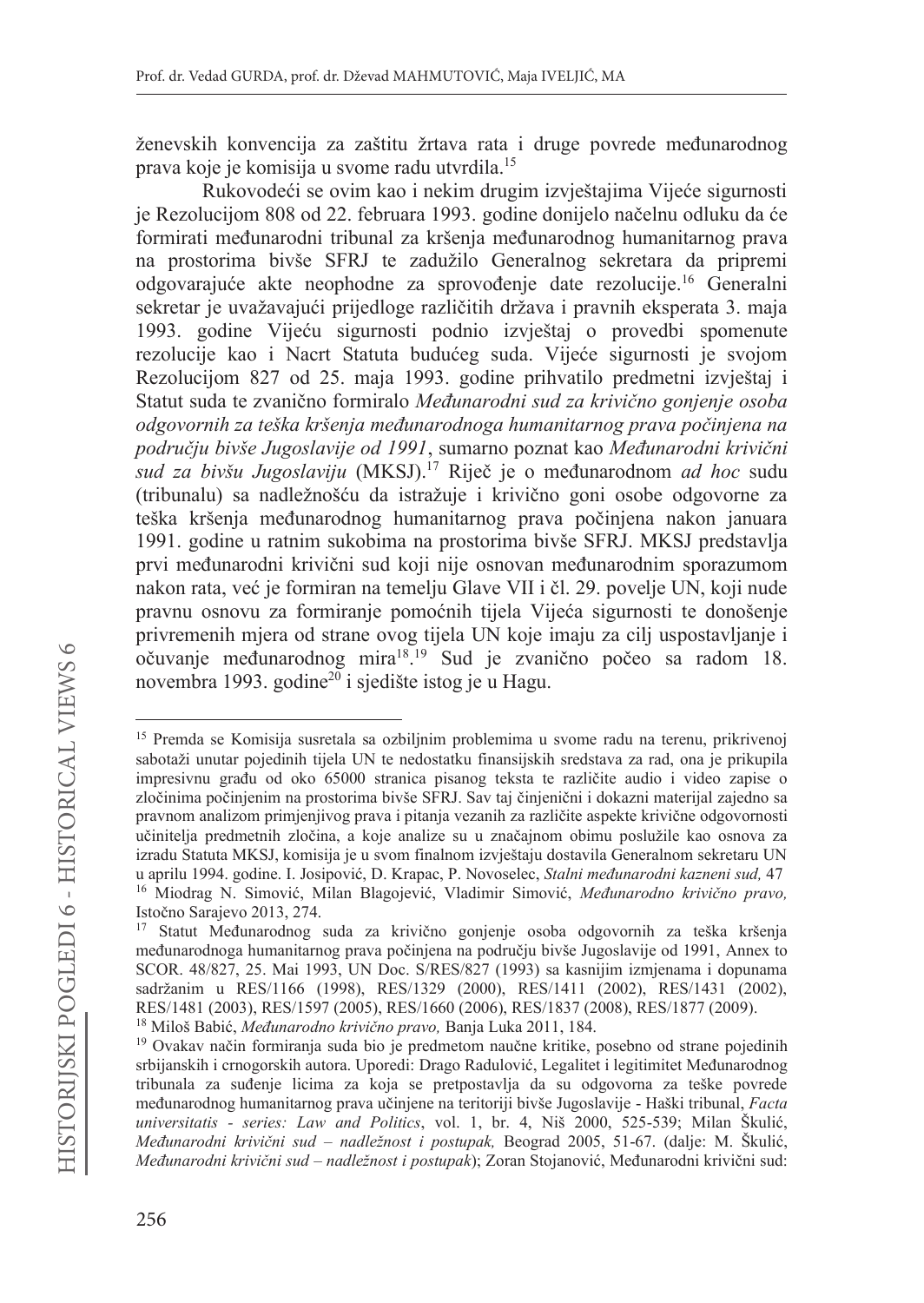Kada je riječ o organizaciji MKSJ treba istaći da isti ima trodjelnu strukturu te da se sastoji od: a) tri pretresna i jednog žalbenog sudskog vijeća, b) ureda tužitelja i c) sekretarijata na čelu sa generalnim sekretarom (registrarom). Sudije iz reda visoko moralnih pravnih eksperata iz oblasti međunarodnog (humanitranog) prava na mandat od četiri godine bira Generalna skupština UN i oni participiraju u radu sudskih vijeća. Pretresna vijeća se sastoje od po troje stalnih i do šest privremenih (ad litem) sudija, a odlučuju u sastavu od troje sudija. Žalbeno vijeće čini ukupno sedam sudija, a u svakom konkretnom žalbenom postupku odlučuje pet sudija. Tužitelje na period od četiri godine (sa mogućnošću ponovnog imenovanja) na prijedlog Generalnog sekretara, iz reda osoba "visokih moralnih kvaliteta" koja "posjeduje najviši stepen stručnosti i iskustva u vođenju istraga i kaznenog progona", imenuje Vijeće sigurnosti UN.<sup>21</sup>

Aktivnosti i rad Suda uređeni su Statutom MKSJ, dok je sam tok krivičnog postupka reguliran Pravilima o postupku i dokazima. Ono što predstavlja svojevrsni doktrinarni raritet i rješenje sui generis jeste činjenica da je predmetni akt koji normira krivičnu proceduru pred MKSJ donio a kasnije u više navrata i novelirao Sud, odnosno sudije MKSJ. Specifičnost ovakvog normativnog rješenja ogleda se u tome da u uporednom pravu nije uobičajeno da organ koji vrši određenu, u ovom slučaju sudsku funkciju, sam donosi pravila koja uređuju njegov rad i obavljanje određene funkcije.<sup>22</sup> Postupak pred MKSJ predstavlja kombinaciju anglo-američke (common law) i kontinentalnoevropske (civil law) pravne tradicije, odnosno kombinaciju elemenata akuzatorskog (adversarnog) i inkvizitorskog tipa krivičnog postupka, pri čemu u u znatnoj mjeri ipak preovladavaju elementi akuzatorskog postupka.<sup>23</sup>

Shodno odredbama čl. 4. Statuta MKSJ je bio stvarno nadležan za suđenja povodom četiri vrste (ratnih) zločina i to: a) teške povrede Ženevskih konvencija iz 1949. godine, b) kršenje zakona i običaja ratovanja, c) genocid i d) zločine protiv čovječnosti. MKSJ je bio nadležan da procesuira isključivo fizičke osobe (pojedince), a ne i da krivično goni pojedine pravne subjekte (organizacije, (para)vojne formacije, političke stranke itd), niti da utvrđuje odgovornost država zbog genocida ili agresije. Nedvojbeno je da shodno prirodi i karakteru navedenih zločina genocid predstavlja najteži zločin, koji je

sukob prava i politike, u: Đorđe Lopičić (ur), Međunarodno krivično pravo, Beograd 2006, 463-470; Mia Swart, Tadic Revisited: Some Critical Comments on the Legacy and the Legitimacy of the ICTY, Goettingen Journal of International Law, vo.13. no. 3, 2011, 985-1009.

<sup>&</sup>lt;sup>20</sup> Berislav Pavišić, Tadija Bubalović, Međunarodno kazneno pravo, Rijeka 2013, 179.

<sup>&</sup>lt;sup>21</sup> Davor Karapac, *Međunarodni kazneni sudovi*, Rad Hrvatske akademije znanosti i umjetnosti: razred za društvene znanosti, Zagreb 2011, 179-180.

<sup>&</sup>lt;sup>22</sup> M. Škulić, Međunarodni krivični sud – nadležnost i postupak, 71.

<sup>&</sup>lt;sup>23</sup> Judith A. McMorrow, Creating Norms of Attorney Conduct in International Tribunals: A Case Study of the ICTY, Boston College International & Comparative Law Review, vol. 30, no. 1, 2007, 140.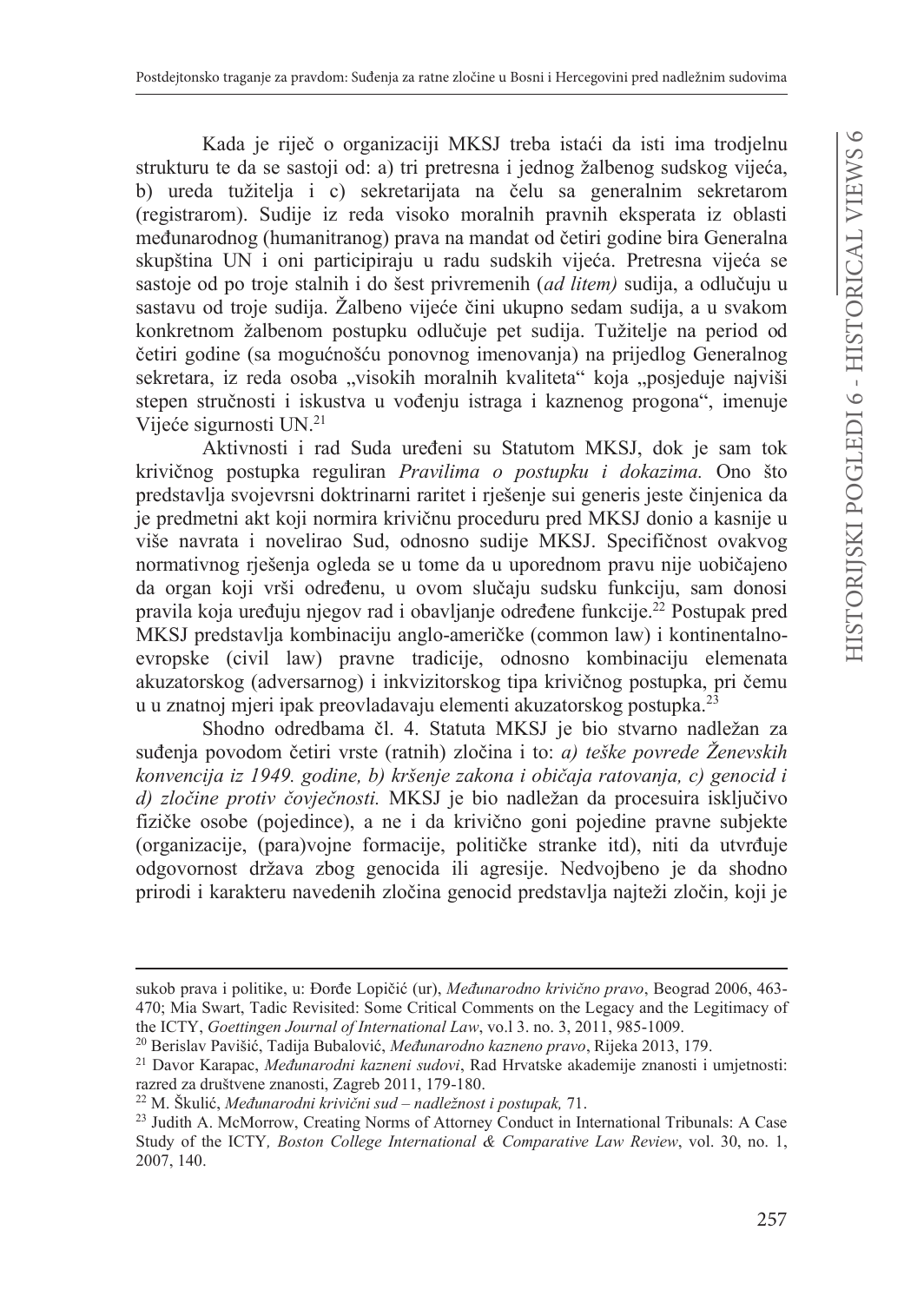u jurisprudenciji MKSJ nerijetko deskribovan kao "zločin nad zločinima".<sup>24</sup> Nakon toga slijede zločini protiv čovječnosti, kao zločini koji se mogu izvršiti samo sa sviješću da se određeno djelo (zločin) vrši u sklopu rasprostranjenog i sistematskog napada na civilno stanovništvo, a potom ostali pobrojani zločini. Istina, u praksi MKSJ su se mogla čuti i mišljenja da su svi zločini podjednako teški s obzirom da je za njih u Statutu propisana ista kazna.<sup>25</sup>

Pri tome, kada je riječ o sankcioniranju osuđenih za predmetne zločine, odnosno o sistemu sankcija i načinu odmieravanja istih, normativne osnove propisane u Statutu su prilično skromne i neodređene. Odredbama čl. 24. Statuta je propisano da će a) kazna koju izrekne pretresno vijeće biti ograničena na kaznu zatvora i pri odmjeravanju kazne pretresna vijeća će uzeti u obzir odmjeravanje kazni zatvora u sudskoj praksi bivše Jugoslavije. Dodatno, b) prilikom izricanja presude pretresna vijeća uzimaju u obzir okolnosti kao što su težina djela i ličnih prilika i svojstava osuđenog. Na kraju, c) uz kaznu zatvora pretresna vijeća mogu naložiti povrat imovine ili imovinske koristi eventualno stečene kažnjivim ponašanjem njihovim pravim vlasnicima. Ono što je nedvojbeno iz navedenih odredbi jeste da je jedina sankcija koja se može izricati osuđenim pred MKSJ kazna zatvora te da se druge sankcije, poput npr. smrtne kazne ili novčane kazne ne mogu izricati. Međutim, javila se dilema koja mjera kazne se može izricati učiniteljima predmetnih krivičnih djela, odnosno da li se učiniteljima može izricati i kazna doživotnog zatvora? Imajući u vidu da prethodno navedene odredbe Statuta upućuju pretresna vijeća da pri odmjeravanju kazne konsultuju i sudsku praksu bivše Jugoslavije vezanu za odmjeravanje iste, to bi značilo da se učiniteljima takvih krivičnih djela kao najveća mjera kazne može odmjeriti i izreći kazna zatvora od najviše petnaest, odnosno dvadeset godina, s obzirom da je KZ SFRJ propisivao takve zatvorske

<sup>&</sup>lt;sup>24</sup> Sanja Fabijanić Gagro, Marisabel Škorić, Zločin genocida u praksi međunarodnih kaznenih ad hoc tribunala, Zbornik Pravnog fakulteta u Zagrebu, br. 6, 2008, 1396.

<sup>&</sup>lt;sup>25</sup> Izdvojeno mišljenje sudije Shahabuddeena u drugostepenoj odluci Žalbenog vijeća u predmetu Tadić (Tadić, IT-94-1-A-, presuda o žalbi na kaznu od 26. siječnja 2000). Istina, u prvostepenoj presudi (iz 1997) u istom predmetu pretresno vijeće je zauzelo stav kako zločini protiv čovječnosti zbog svoje sistematske naravi i elementa rasprostranjenosti predstavljaju teže krivično djelo u odnosu na druge, obične ratne zločine. Međutim, treba istači da sudska vijeća MKSJ niti u drugim predmetima (npr. Blaškić, Erdemović, Čelebići) nisu pristupala rangiranju težine predmetnih zločina, za razliku od vijeća Međunarodnog krivičnog suda za Ruandu (MKSR), koja su već u predmetu Kambanda uspostavila svojevrsnu hijerarhiju, odnosno ljestvicu zločina spram njihove prirode i težine, a koja prvo uključuje genocid, potom zločine protiv čovječnosti te na kraju ostale ratne zločine. Vidi više u: Dijana Gracin, Stjepan Domjančić, Kritički osvrt na primjenu kazne oduzimanja slobode u praksi Međunarodnog kaznenog suda za bivšu Jugoslaviju nakon presude u predmetu Prlić i drugi, Polemos, vol. 21, br. 1, Zagreb 2018, 17-18. (dalje: D. Gracin, S. Domjančić, Kritički osvrt na primjenu kazne oduzimanja slobode u praksi Međunarodnog kaznenog suda za bivšu Jugoslaviju nakon presude u predmetu Prlić i drugi).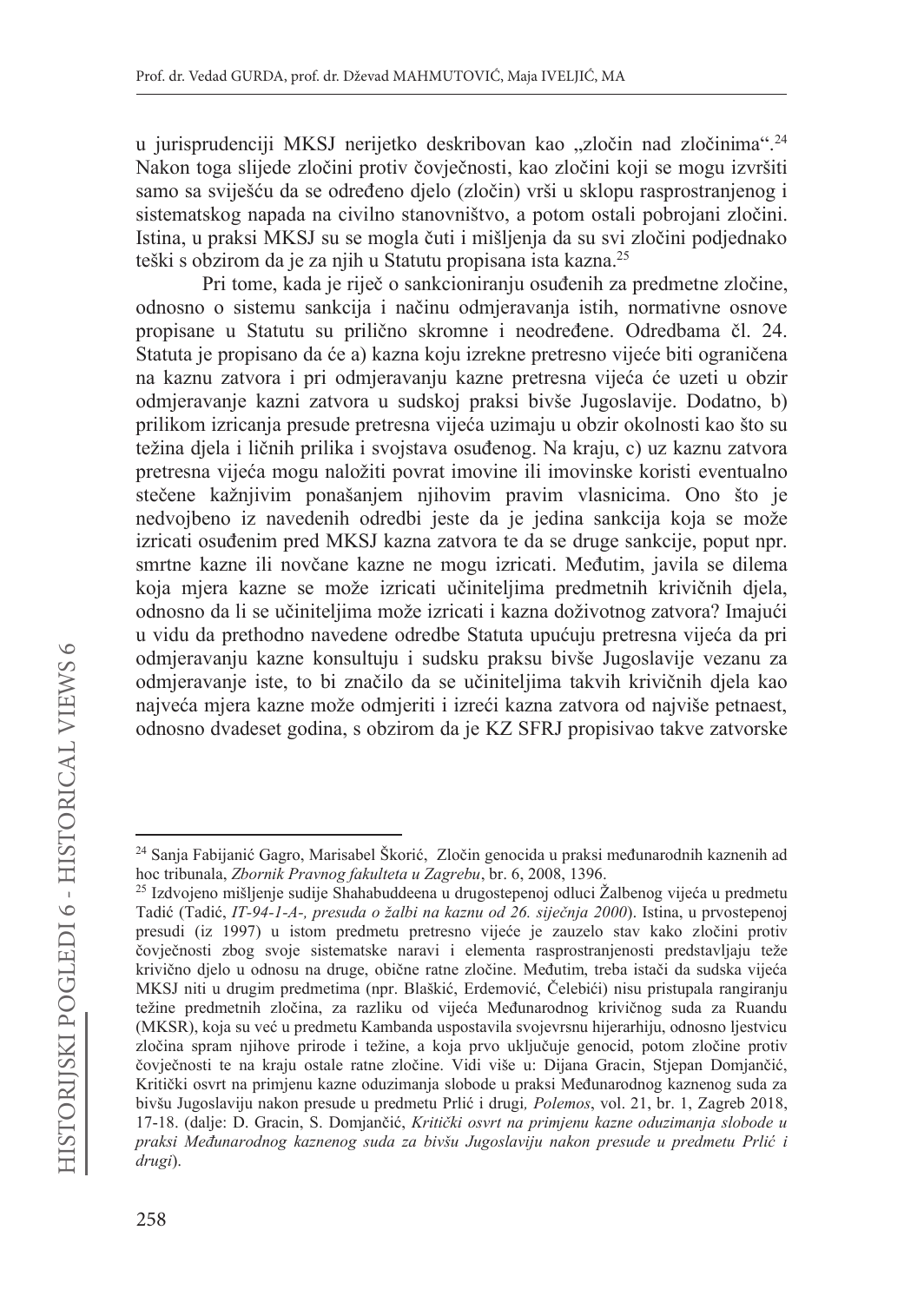kazne.<sup>26</sup> Međutim, uvažavajući činjenicu da ovi maksimalni iznosi zatvorske kazne ni izbliza nisu u srazmjeri sa prirodom i težinom predmetnih zločina, MKSJ je pozivajući se na svoja ovlaštenja da donosi i novelira Pravila o *postupku i dokazima* u okviru istih predvidio da on može "izricati kazne zatvora" koje će obuhvatiti čitavo preostalo vrijeme osuđenikova života",<sup>27</sup> odnosno otvorio mogućnosti izricanja kazne doživotnog zatvora, kao svojevrsne alternative smrtnoj kazni.<sup>28</sup> S druge strane, pitanje maksimalnog trajanja kazne zatvora je ostalo otvoreno, s obzirom da isto nije definirano niti Statutom, niti nekim drugim propisom, a sudska praksa sa bivših jugoslovenskih prostora je po tom pitanju očigledno bila neprimjenjiva. U svakom slučaju maksimalna pravomoćno izrečena zatvorska kazna pred MKSJ iznosila je 40 godina.

MKSJ je prestao sa radom 2017. godine, a žalbeni postupci protiv pojednih optuženih koji su u prvom stepenu procesuirani pred ovim sudom nastavljeni su pred haškim odjeljenjem Međunarodnog rezidualnog mehanizma za krivične sudove,<sup>29</sup> kao tijelom Ujedinjenih nacija koje predstavlja sukcesora MKSJ te koje je pored sprovođenja preostalih žalbenih postupaka nadležno i za eventualna ponovljena suđenja, odnosno sprovođenje postupaka preispitivanja pravosnažnih presuda donesenih od strane MKSJ, nadgledanje izvršenja kazni osuđenim pred ovim sudom, čuvanje i vođenje arhive MKSJ te vršenje drugih tzv. rezidualnih funkcija.<sup>30</sup>

# Sumarni pokazatelji rada MKSJ na procesuiranju ratnih zločina u Bosni i Hercegovini

U razdoblju od 1993. do 2017. godine tokom djelovanja MKSJ pred ovim međunarodnim *ad hoc* sudom ukupno je optužena, odnosno procesuirana 161 osoba za različite ratne zločine počinjene na prostorima Bosne i Hercegovine, Hrvatske, Kosova, Srbije i Sjeverne Makedonije. Od ovog broja 90 je pravomoćno osuđenih (55,8%), 18 osoba je oslobođeno od optužbi (11,2%), protiv 3-ice optuženih (R. Mladić, F. Simatović i J. Stanišić) u toku su postupci pred Međunarodnim rezidualnim mehanizmom za krivične sudove

<sup>26</sup> Istina, navedeni zakon je za ratne zločine uz spomenute zatvorske kazne alternativno predviđao i mogućnosti izricanja smrtne kazne, no ova kazna nije propisana Statutom te je samim time pred MKSJ neprimjenjljiva.

<sup>&</sup>lt;sup>27</sup> Pravilo 101 (A) Pravila o postupku i dokazima Međunarodnog kaznenog suda za bivšu Jugoslaviju od 11. februara 1994, IT/32/Rev. 21.

<sup>28</sup> U literaturi se navodi da je ovakvo postupanje vjerovatno nadilazilo ovlaštenja Suda predviđena Statutom. Dirk van Zyl Smit, Oblici odmjeravanja kazne u međunarodnom kaznenom pravosuđu, Hrvatski ljetopis za kazneno pravo i praksu, vol. 11, br. 2, Zagreb 2004, 1011.

<sup>&</sup>lt;sup>29</sup> Pred odjeljenjem Mehanizma u Hagu su u međuvremenu okončani žalbeni postupci u predmetima Radovana Karadžića i Vojislava Šešelja, dok je žalbeni postupak u predmetu Ratka Mladića u toku. U toku su i ponovljenji postupci protiv Jovice Stanišića i Franka Simatovića. (Vidi: https://www.icty.org/bcs/predmeti-pred-mrmks pristup 17. januar 2021).

<sup>&</sup>lt;sup>30</sup> Više u: Marin Bonačić, Međunarodni rezidualni mehanizam za kaznene sudove: funkcije i odnos sa hrvatskim pravosuđem, Zbornik Pravnog fakulteta u Zagrebu, vol. 64, br. 5-6, 2014, 1067-1078.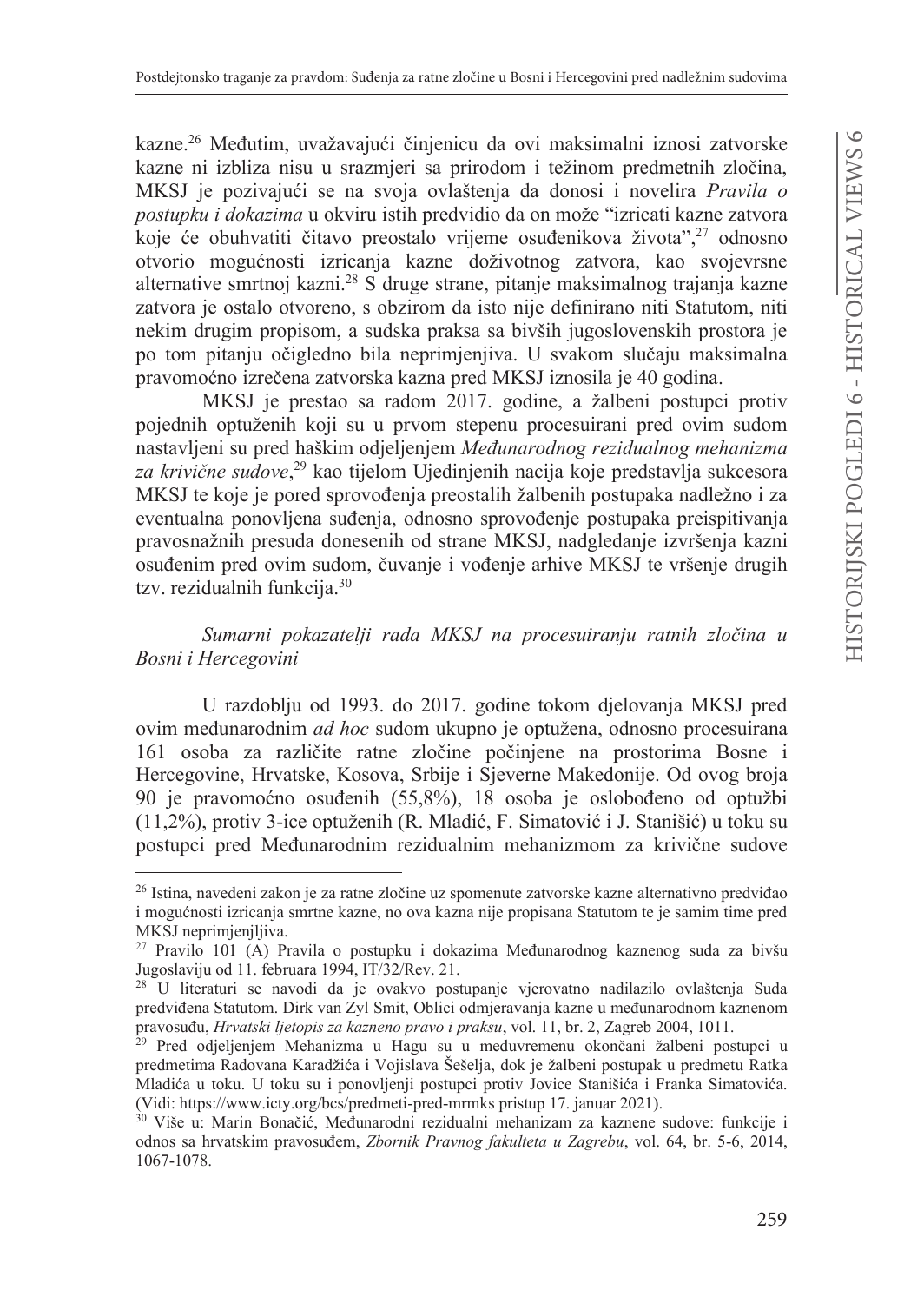$(1,9\%)$ , dok protiv 50 optuženih  $(31,1\%)$  postupci nisu okončani stoga što su umrli tokom postupka ili su protiv istih optužnice povućene ili su njihovi predmeti ustupljeni nacionalnim sudovima pojedinih država sa prostora bivše SFRJ radi daljeg procesuiranja.<sup>31</sup> Dakle, od ukupnog broja optuženih prema njih 108 (67%) do danas su okončani sudski postupci, pri čemu je 83,3% optuženih pravomoćno osuđeno, a 16,7% osoba je oslobođeno optužbi.

| Područie                      |             | Osuđeni   Oslobođeni   optužnica   Ustupljeno   Umrli | Povučena    |            |             | U<br>toku | <b>Ukupno</b> |
|-------------------------------|-------------|-------------------------------------------------------|-------------|------------|-------------|-----------|---------------|
| <b>Bosna</b> i<br>Hercegovina | 75          | 8                                                     |             | 10         | 12          |           | 113<br>70,2%  |
| <b>Ostala</b><br>područja     | 15          | 10                                                    | 13          | 3          |             |           | 48<br>29,8%   |
| <b>Sumarno</b>                | 90<br>55,8% | 18<br>11,2%                                           | 20<br>12,4% | 13<br>8,1% | 17<br>10,6% | 3<br>1.9% | 161           |

Tabela 1. Procesuiranje ratnih zločina pred MKSJ.

Nešto više od dvije trećine optuženih, odnosno 113 osoba (70,1%),<sup>32</sup> procesuirano je zbog ratnih zločina počinjenih na prostorima Bosne i Hercegovine, što je i razumljivo imajući u vidu prirodu i razmiere oružanog sukoba u ovoj zemlji. Epilog sudskih postupaka vođenih pred nadležnim tijelima MKSJ može se sumarno statistički izraziti na način da je za zločine u Bosni i Hercegovini osuđeno 75 osobe (66,4%), 8 osoba je oslobođeno optužbi (7,1%), a u 1 predmetu (protiv Ratka Mladića) u toku je postupak pred žalbenim vijećem Međunarodog rezidualnog mehanizma za krivične sudove (odjeljenje u Hagu) (0,9%). Protiv 7 osoba optužbe su povučene (6,2%), 12 optuženih je umrlo prije ili tokom suđenja te su protiv njih postupci obustavljeni (10,7%), dok su predmeti 10-orice koji su prvobitno bili optuženi pred MKSJ za zločine u našoj zemlji ustupljeni bosanskohercegovačkom pravosuđu.<sup>33</sup> Zaključno se može konstatirati da su do danas pred MKSJ za ratne zločine na tlu Bosne i Hercegovine pravomoćno (do kraja) okončani postupci protiv 83 osobe, od kog broja je 90,4% osoba osuđeno, a 9,6% oslobođeno.<sup>34</sup> Premda su se u proteklom periodu mogle čuti odgovarajuće kritike na rad

<sup>&</sup>lt;sup>31</sup> Uporedi: https://www.icty.org/bcs/cases/podaci-o-postupcima (pristup: 20. januar 2021).

<sup>&</sup>lt;sup>32</sup> U izuzetno malom broju slučajeva optuženi, poput npr. Miloševića i Šešelja, su se teretili za zločine u Bosni i Hercegovini, ali i u drugim državama sa ex-jugoslovenskih prostora. Vidi npr: Prosecutor v. Slobodan Milošević (IT-02-54-T), Decision on Motion for Judgement of Acquittal, 2004; Prosecutor v. Vojislav Šešelj (IT-03-67-T), Judgement of the Trial Chamber, 2016, par. 188-189. Takvi optuženi su u navedenom tabelarnom prikazu uvršteni među procesuirane za ratne zločine u Bosni i Hercegovini.

<sup>&</sup>lt;sup>33</sup> Vidi: https://www.icty.org/bcs/cases (pristup: 20. januar 2021).

<sup>&</sup>lt;sup>34</sup> Prezentirani rezultati o procesuiranju ratnih zločina u Bosni i Hercegovini predstavljaju produkt analize podataka i informacija sadržanih na web stranici MKSJ, a koju su izvršili autori ovog rada.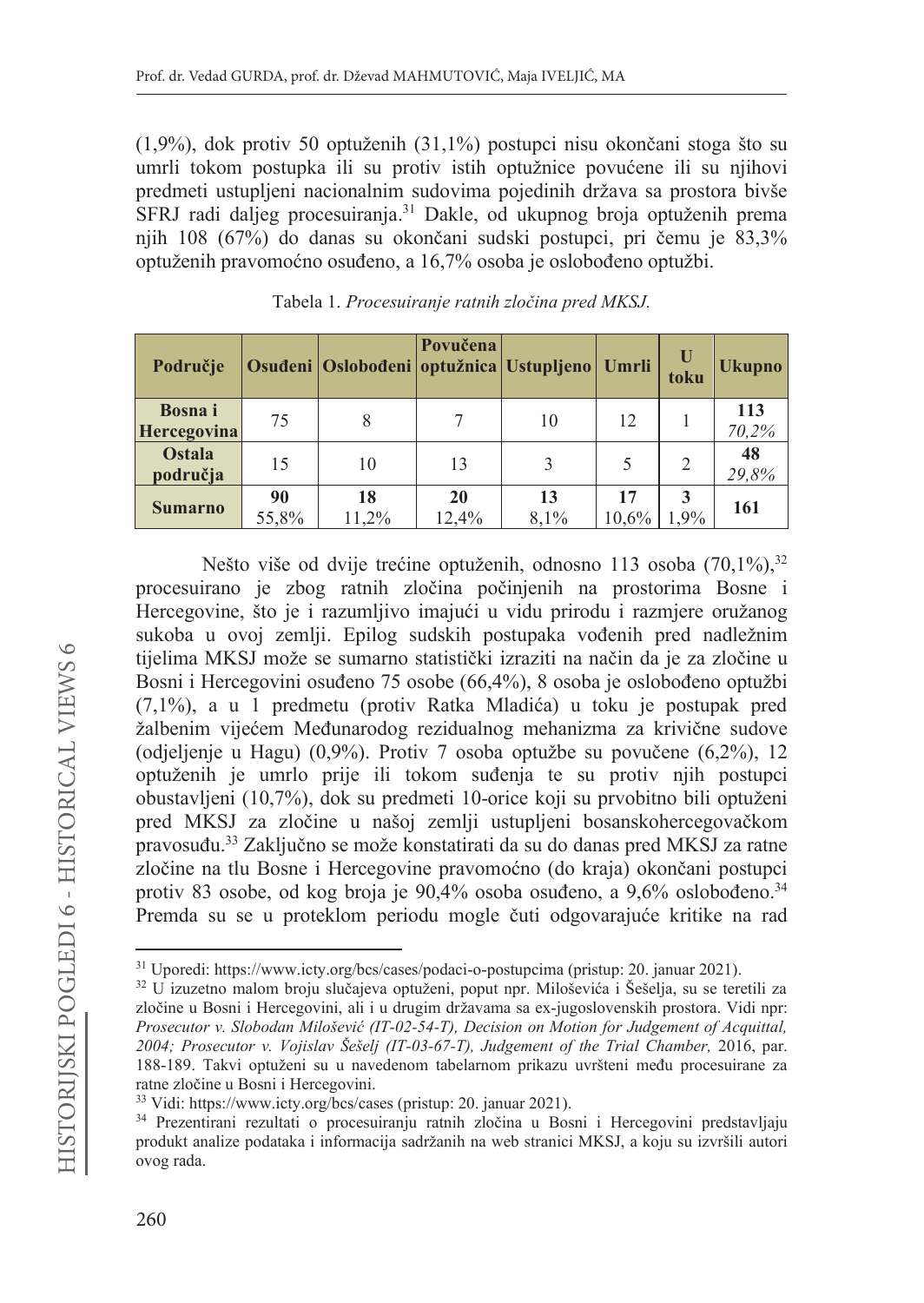tužilaštva MKSJ, prije svega vezane za način selekcioniranja optuženih protiv kojih će biti otvorene istrage i koji će biti procesuirani pred Sudom,<sup>35</sup> ali i kvalitet pripreme i zastupanja pojedinih optužnica, navedeni podaci ukazuju na relativno visok nivo uspješnosti Tužilaštva u zastupanju optužnica pred nadležnim vijećima MKSJ.

Zanimljivo je istači da je od 75 pravomoćno osuđenih pred MKSJ za ratne zločine u Bosni i Hercegovini njih 18 osuđeno na temelju sporazuma o iziašnieniu o krivnii (Plea Agreement), a koje su zakliučili sa tužilaštvom Međunarodnog krivičnog suda za bivšu Jugoslaviju.<sup>36</sup> Dakle, kod približno jedne četvrtine (24,0%) optuženih osuđujuće presude su donesene na osnovu ovog mehanizma konsenzualnog i sumarnog rješavanja krivičnih predmeta<sup>37</sup>.<sup>38</sup>

Što se tiče spolne strukture procesuiranih pred MKSJ dominantnu većinu optuženih i osuđenih čine muškarci. Jedina procesuirana i osuđena osoba ženskog pola pred spomenutim sudom je bila Biljana Plavšić, bivša ratna podpredsjednica Republike Srpske.<sup>39</sup>

Kada je riječ o strukturi zločina počinjenih na prostoru Bosne i Hercegovine koji su procesuirani pred Haškim tribunalom treba istaći da je u značajnom broju predmeta optužnica ili presuda obuhvatala više ratnih zločina

<sup>35</sup> Kritičari rada MKSJ iz Srbije ističu da je pred Haškim tribunalom optuženo i osuđeno ubjedljivo najviše Srba te značajan dio vojnog i političkog rukovodstva srpskog naroda iz različitih država sa prostora bivše Jugoslavije, što prema njima predstavlja svjevrsni oblik diskriminacije srpskog naroda. Vidi: Goran Petronijević, Neprincipijelnost u primeni pravnih standarda u radu MKSJ-a, u: Jovan Ćirić (ur), Haški tribunal između prava i politike, Beograd 2013, 139-141. Međutim, pojedini srbijanski autori, kao odgovor na ovakve tvrdnje, ukazuju na činjenicu da su etnički Srbi učestvovali u gotovo svim konfliktima na prostorima bivše Jugoslavije, da je srpska strana imala značajnu vojnu nadmoć i najorganizovanije vojne formacije, naročito u Bosni i Hercegovini i Kosovu, te da je počinila i najveći broj zločina, posebno onih najtežih, uključujući i genocid u Srebrenici. Upravo navedene činjenice predstavljaju objektivne razloge zbog kojih je pred MKSJ procesuirano i osuđeno najviše Srba te snažan argument da politika procesuiranja ratnih zločina pred MKSJ nije bila pristrasna i diskriminatorna prema Srbima. Tako: Vojin Dimitrijević, Vidan Hadži-Vidanović, Ivan Jovanović, Žarko Marković, Marko Milanović, Haške nedoumice: Poznato i nepoznato o Međunarodnom krivičnom tribunalu za bivšu Jugoslaviju (drugo izdanje), Beograd 2013, 39-41. (dalje: V. Dimitrijević, V. Hadži-Vidanović, I. Jovanović, Ž. Marković, M. Milanović, Haške nedoumice: Poznato i nepoznato o Međunarodnom krivičnom tribunalu za bivšu Jugoslaviju).

<sup>36</sup> Tužilaštvo Međunarodnog krivičnog suda za bivšu Jugoslaviju zaključilo je sporazume o izjašnjenju o krivnji sa ukupno 20 optužnih. Dva preostala sporazuma odnosila su se na zločine počinjene na području Republike Hrvatske, a zaključeni su sa Milanom Babićem i Miodragom Jokićem.

<sup>&</sup>lt;sup>37</sup> Najveći broj sporazuma zaključen je u početnim razdobljima rada MKSJ te se od 2001. do 2003. godine čak 13 optuženih pred MKSJ izjasnilo krivim na temelju predmetnog sporazuma. Jenia Iontcheva Turner, Plea Bargaining and International Criminal Justice, The University of the Pacific Law Review, vol. 48, 2017, 228.

<sup>38</sup> O benefitima i nedostacima primjene sporazuma u procesuiranju ratnih zločina vidi više u: Vedad Gurda, Sporazumi o priznanju krivnje za ratne zločine u Bosni i Hercegovini: između pokajanja i konsenzualne pravde, Zbornik radova Pravnog fakulteta u Tuzli, god. 6, br. 1-2, 2020,  $34-40.$ 

<sup>&</sup>lt;sup>39</sup> Vidi: Prosecutor v. Biljana Plavšić (IT-00-39&40/1-S), Sentencing Judgement, 2003.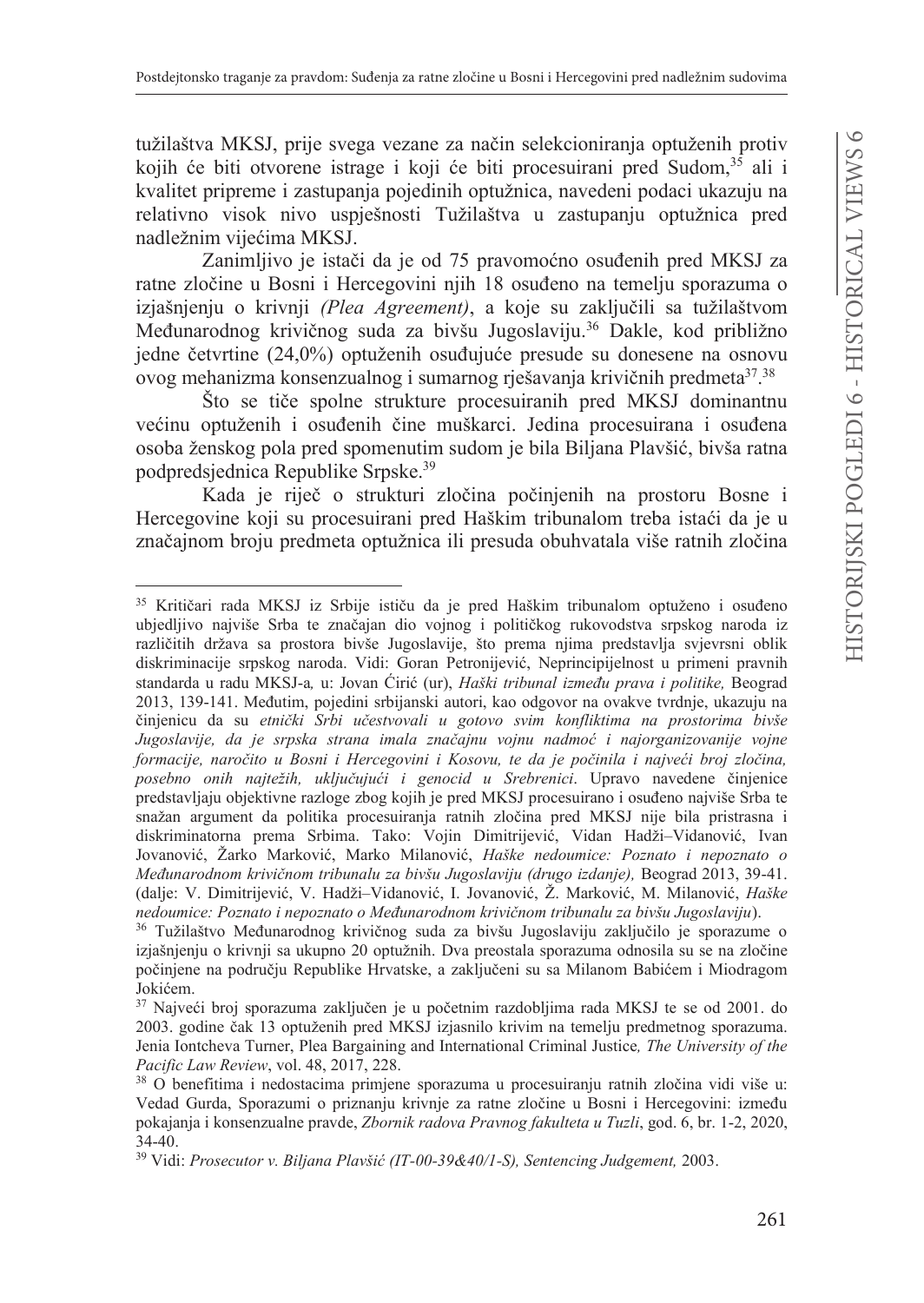definiranih Statutom MKSJ. U kvantitativnom smislu najmanji je broj procesuiranih a shodno teme i osuđenih za zločin genocida, kao najteži ratni zločin, odnosno "zločin nad zločinima", a zbog visoko postavljenih standarda dokazivanja tzv. genocidne namjere (dolus specialis), koja predstavlja subjektivni elemenat ovog zločina.<sup>40</sup>

| Tabela 2. Procesuiranje zločina genocida u Bosni i Hercegovini pred MKSJ. |  |  |  |
|---------------------------------------------------------------------------|--|--|--|
|                                                                           |  |  |  |

| Osuđeni | <b>Oslobođeni</b> | Povučena<br>optužnica<br>nakon<br>sporazuma | <b>Ustupljeno</b><br><b>Sudu Bosne</b><br><b>Hercegovine</b> | Umrli<br>tokom<br>postupka | toku | <b>Ukupno</b> |
|---------|-------------------|---------------------------------------------|--------------------------------------------------------------|----------------------------|------|---------------|
|         |                   |                                             |                                                              |                            |      | 22            |

Iz navedenog tabelarnog prikaza vidljivo je da su povodom zločina genocida ili saučesništva u genocidu u širem smislu procesuirane 22 osobe, pri čemu su se sve optužbe odnosile na djelovanje srpskih snaga na području Bosne i Hercegovine. Za dati zločin pred nadležnim vijećima pravomoćno su osuđeni: Radoslav Krstić, Zdravko Tolimir, Vujadin Popović, Ljubiša Beara i Radovan Karadžić. Pretresno vijeće MKSJ je prvostepenom presudom za zločin genocida osudilo i Ratka Mladića, u čijem predmetu je u toku žalbeni postupak pred Međunarodnim rezidualnim mehanizmom za krivične sudove. Premda su se pojedini optuženici, poput Karadžića i Mladića, teretili i za vršenje genocida i u drugim općinama u Bosni i Hercegovini, sudska vijeća MKSJ su u svojim pravosnažnim presudama izvan svake razumne sumnje utvrdila da su jedino zločini koje su vršili pojedini pripadnici policijskih snaga i vojske Republike Srpske na području Srebrenice u julu 1995. godine imali sva obilježja zločina genocida, uključujući i tzv. genocidnu namjeru.<sup>41</sup>

<sup>&</sup>lt;sup>40</sup> O značenju i problemima u dokazivanju genocidne namjere opširnije u: Kai Ambos, What Does "Intent to Destoroy in Genocide Mean?, Internationa Review of the Red Cross, vol. 91, no. 876, 2009, 833-858; Enis Omerović, Suvremene doktrinarne postavke i koncept međunarodnog krivičnog suda o specifičnoj namjeri kod zločina genocida, Anali Pravnog fakulteta u Zenici, vol. 5, br. 10, 2012, 173-199; S. Karović, Kompleksnost utvrđivanja postojanja genocidne namjere, Zbornik radova Pravnog fakulteta u Splitu, god. 51, br. 1, 2014, 119-139.

<sup>&</sup>lt;sup>41</sup> Više u: Vedad Gurda, The Prosecution of Genocide in Bosnia and Herzegovina Before International, Domestic and National Courts of Other Jurisdictions, Monumenta Srebrenica, god. 4, 2015, 45-46. (dalje: V. Gurda, The Prosecution of Genocide in Bosnia and Herzegovina).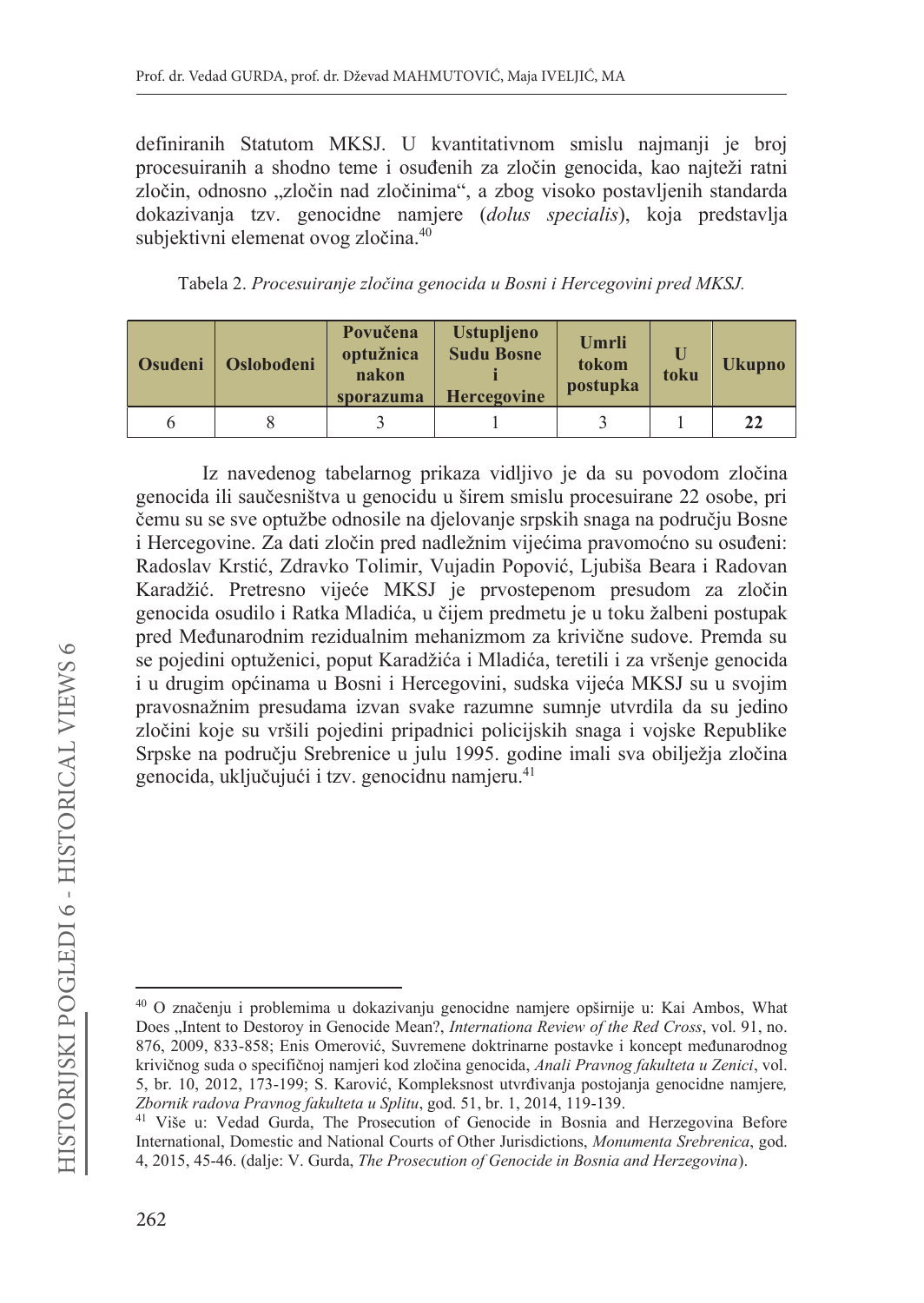Na kraju vrijedi analizirati i sudsku politiku sankcioniranja za ratne zločine koja je kreirana u praksi MKSJ.

| <b>Visina</b><br>kazne                              | <b>Kazna</b><br>do <sub>5</sub><br>god | <b>Kazna</b><br>preko<br>$5$ do<br>$10$ god | Kazna<br>preko<br>10 do<br>15 <sub>g</sub> | Kazna<br>preko<br>15d<br>20 g | Kazna<br>preko<br>20d<br><b>30.</b> | Kazna<br>preko<br>$30$ do<br>45    | <b>Kazna</b><br>doživotnog<br>zatvora |
|-----------------------------------------------------|----------------------------------------|---------------------------------------------|--------------------------------------------|-------------------------------|-------------------------------------|------------------------------------|---------------------------------------|
| Redovni<br>krivični<br>postupak                     | 5                                      | 12                                          | 8                                          | 14                            | 9                                   | 3                                  | 6                                     |
| <b>Sporazum</b><br>$\bf{0}$<br>priznanju<br>krivnje | $\overline{4}$                         | 3                                           | $\overline{4}$                             | 6                             |                                     |                                    |                                       |
| <b>Zbirno</b>                                       | 9<br>12,0%                             | 15<br>20,0%                                 | 12 <sup>2</sup><br>16,0%                   | <b>20</b><br>26,7%            | 9<br>12,0%                          | $\overline{\mathbf{4}}$<br>$5.3\%$ | 6<br>8,0%                             |

7DEHOD*Izreþene kazne zatvora za ratne zloþine u Bosni i Hercegovini od strane MKSJ.* 

Kao što je prethodno isticano Statutom i Pravilima o postupku i dokazima je propisano da se učiniteljima bilo kojeg od zločina iz nadležnosti Haškog tribunala može izreći kazna doživotnog zatvora te kazna zatvora, pri čemu kada je riječ o potonjoj kazni navedenim pravnim aktima nije definiran ni minimum niti maksimum iste. Ono što je primjetno iz navedenog tabelarnog prikaza jeste da su šestorici pravomoćno osuđenih izrečene kazne doživotnog zatvora. Na kaznu doživotnog zatvora su osuđeni Zdravko Tolimir, Ljubiša Beara, Drago Nikolić,<sup>42</sup> Radovan Karadžić<sup>43</sup> te Stanislav Galić i Milan Lukić. Prva četvorica su, između ostalog, osuđeni za zločin genocida u Srebrenici, dok je Stanislav Galić, komandant Sarajevsko-romanijskog korpusa Vojske Republike Srpske osuđen za kršenje zakona i običaja ratovanja te zločine protiv

<sup>&</sup>lt;sup>42</sup> V. Gurda, *The Prosecution of Genocide in Bosnia and Herzegovina*, 46.

<sup>&</sup>lt;sup>43</sup> Radovan Karadžić je u prvostepenom postupku bio sankcioniran kaznom zatvora od 40 godina, da bi u drugostepenom postupku koji je okončan 2019. Žalbeno vijeće Mehanizma, prihvatilo žalbu tužitelja i optuženog sankcioniralo kaznom doživotnog zatvora. Vidi: https://www.irmct.org/sites/default/files/cases/public-information/cis karadzic bcs.pdf (pristup: 27. februar 2021).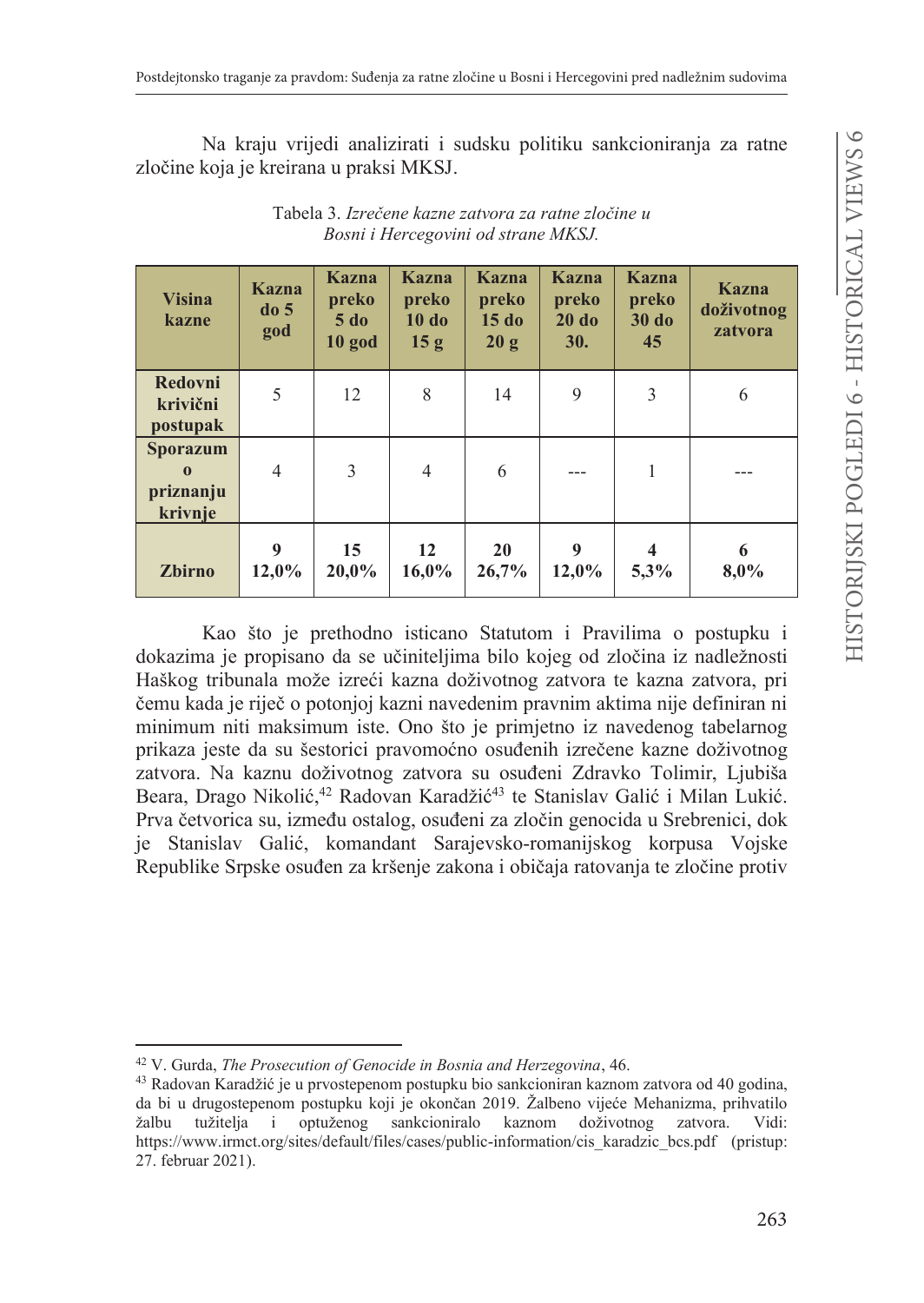čovječnosti nad stanovništvom Sarajeva,<sup>44</sup> a Milan Lukić za iste vrste zločina u Višegradu.<sup>45</sup>

Što se tiče kazni zatvora u vremenski ograničenom trajanju uočava se da je približno 3/4 osuđenih (njih 57) sankcionirano kaznom zatvora do 20 godina, dok je prema 19 osuđenih (25,3%) izrečena kazna zatvora preko 20 godina. Najstrožije zatvorske kazne u vremenski ograničenom trajanju izrečene su Goranu Jelisiću<sup>46</sup> i Milomiru Stakiću,<sup>47</sup> koji su osuđeni na po 40 godina zatvora.<sup>48</sup> dok je najmanjom kaznom od 2 godine sankcioniran Amir Kubura.<sup>49</sup> Također, da se uočiti da su kazne koje su izrečene u predmetima povodom zaključenih sporazuma o pozitivnom izjašnjenju o krivnji načelno blaže u odnosu na kazne koje su izrečene u redovnom krivičnom postupku, što je i razumljivo s obzirom na prirodu ovog instituta te da su se kretale do najviše 20 godina, izuzev u jednom postupku.<sup>50</sup> Na kraju vrijedi istači da prosjek izrečenih kazni zatvora u vremenski ograničenom trajanju protiv svih pravomoćno osuđenih za ratne zločine u Bosni i Hercegovini pred sudskim vijećima MKSJ iznosi 15,8 godina. $51$ 

Zaključno se može konstatirati da se ocjene o politici sankcioniranja, odnosno kažnjavanja, koju su u svom radu kreirala sudska vijeća MKSJ, kreću od toga da je ista prestroga do toga da je isuviše blaga i nesrazmjerna prirodi i težini počinjenih zločina, a kakve ocjene se nerijetko mogu čuti od strane žrtava

<sup>&</sup>lt;sup>44</sup> Optuženom Galiću je prvostepenom presudom Pretresnog vijeća bila izrečena kazna zatvora 20 godina, no Žalbeno vijeće je usvojilo žalbu tužitelja i optuženom izreklo kaznu doživotnog zatvora. Tužitelj v. Stanislav Galić (IT-98-29-A), Presuda Žalbenog vijeća, 2006, Dispozitiv i par. 456.

<sup>&</sup>lt;sup>45</sup> Tužitelj v. Milan Lukić i Sredoje Lukić (IT-98-32/1-A), Presuda Žalbenog vijeća, 2012, Dispozitiv i par. 669.

<sup>46</sup> Tužitelj v. G. Jelisić (IT-95-10-T), Presuda, Žalbenog vijeća, 2001, IV, par (7). Sumarno o ovom predmetu vidi u: Agnieszka Szpak, National, Ethnic, Racial, and Religious Groups Protected against Genocide in the Jurisprudence of the ad hoc International Criminal Tribunals, The European Journal of International Law, vol. 23, no. 1, 2012, 166-167.

<sup>47</sup> Stakiću je Pretresno vijeće u prvostepenom postupku bilo izreklo kaznu doživotnog zatvora (v. Tužitelj v. Milomir Stakić (IT-97-24-A), Presuda Pretresnog vijeća, 2003, Dispozitiv), međutim u drugostepenom postupku Žalbeno vijeće je izreklo pravomoćnu kaznu zatvora u trajanju od 40 godina. Vidi: Tužitelj v. Milomir Stakić (IT-97-24-A), Presuda Žalbenog vijeća, 2006, Dispozitiv i par. 428.

<sup>48</sup> Vrijedi napomenuti da je Radoslavu Krstiću, kao prvom osuđeniku koji je pred MKSJ osuđen za zločin genocida u Srebrenici, u prvostepenom postupku odlukom pretresnog vijeća za navedeni zločin bila izrečena kazna zatvora od 46 godina, međutim u drugostepenom postupku žalbeno vijeće je preinačilo odluku pretresnog vijeća i optuženom izreklo kaznu zatvora od 35 godina. Vidi: Fulvio Maria Palombino, Should Genocide Subsume Crimes Against Humanity? Some Remarks in the Light of the Krstić Appeal Judgment, Journal of International Criminal Justice, vol. 3, no. 3, 2005, 778-789.

<sup>&</sup>lt;sup>49</sup> Tužitelj v. Enver Hadžihasanović i Amir Kubura (IT-01-47-A), Presuda Žalbenog vijeća, 2008, par. 358.

<sup>50</sup> Riječ je o postupku protiv Gorana Jelisića.

<sup>&</sup>lt;sup>51</sup> Pri tome, prosječno izrečena kazna zatvora onima koji su osuđeni u redovnom krivičnom postupku iznosi 16, 5 godina, a onima koji su osuđeni na temelju sporazuma o pozitivnom izjašnjenju o krivnji 13,9 godina.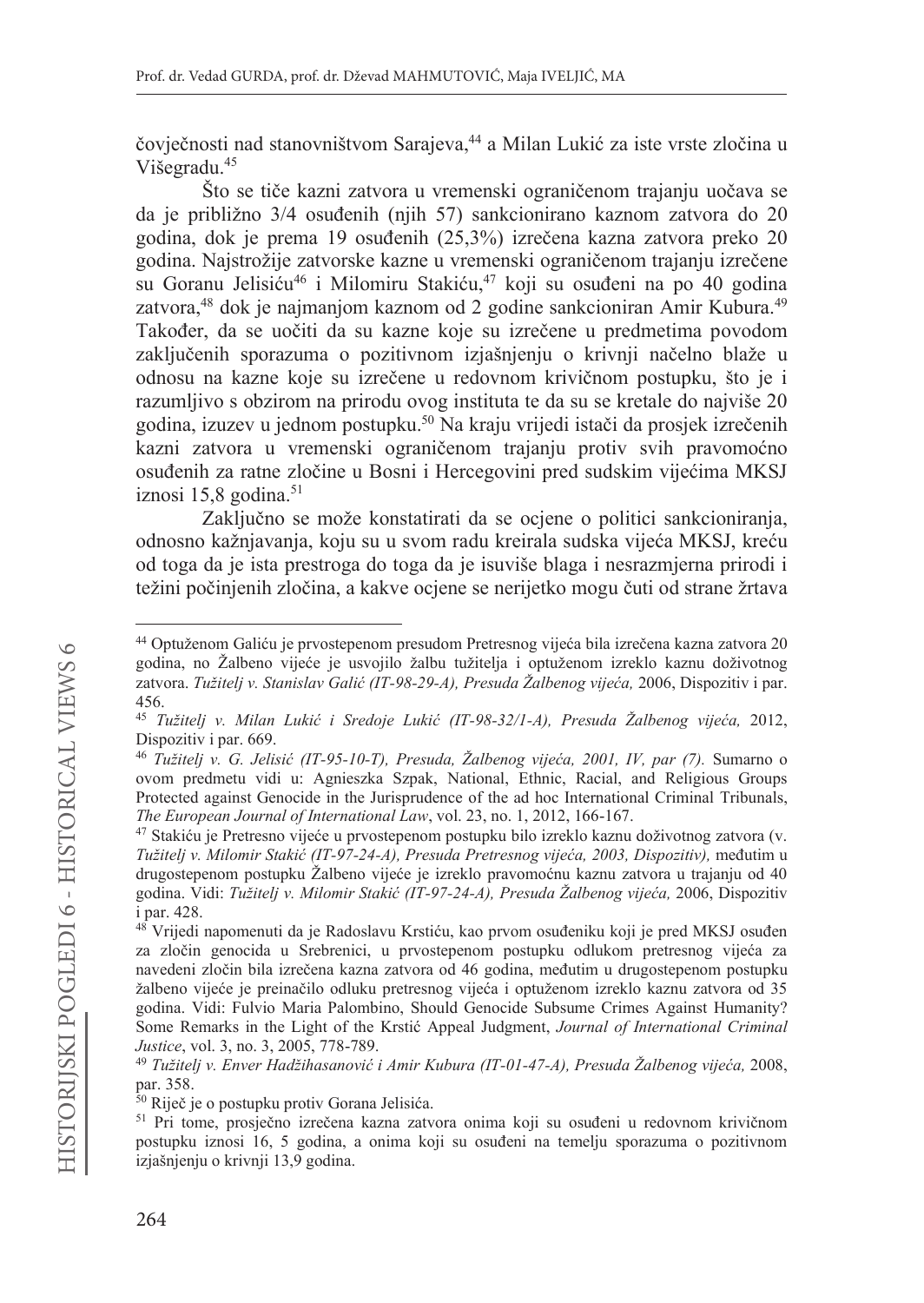predmetnih zločina ili njihovih porodica.<sup>52</sup> Potonje stajalište je svakako bliže istini tim prije jer su pred Sudom većinom procesuirani vojni komandanti i politički lideri, koji su u nemalom broju slučajeva bili neposredni nalogodavci ili ideolozi datih zločina. Također, rezultati pojedinih istraživanja ukazuju na nedosljednost sudskih vijeća MKSJ u ocjeni pojedinih olakšavajućih i otežavajućih okolnosti te generalno na nekonzistentnost u politici odmjeravanja kazni 53

Na kraju, bez obzira što su se od strane opće i naučne javnosti mogli čuti određeni prigovori vezani za uspostavu i rad ovog suda, a koji su se odnosili na navodnu nelegalnu i pravno neutemeljenu uspostavu suda, selektivni pristup u optuživanju i procesuiranju pojedinaca osumnjičenih za vršenje ratnih zločina, neadekvatnu kaznenu politiku itd, neupitna je činjenica da je MKSJ ostvario i značajna postignuća u svom radu te ostavio zavidno pravno naslijeđe. Prije svega, isti je doprinio razvijanju kulture osude i sankcioniranja teških kršenja međunarodnog prava i ratnih zločina, ponudio je izvjesnu satisfakciju žrtvama, dao je odgovarajući doprinos u utvrđivanju činjenica i historijske istine vezane za navedene zločine, utvrdio značajne pravne standarde u oblasti međunarodnog krivičnog prava, doprinio je nastanku i razvoju drugih međunarodnih i internacionaliziranih krivičnih sudova, razvoju vladavine prava itd.<sup>54</sup>

### Suđenja za ratne zločine u Bosni i Hercegovini pred domaćim pravosuđem

Osim pred MKSJ značajan broj osoba optuženih za ratne zločine u Bosni i Hercegovini procesuiran je i pred bosansko-hercegovačkim pravosuđem. Isključiva nadležnost za procesuiranje datih zločina pripada Sudu Bosne i Hercegovine, odnosno Odjelu I za ratne zločine ovog suda,<sup>55</sup> koji sprovodi sudske postupke na temelju formalnih akata optuženja (optužnica) podignutih od strane tužilaca Tužilaštva Bosne i Hercegovine, a u skladu sa

<sup>&</sup>lt;sup>52</sup> V. Dimitrijević, V. Hadži-Vidanović, I. Jovanović, Ž. Marković, M. Milanović, Haške nedoumice: Poznato i nepoznato o Međunarodnom krivičnom tribunalu za bivšu Jugoslaviju (drugo izdanje), 56.

<sup>53</sup> D. Gracin, S. Domjančić, Kritički osvrt na primjenu kazne oduzimanja slobode u praksi Međunarodnog kaznenog suda za bivšu Jugoslaviju nakon presude u predmetu Prlić i drugi, 33.

<sup>54</sup> Marina Žagar, Međunarodni kazneni tribunal za bivšu Jugoslaviju: Pregled nekih postignuća i kritika, Pravnik: Časopis za pravna i društvena pitanja, vol. 47, br. 94, 2013, 20-35.

<sup>&</sup>lt;sup>55</sup> Odjel I za ratne zločine Suda Bosne i Hercegovine počeo je sa radom 2005. godine, a nastao je kao dio sporazuma zaključenog 2003. godine između MKSJ i Visokog predstavnika za mir u Bosni i Hercegovini, u okviru nastojanja da se u dogledno vrijeme okonča rad MKSJ kao *ad hoc* suda te uspostave nacionalne institucije koje će vršiti efikasno procesuiranje ratnih zločina na prostorima bivše Jugoslavije u duhu fer i poštenog suđenja. Tako: M. Kreho, et al. (ur), 10 godina Odjela I za ratne zločine Suda BiH, Sud Bosne i Hercegovine, Sarajevo 2015, 10-13; Olga Martin-Orteaga, Prosecuting War Crimes at Home: Lessons from the War Crimes Chamber in the State Court of Bosnia and Herzegovina, International Criminal Law Review, 2012, 592.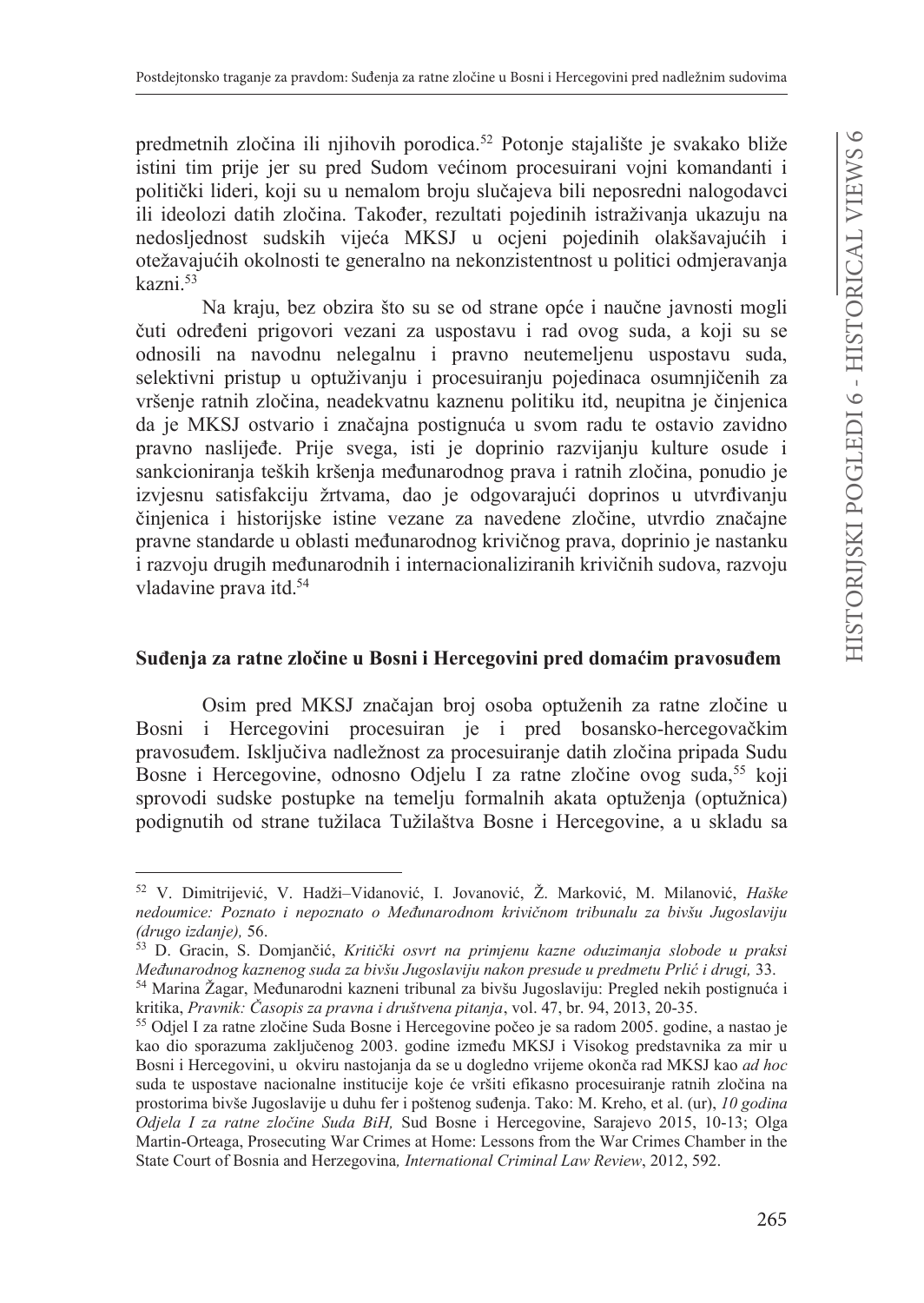Krivičnim zakonom Bosne i Hercegovine,<sup>56</sup> Zakonom o krivičnom postupku Bosne i Hercegovine<sup>57</sup> i Krivičnim zakonom bivše SFRJ. Pod grupom krivičnih djela koja se kolokvijalno označavaju kao ratni zločini, a koja su predmetom ovih postupaka, podrazumijeva se više krivičnih djela iz glave XVII Krivičnog  $Za$ kona Bosne i Hercegovine, koja nosi naziv Krivična djela protiv čovječnosti i *vrijednosti zaštićenih međunarodnim pravom, a u koja spadaju: genocid (čl. 171), zloþini protiv þovjeþnosti (þl. 172), ratni zloþin protiv civilnog stanovništva (þl. 173), ratni zloþin protiv ranjenika i bolesnika (þl. 174), ratni zloþin protiv ratnih zarobljenika (þl. 175), organiziranje grupe ljudi i podstrekavanje na uþinjenje kriviþnih djela genocida, zloþina protiv þovjeþnosti i ratnih zloþina (þl. 176), protupravno ubijanje i ranjavanje neprijatelja (þl. 177), protupravno oduzimanje stvari od ubijenih i ranjenih na ratištu (þl. 178), povrede zakona ili obiþaja rata (þl. 179), povreda parlamentara (þl. 181), neopravdano odgaÿanje povratka ratnih zarobljenika (þl. 182) te uništavanje kulturnih, historijskih i religijskih spomenika (čl. 183), a koja su učinjena na* temeliu individualne ili komandne odgovornosti.

Shodno odredbama čl. 27a. Zakona o krivičnom postupku Bosne i *Hercegovine Sud Bosne i Hercegovine* na prijedlog stranaka ili branioca može prenijeti vođenje postupka drugom sudu na čijem je području pokušano ili učinjeno krivično djelo iz grupe ratnih zločina. Na temelju ovog zakonskog ovlaštenja Sud Bosne i Hercegovine je u proteklom periodu nerijetko vršio ustupanja vođenja krivičnih postupaka iz oblasti ratnih zločina drugim sudovima u Bosni i Hercegovini, pri čemu su takvi postupci radi suđenja u prvom stepenu ustupani kantonalnim sudovima u Federaciji Bosne i Hercegovine i okružnim sudovima u Republici Srpskoj, kao i Osnovnom sudu Brčko distrikta Bosne i Hercegovine, te Vrhovnom sudu Federacije Bosne i Hercegovine, Vrhovnom sudu Republike Srpske ili Apelacionom sudu Brčko distrikta Bosne i Hercegovine radi suđenja u drugom stepenu.

Prema podacima Misije OSCE-a u Bosni i Hercegovini u razdoblju od 2004. do kraja 2019. godine pred sudovima u Bosni i Hercegovini iz oblasti ratnih zločina završeno je 577 postupaka prema 873 optuženih. Od tog broja pred pravosuđem entiteta i Brčko distrikta Bosne i Hercegovine okončano je 327 predmeta prema nešto više od 400 optuženih<sup>58</sup>. S obzirom da sudske odluke

 $56$  "Službeni glasnik Bosne i Hercegovine", br. 3/03, 32/03, 37/03, 54/04, 61/04, 30/05, 53/06, 55/06, 32/07, 8/10, 47/14, 22/15, 40/15 i 35/18.

 $57$  "Službeni glasnik Bosne i Hercegovine", br. 3/03, 32/03, 36/03, 26/04, 63/04, 13/05, 48/05, 46/06, 76/06, 29/07, 53/07, 76/07, 15/08, 58/08, 12/09, 16/09, 93/09, 72/13 i 65/18.

<sup>&</sup>lt;sup>58</sup> Pri tome, pred sudovima u FBiH završeno je 192 postupka, u RS-u 117 postupaka te pred pravosuđem Brčko distrikta 18 postupaka. Nažalost, izvještaji OSCE-a ne sadrže podatke o broju<br>procesuiranih lica pred entitetskim i pravosuđem Brčko distrikta. Vidi: lica pred entitetskim i pravosuđem Brčko distrikta. Vidi: https://www.osce.org/files/f/documents/b/b/451411.pdf (pristup: 9. mart 2021). Međutim, kada se od sveukupnog broja optuženih i procesuiranih za ratne zločine u Bosni i Hercegovini (873) oduzme broj procesuiranih pred Sudom BiH u navedenom razdoblju, a do kojeg su autori ovog rada došli u okviru svoga istraživanja, dolazi se do prethodno navedenog broja od više od 400 procesuiranih pred pravosuđem entiteta i Brčko distrikta Bosne i Hercegovine.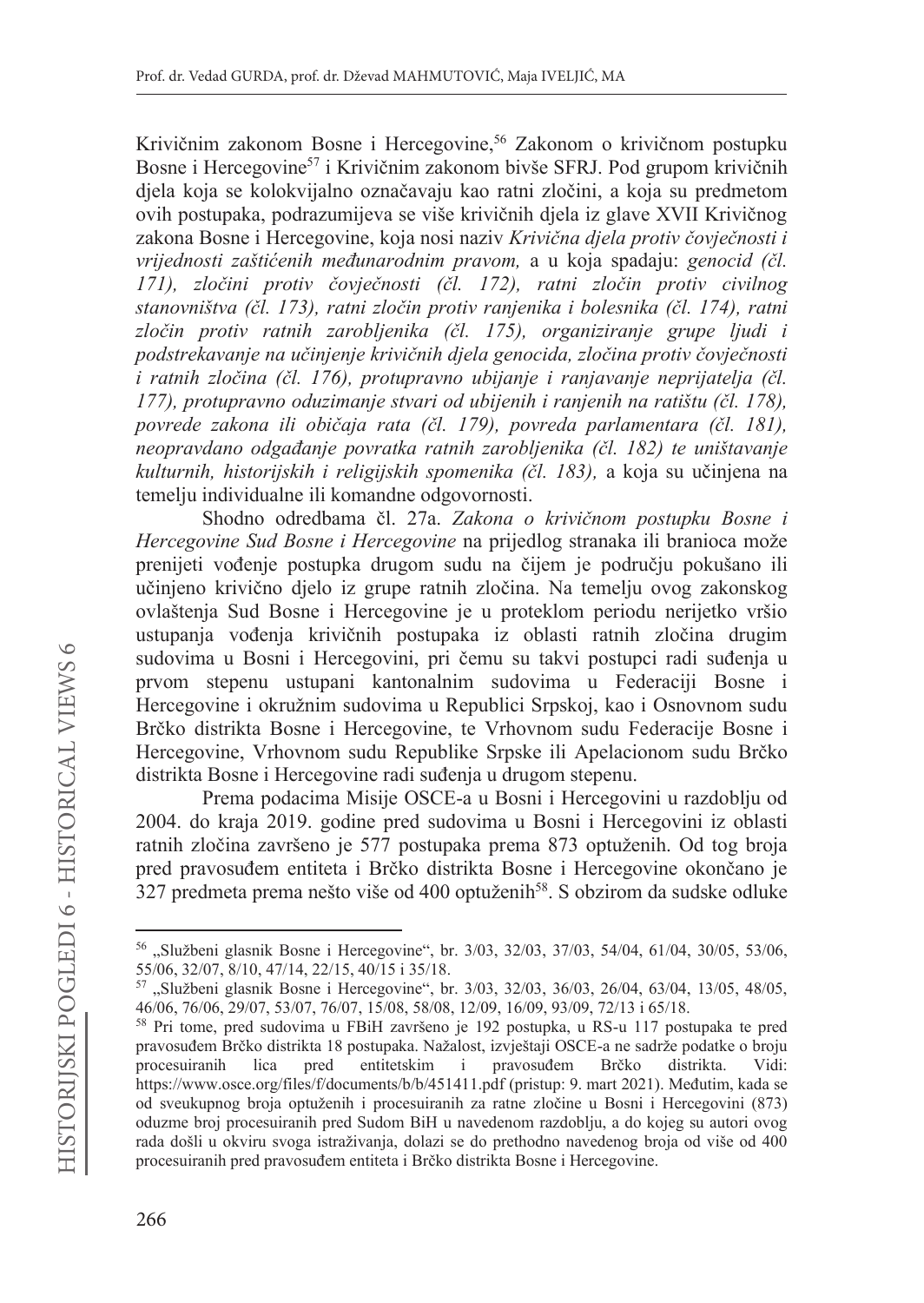entitetskih i sudova u Brčko distriktu nisu javno dostupne, autori ovog rada su se obraćali Viskom sudskom i tužilačkom vijeću Bosne i Hercegovine (VSTV BiH) sa zahtjevom za dostavu podataka o broju procesuiranih za predmetne zločine pred spomenutim sudovima te izrečenim kaznama, no nažalost traženi podaci nam nisu dostavljeni. Iz tih razloga u ovom radu nije bilo moguće izvršiti analizu rada entitetskog pravosuđa i sudova Brčko distrikta na predmetima ratnih zločina. S druge strane, sve presude Suda BiH su javno dostupne te će se u nastavku analizirati sumarni podaci o aktivnostima ovog suda na procesuiranju ratnih zločina.

Od početka rada Suda Bosne i Hercegovine (dalje: Sud BiH) 2005. pa do kraja 2020. godine pred ovim pravosudnim forumom za ratne zločine počinjene na prostorima Bosne i Hercegovine pravomoćno je procesuirano 400 osoba i to za krivična djela genocida, zločina protiv čovječnosti, ratnih zločina protiv civilnog stanovništva te ratnih zločina protiv ratnih zarobljenika. Od prethodno navedenog broja procesuiranih njih nešto više od dvije trećine  $(67,2\%)$ , odnosno 269 je osuđeno, dok je približno jedna trećina  $(32,2\%)$ oslobođena. U odnosu na navedene sumarne omjere nešto manji udio osuđenih  $(54,1%)$  u odnosu na oslobođene  $(45,9%)$  bilježi se kod genocida, što je i razumljivo s obzirom na kompleksnost dokazivanja genocidne namjere kao specifičnog elementa ovog krivičnog djela. Približno jedna polovina (48,3%) osuđenih je oglašena krivim za genocid i zločine protiv čovječnosti kao najteža krivična djela. Sve optužbe i osude za zločin genocida odnosile su se na zlodjela koja su pripadnici policijskih snaga i Vojske Republike Srpske izvršili nad bošnjačkim stanovništvom Srebrenice u julu 1995. godine.<sup>59</sup>

<sup>59</sup> Za zločin genocida u Srebrenici pravosnažno su osuđeni: Željko Ivanović, Milenko Trifunović, Aleksandar Radovanović, Slobodan Jakovljević, Branislav Medan, Brano Džinić, Duško Jević, Mendeljev Đurić, Petar Mitrović, Slavko Perić, Milorad Trbić, Ostoja Stanišić i Radomir Vuković.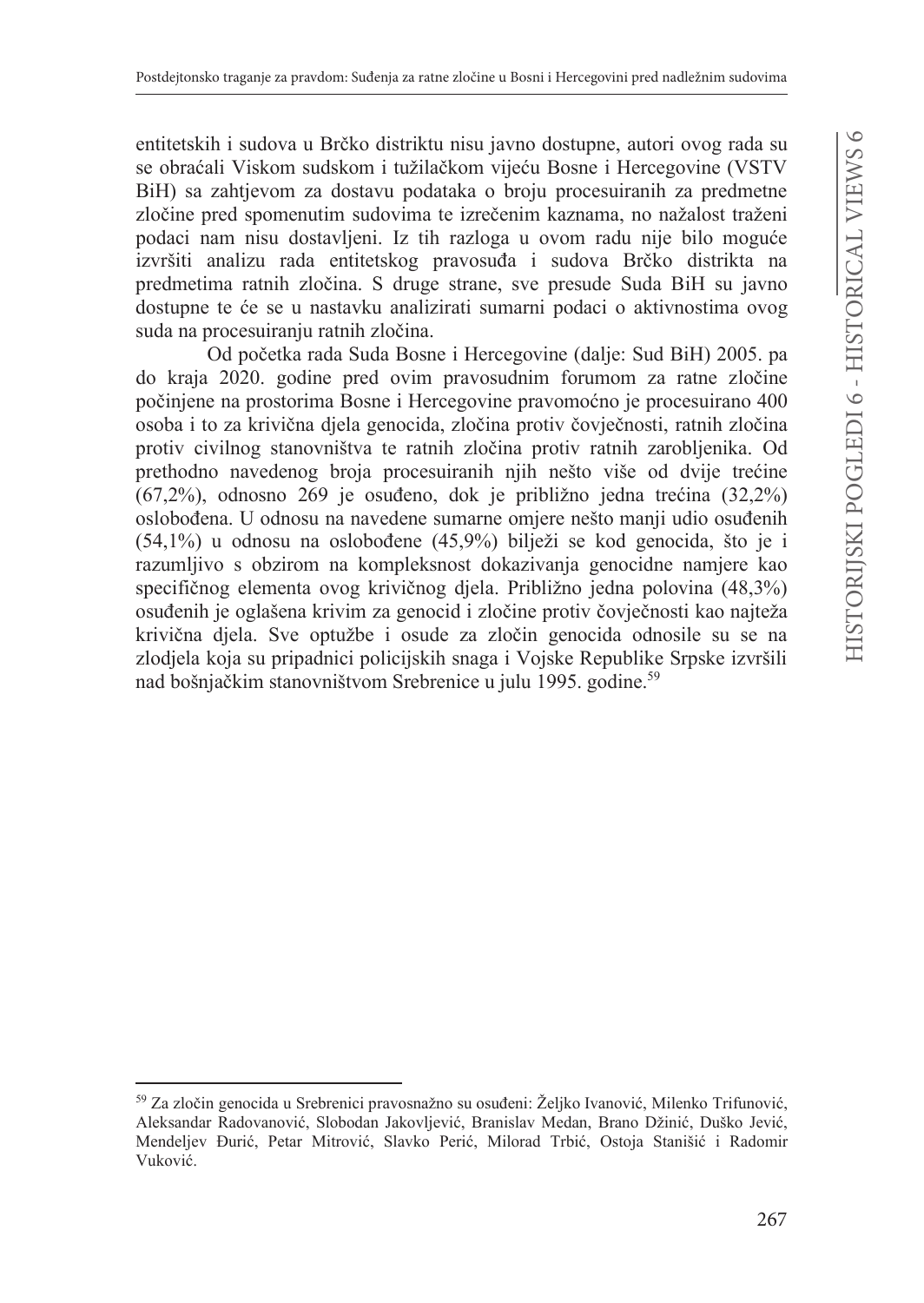| Vrsta odluke Genocid          |    | Zločini<br>protiv<br>čovječnosti | Ratni zločin<br>protiv<br>civilnog<br>stanovništva | Ratni zločin<br>protiv ratnih<br>zarobljenika | <b>Ostali</b><br>ratni<br>zločini | <b>Zbirno</b> |
|-------------------------------|----|----------------------------------|----------------------------------------------------|-----------------------------------------------|-----------------------------------|---------------|
| Osuđeni                       | 13 | 117                              | 130                                                | 9                                             | $\theta$                          | 269           |
| <b>Oslobođeni</b>             | 11 | 57                               | 59                                                 | $\mathcal{D}$                                 | $\Omega$                          | 129           |
| Optužba<br>odbijena           |    | $\overline{2}$                   | 0                                                  | $\theta$                                      |                                   |               |
| <b>Ukupno</b><br>procesuirani | 24 | 176                              | 189                                                | 11                                            |                                   | 400           |

| Tabela 4. Struktura procesuiranih ratnih zločina pred Sudom BiH. |  |  |  |  |
|------------------------------------------------------------------|--|--|--|--|
|------------------------------------------------------------------|--|--|--|--|

Od sveukupnog broja pravomoćno osuđenih njih 36 (13,3%) je osuđeno na temelju sporazuma o priznanju krivnje kao konsenzualne i sumarne forme riešavanja krivičnopravnih predmeta. Ovakav udio osuđujućih presuda zasnovanih na sporazumu o priznanju krivnje je manji u odnosu na praksu MKSJ (24,3%), što se može smatrati pozitivnim ili negativnim u zavisnosti od toga da li se na primjenu odnosnog instituta gleda iz perspektive zagovornika ili protivnika njegove primjene.

Na kraju, posebno je interesantno analizirati i politiku sankcioniranja osuđenih za ratne zločine pred Sudom Bosne i Hercegovine.

| Visina kazne                               | <b>Kazna</b><br>do <sub>5</sub><br>god | Kazna<br>preko 5<br>$do$ 10<br>god | Kazna<br>preko<br>$10$ do<br>15 g | Kazna<br>preko<br>15d<br>20 g | Dugotrajni<br>zatvor od<br>21 do 30. | Dugotrajni<br>zatvor od<br>31 do 45. |
|--------------------------------------------|----------------------------------------|------------------------------------|-----------------------------------|-------------------------------|--------------------------------------|--------------------------------------|
| <b>Genocid</b>                             |                                        | $\theta$                           | 1                                 | 9                             | 1                                    |                                      |
| Zločini protiv<br>čovječnosti              | 6                                      | 36                                 | 30                                | 20                            | 18                                   | 7                                    |
| Ratni zločin<br>protiv civila              | 36                                     | 60                                 | 30                                | 3                             | 1                                    | $\theta$                             |
| <b>Rz</b> protiv<br>ratnih<br>zarobljenika | 5                                      | 3                                  | 1                                 | $\Omega$                      | $\theta$                             | $\theta$                             |
| Ostali ratni<br>zločini                    | $\Omega$                               | $\theta$                           | $\theta$                          | $\Omega$                      | $\theta$                             | $\Omega$                             |
| <b>Zbirno</b>                              | 48                                     | 99                                 | 62                                | 32                            | 20                                   | 8                                    |

Tabela 5. Izrečene kazne za ratne zločine pred Sudom BiH.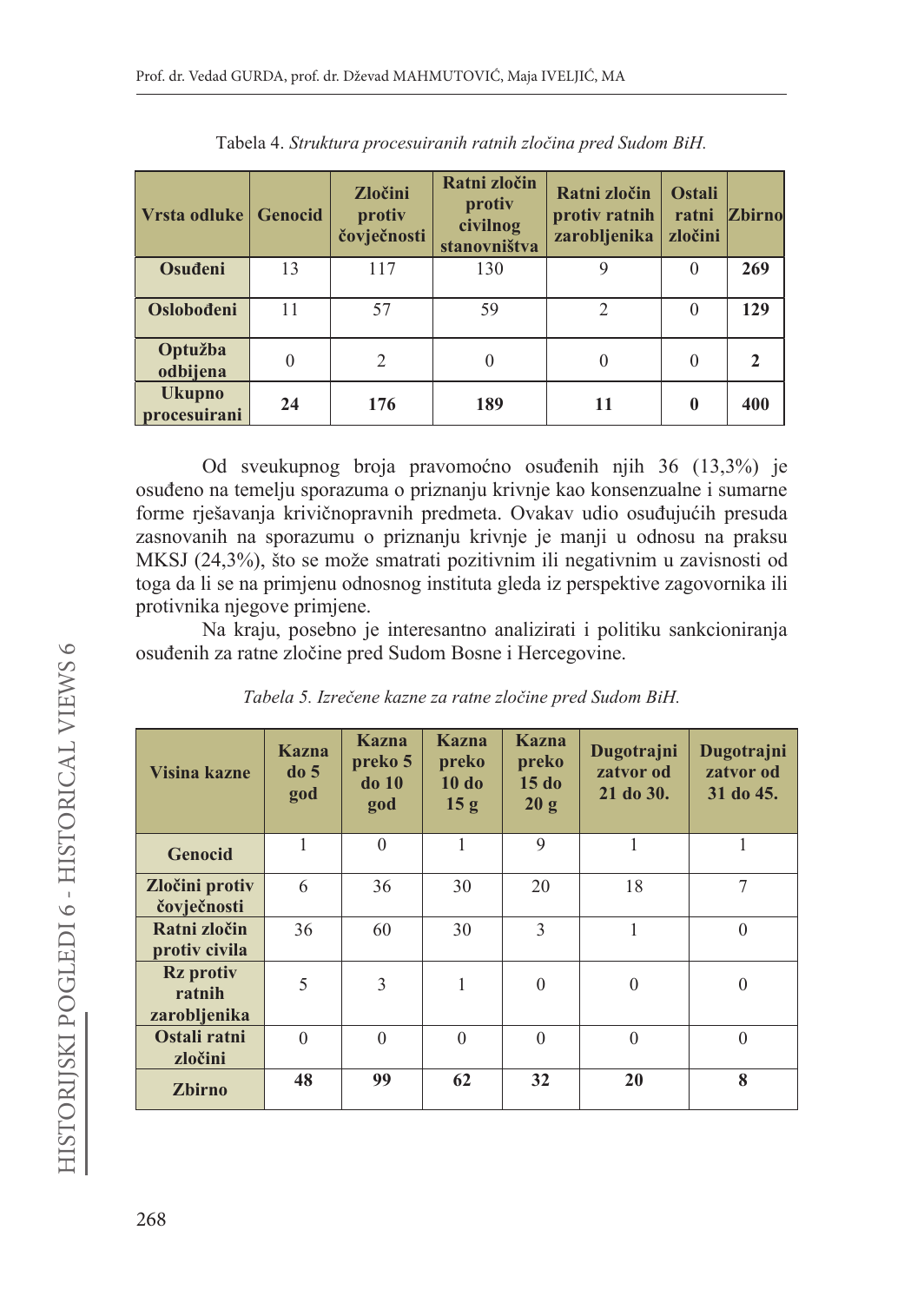Sudska vijeća Suda BiH su 241 osuđenika za ratne zločine sankcionirala kaznom zatvora (89,6%), dok je prema 28 izrečena kazna dugotrajnog zatvora (11,4%). Pri tome, u slučaju 147 osuđenih kojima je izrečena kazna zatvora (54,6%), ista je izrečena ispod posebnog minimuma od 10 godina, odnosno primjenjen je institut ublažavanja kazne. Prosjek izrečenih kazni (zatvora i dugotrajnog zatvora) svim osuđenim pred Sudom BiH u posmatranom periodu je 11,51 godina.<sup>60</sup> Sve kazne dugotrajnog zatvora, izuzev u jednom slučaju, izrečene su za genocid i zločine protiv čovječnosti, kao najteže oblike ratnih zločina.

Imajući u vidu da su za ovu grupu krivičnih djela odredbama KZ BiH propisane kazna zatvora od najmanje 10 godina do najviše 20 godina ili alternativno kazna dugotrajnog zatvora od 21 do 45 godina, a da prosjek sveukupno izrečenih kazni iznosi 11,35 godina te da se kreće neznatno iznad posebnog minimuma zaprijećene kazne zatvora, može se zaključiti da je Sud BiH tokom posmatranog period (2005-2020) baštinio blagu politiku kažnjavanja osuđenih za ratne zločine.<sup>61</sup> Dali su izrečene kazne u svakom konkretnom slučaju bile adekvatne i srazmjerne prirodi i težini učinjenog djela, ličnim svojstvima učinitelja te drugim okolnostima koje se vrednuju prilikom odmjeravanja kazne, sasvim je drugo pitanje koje bi bilo značajno istražiti.

Zaključujući izlaganja o procesuiranju ratnih zločina pred Sudom BiH može se konstatirati da je u posmatranom petnaestogodišnjem periodu urađeno jako puno, ali da je pred navedenim sudom još izuzetno mnogo posla. Naime, sa krajem 2020. godine pred ovim sudom bio je u toku ogroman broj krivičnih postupaka protiv čak 356 optuženih lica.<sup>62</sup> Međutim, ukoliko se uzme u obzir činjenica da Tužilaštvo Bosne i Hercegovine ima u radu ogroman broj nerješenih predmeta iz oblasti ratnih zločina,<sup>63</sup> čak i pod pretpostavkom da

<sup>60</sup> Pri tome, prosjek izrečenih kazni osuđenim u redovnom krivičnom postupku je 12,1 godina, a u postupku okončanom primjenom sporazuma o priznanju krivnje 7,7 godina.

<sup>61</sup> Istina, treba istači da su u određenom broju krivičnih predmeta sudska vijeća Suda BiH primjenjivala KZ SFRJ kao zakon koji je važio u vrijeme učinjenja ovih zločina, a koji je za navedene zločine propisivao mogućnosti izricanja kazne zatvora u minimalnom trajanju od 5 godina. Međutim, ova činjenica ne može dovesti pod znak pitanja ocjenu da Sud BiH baštini blagu politiku kažnjavanja, s obzirom da je takav broj predmeta relativno mali. Više u: M. Kreho, et al. (ur), 10 godina Odjela I za ratne zločine Suda BiH, Sarajevo 2015, 28-29

<sup>62</sup> Navedeni podatak predstavlja rezultat analize autora ovog rada svih predmeta ratnih zločina koji su sa 31. decembrom 2020. godine bili u toku pred Odjelom I Suda Bosne i Hercegovine, a koji su dostupni na: http://www.sudbih.gov.ba/ (pristup 31.12.2021).

<sup>63</sup> Zvanični podaci o broju predmeta iz oblasti ratnih zločina koji su bili u radu ovog tužilaštva krajem 2020. godine autorima ovog rada nisu bili dostupni. Međutim, prema podacima VSTV-a BiH krajem 2019. godine u Tužilaštvu Bosne i Hercegovine je bilo 447 neriješenih predmeta ratnih zločina sa čak 4.223 osumnjičenih. Vidi: Joanna J. Korner, Unapređenje procesuiranja predmeta ratnih zločina na državnom nivou u Bosni i Hercegovini, Izvještaj o napretku, Misija OSCE u BiH i Ambasada Velike Britanije, Sarajevo 2020, 9. Za pretpostaviti je da je taj broj i na kraju 2020. bio izuzetno veliki, s obzirom da su tužioci Odjela I Tužilaštva Bosne i Hercegovine tokom ove godine podigli svega 15 optužnica za predmetna krivična djela. Više u: Emina Dizdarević, Polovina tužilaca za ratne zločine u 2020. provela u sudnici manje od deset dana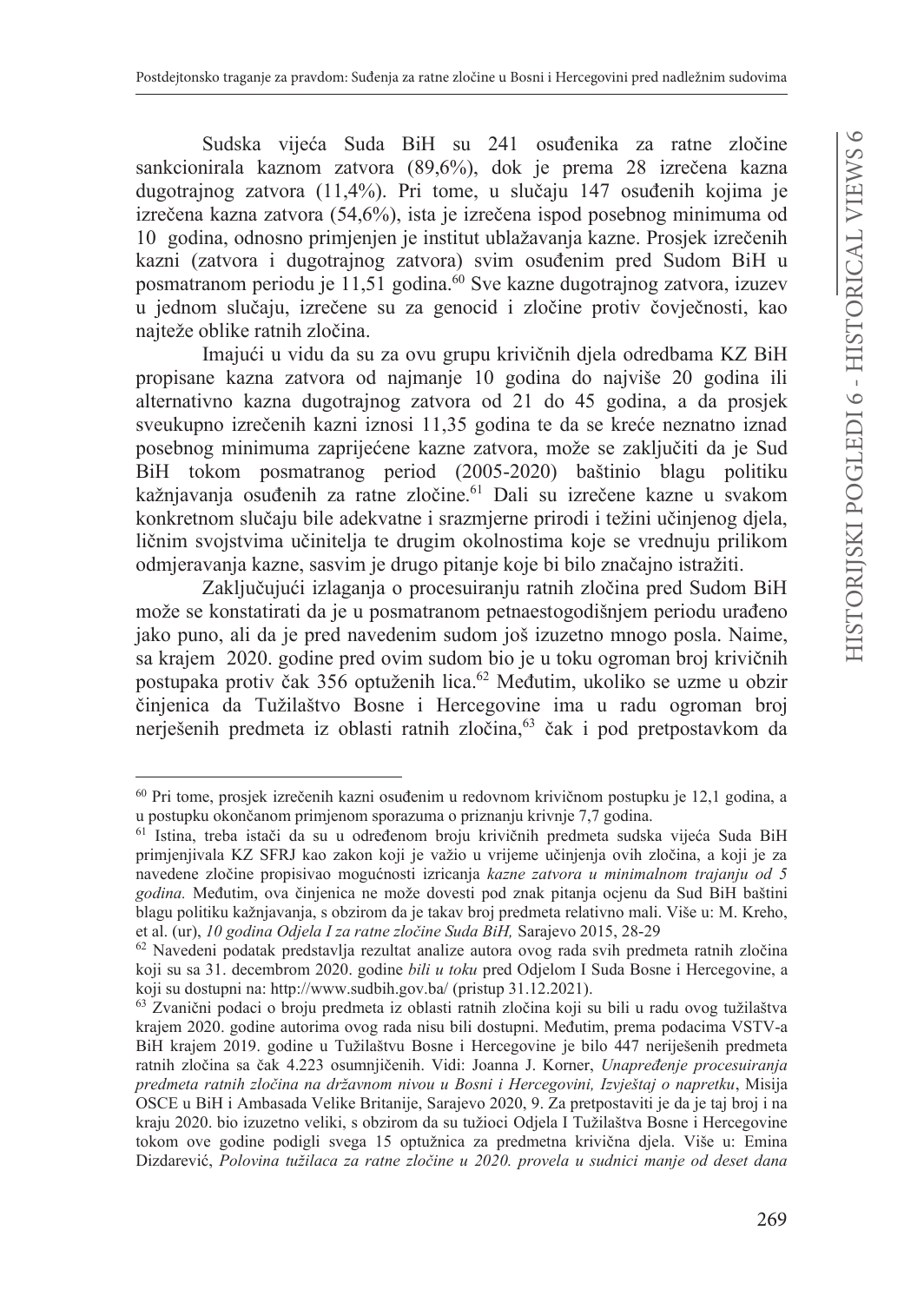značajan broj istih u skladu sa tzv. Revidiranom državnom strategijom za rad na predmetima ratnih zločina<sup>64</sup> bude ustupljen sudovima entiteta i Brčko distrikta, može se pretpostaviti da će procesuiranje predmetnih zločina potrajati dugi niz godina te da neće biti okončano do kraja 2023. godine, a kako je proicirano spomenutom strategijom<sup>65</sup>.<sup>66</sup>

### Procesuiranie ratnih zločina u Bosni i Hercegovini pred inostranim sudovima

Osim pred MKSJ i bosanskohercegovačkim pravosuđem određeni broj ratnih zločina počinjenih tokom oružanih sukoba u Bosni i Hercegovini procesuiran je i pred pravosudnim organima pojedinih inostranih država. Riječ je o postupcima koji su vođeni pred njemačkim i austrijskim sudovima, sudovima određenih skandinavskih država (Danske, Norveške i Švedske) te pravosuđem pojedinih država sa prostora bivše Jugoslavije (Hrvatske, Srbije i Crne Gore).

Kada su u pitanju postupci pred njemačkim sudovima treba istači da su ti sudovi na temelju univerzalne jurisdikcije procesuirali nekoliko pripadnika Vojske Republike Srpske za zločin genocida nad bošnjačkim stanovništvom u više općina u Bosni i Hercegovini. Kao rezultat tih postupaka pred njemačkim pravosuđem pravomoćno su osuđeni Nikola Jorgić za zločin genocida na području općine Doboj, Đurađ Kušljić za isti zločin na području Kotor Varoši te Maksim Sokolović za saučesništvo u genocidu u Osmacima kod Zvornika, dok je Novislav Đajić oslobođen optužbi za zločin genocida nad bošnjačkim stanovništvom u Foči.<sup>67</sup>

S druge strane, pred austrijskim pravosuđem za ratne zločine u Bosni i Hercegovini procesuiran je Duško Cvjetković, koji je u prvostepenom postupku bio oglašen krivim po pojedinim tačkama optužnice, ali je u žalbenom postupku 1995. godine oslobođen svih optužbi.<sup>68</sup>

<sup>(</sup>https://detektor.ba/2021/02/11/polovina-tuzilaca-za-ratne-zlocine-u-2020-provela-u-sudnicimanje-od-deset-dana/pristup: 17.03.2021).

<sup>64</sup> Strategija je pripremljena 2018. godine, međutim nakon više neuspješnih pokušaja od strane Vijeća ministara Bosne i Hercegovine usvojena je tek 24. 9. 2020. godine. Predloženi tekst Strategije dostupan je na: http://www.mpr.gov.ba/web\_dokumenti/drzavna%20strategije%20za%20rad%20na%20predmeti ma%20rz.pdf (pristup: 17.03.2021).

 $65$  Isto, 6.

<sup>66</sup> To pogotovo iz razloga što se tokom posljednjih godina bilježi slabija dinamika procesuiranja ratnih zločina. Uporedi: Dževad Mahmutović, Mirna Alibegović, Status and Perspectives of War Crimes Processing in Bosnia and Herzegovina, Human Research in Rehabilitation, vol. 9, no 2, 2019, 63-64.

<sup>67</sup> Vidi više u: V. Gurda, Procesuiranje genocida u Bosni i Hercegovini, 39

<sup>68</sup> Uporedi: Izgubljeni ratni zločinci (https://www.cin.ba/prica-19-izgubljeni-ratni-zlocinci/ pristup: 23. mart 2021); Cyjetković ponovo pred sudom (http://www.infobiro.ba/article/495401, pristup: 23. mart 2021).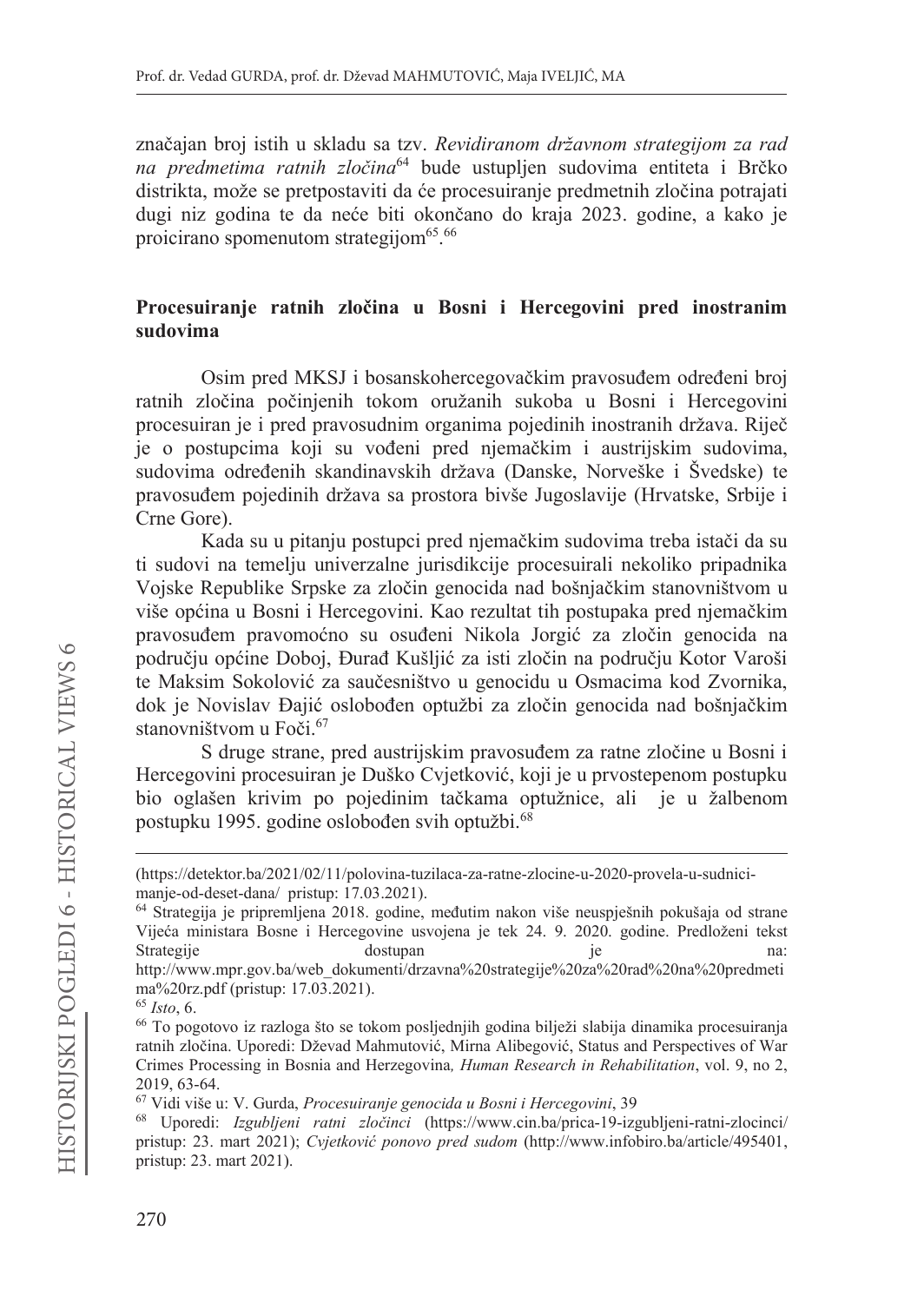Kada je riječ o procesuiranju ratnih zločina u Bosni i Hercegovini pred pravosuđem nekih skandinavskih zemalja, prvi takav proces je vodilo dansko pravosuđe protiv Refika Sarića i istog osudilo za pomaganje stražarima HVO-a u vršenju ratnih zločina nad zarobljenicima u logoru Dretelj kod Čapljine.<sup>69</sup> Za zločine u logoru Dretelj u prvoj dekadi ovog vijeka vođeni su krivični postupci i pred norveškim pravosuđem, a protiv Mirsada Repka koji se teretio da je kao pripadnik HOS-a učestvovao u mučenjima zarobljenika srpske nacionalnosti. Optuženi Repak je 2010. godine pravosnažno oglašen krivim za navedene zločine i osuđen na kaznu zatvora u trajanju od 8 godina.<sup>70</sup> Zločini u logoru Dretelj procesuirani su i pred pravosuđem Kraljevine Švedske, gdje je 2006. godine vođen krivični postupak protiv državljanina Švedske Džekija Arklova. On je optužen da je kao plaćeni pripadnik HVO-a učestvovao u vršenju zločina nad ratnim zarobljenicima Armije RBiH i civilima bošnjačke nacionalnosti u logoru Dretelj, Gabela, Silos, kao i drugim logorima tokom 1993. godine. Tokom suđenja priznao je većinu tačaka optužnice i osuđen je za predmetne zločine.<sup>71</sup> Na kraju, pred švedskim pravosuđem za zločine u logoru Dretelj 2011. godine osuđen je i pripadnik HOS-a Ahmet Makitan te mu je izrečena zatvorska kazna od 5 godina.<sup>72</sup>

Osim u zapadno-evropskim državama sudski postupci za ratne zločine u Bosni i Hercegovini vođeni su i pred pravosuđem država iz okruženja.

Najveći broj krivičnih postupaka za ratne zločine u Bosni i Hercegovini vodio se ili se još uvijek vodi pred srbijanskim pravosuđem, koji su tokom zadnje decenije uglavnom procesuirani pred Vijećem za ratne zločine Višeg suda u Beogradu i Odjeljenjem za ratne zločine Apelacionog suda u Beogradu. Do kraja 2020. godine pred srbijanskim sudovima otvoreno je 78 predmeta za ratne zločine, od čega su se 44 predmeta odnosila na zločine počinjene na području Bosne i Hercegovine.<sup>73</sup> Pri tome, sa navedenim datumom 18 predmeta bilo je nezavršeno i nalazilo se u nekom od stadija krivičnog postupka, dok je 26 postupaka bilo pravosnažno okončano te su u okviru istih 33 osobe (70,2%) osuđene za neki od ratnih zločina počinjenih tokom rata na prostoru Bosne i

<sup>&</sup>lt;sup>69</sup> Antonio Cassese, On the Current Trends towards Criminal Prosecution and Punishment of Breaches of International Humanitarian Law, European Journal of International Law, vol. 9, no.  $1/1998, 6-7.$ 

<sup>&</sup>lt;sup>70</sup> Frederiek De Vlaming, Kate Clark, War Reparations in Bosnia and Herzegovina: Individual Stories and Collective Interests, in: Dubravka Zarkov, Marlies Glasius (eds), Narratives of Justice In and Out of the Courtroom: Former Yugoslavia and Beyond, Springer 2014, 170-171. (dalje: F. De Vlaming, K. Clark, War Reparations in Bosnia and Herzegovina).

<sup>71</sup> Sud je optuženom utvrdio kaznu od 8 godina zatvora, ali ista nije izrečena, s obzirom da se u trenutku suđenja optuženi Arklov nalazio na izdržavanju doživotne zatvorske kazne zbog ubistva dvojice policajaca, koja je izvršio prilikom pljačke jedne banke u Švedskoj 1999. godine. Više u: Mark Klamber, International Criminal Law in Swedish Courts: The Principle of Legality in the Arklöv Case, International Criminal Law Review, vol. 9, no. 2, 2009, 395-409.

<sup>&</sup>lt;sup>72</sup> F. De Vlaming, K. Clark, *War Reparations in Bosnia and Herzegovina*, 172.

<sup>73</sup> Ostali predmeti vezani su za procesuiranje ratne zločina počinjenih na prostorima Srbije, Kosova i Hrvatske. Do kraja 2020. godine za te zločine ukupno je pravosnažno osuđena 61 osoba, a oslobođeno 48 optuženih.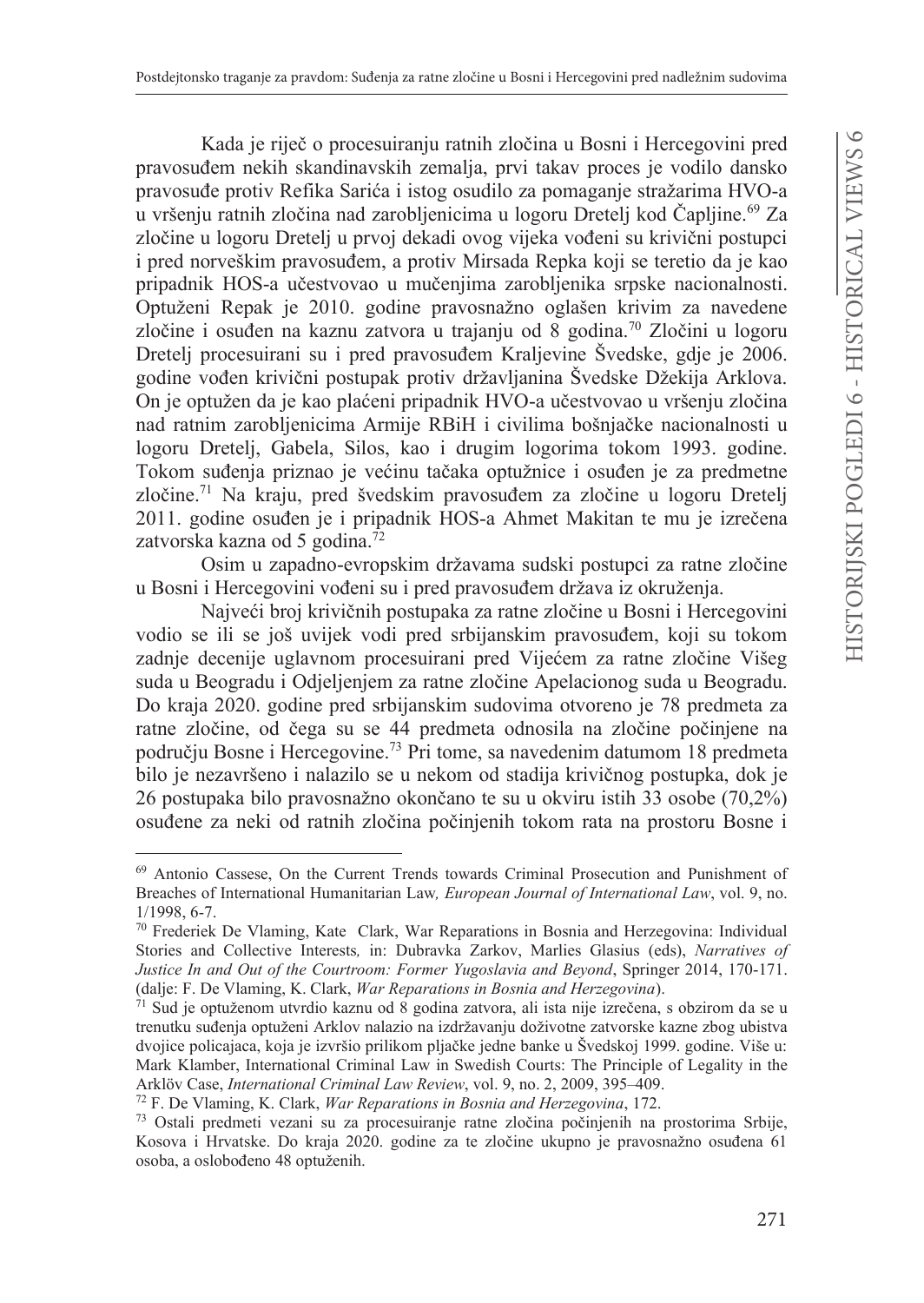Hercegovine, dok je 14 optuženih (29,8%) oslobođeno odgovornosti. Svi osuđeni su osobe muškog pola.

Zanimljivo je da su gotovo svi optuženi osuđeni za ratne zločine protiv civilnog stanovništva, dok je samo jedan osuđen za ratni zločin protiv ratnih zarobljenika. Pri tome, većina sudskih postupaka okončana je u redovnoj krivičnoj procedure, dok su svega 3 postupka protiv trojice osuđenih završena u sumarnom postupku na temelju sporazuma o priznanju krivnje.<sup>74</sup> Kada je riječ o kaznenoj politici primietno je da je četvorici osuđenih (12.1%) izrečena kazna zatvora ispod posebnog minimuma propisane kazne za neki od predmetnih zločina, dok je u slučaju 29 osuđenih (87,9%) izrečena kazna unutar kaznenog okvira propisane kazne za svaki od datih zločina. Širi uvid u strukturu izrečenih kazni može se dobiti na temelju narednog tabelarnog prikaza.<sup>75</sup>

| Krivično djelo                               | Kazna do<br>5 god. | Kazna<br>preko 5 do<br>10 god. | Kazna<br>preko 10<br>do 15 g. | Kazna<br>preko 15<br>do 20 g. |
|----------------------------------------------|--------------------|--------------------------------|-------------------------------|-------------------------------|
| Ratni zločin protiv<br>civilnog stanovništva |                    |                                |                               |                               |
| Ratni zločin protiv<br>ratnih zarobljenika   |                    |                                |                               |                               |
| <b>Zbirno</b>                                |                    |                                |                               |                               |

Tabela 6. Izrečene kazne za ratne zločine u Bosni i Hercegovini pred sudovima u Republici Srbiji.

Manji broj sudskih postupaka za ratne zločine u Bosni i Hercegovini vođen je i pred sudovima susjedne Republike Hrvatske. Jedan od najpoznatijih postupaka vođen je za ratne zločine koje su tokom 1993. godine u logorima nad civilima i ratnim zarobljenicima Armije Republike Bosne i Hercegovine u Velikoj Kladuši vršili pripadnici tzv. Narodne odbrane Autonomne pokrajine Zapadna Bosna (APZB), a za koje je presudom Vrhovnog suda Republike Hrvatske (VSRH) 2005. godine pravosnažno oglašen krivim Fikret Abdić, predsjednik APZB te osuđen na kaznu zatvora od 15. godina.<sup>76</sup> Za ratni zločin

<sup>74</sup> Sporazume su zaključili Dragan Lazarević, koji je osuđen na kaznu zatvora od 6 godina i 2 mjeseca (Caparde), Bruno Gojković, koji je osuđen na 10 godina kazne zatvora (Branjevo) i Milan Škrbić, kojem je izrečena kazna zatvora od 7 godina za zločine u Sanici.

<sup>75</sup> Popis okončanih i aktuelnih krivičnih predmeta za ratne zločine pred srbijanskim sudovima, kao i onih koji su u toku dostupan je na web stranici Fonda za humanitarno pravo u Beogradu na linku: http://www.hlc-rdc.org/?cat=234 (pristup: 26. mart 2021). Navedeni sumarni podaci predstavlja rezultat vlastite analize autora.

<sup>76</sup> Prvostepenom presudom Županijskog suda u Karlovcu iz 2002. godine Fikret Abdić je bio oglašen krivim za krivično djelo ratni zločin protiv civilnog stanovništa i krivično djelo ratni zločin protiv ratnih zarobljenika te mu je za navedene zločine izrečena jedinstvena kazna zatvora u trajanju od 20 godine. Spomenutom presudom VSRH djelimično je uvažena žalba optuženog te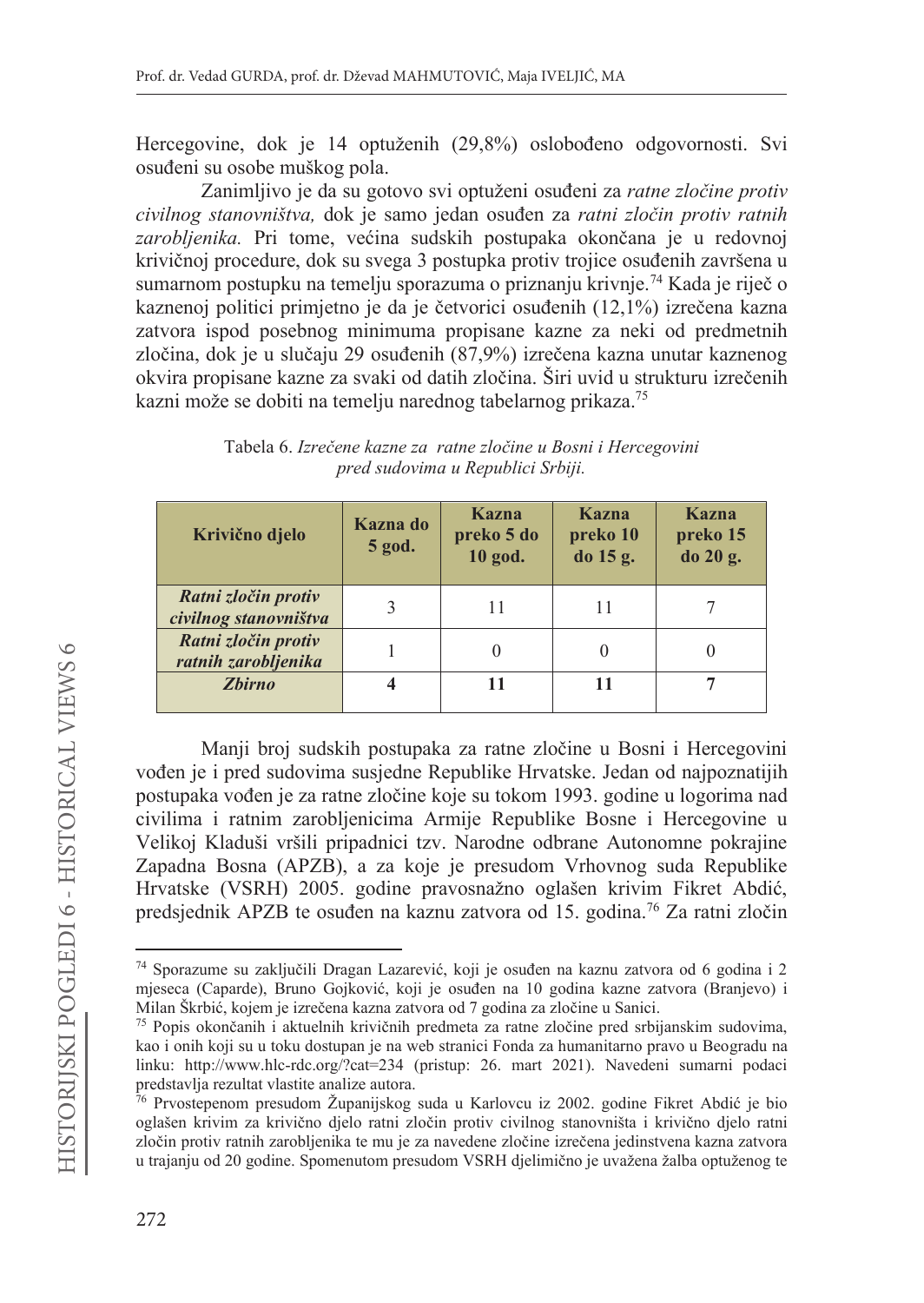protiv civilnog stanovništva u Velikoj Kladuši pred Županijskim sudom u Rijeci 2009. godine optuženi Zlatko Jušić oslobođen je krivnje, a optuženi Ibrahim Jušić oglašen je krivim i izrečena mu je kazna zatvora u trajanju od 7 godina. VSRH je 2010. godine potvrdio prvostepenu presudu.<sup>77</sup>

Također, 2005. godine pred Županijskim sudom u Zagrebu procesuiran je Slobodan Davidović te je oglašen krivim za krivično djelo ratni zločin protiv civilnog stanovništa i krivično djelo ratni zločin protiv ratnih zarobljenika, a zbog učestvovanja u ubistvu šestorice mladića iz Srebrenice u blizini Trnova, koje je izvršeno od strane pripadnika zloglasne jedinice "Škorpioni". Osuđen je na kaznu zatvora od 15. godina, a VSRH je potvrdio provstepenu presudu.<sup>78</sup> Za isti zločin 2016. godine pravosnažno je oglašen krivim i drugi pripadnik "Škorpiona" Milorad Momić te također osuđen na kaznu zatvora od 15.  $\alpha$ odina.<sup>79</sup>

Oslobađajućom presudom Županijskog suda u Zagrebu 2013. godine okončan je prvostepeni postupak protiv Tihomira Šavorića, Ivice Krkleca i Alena Topleka. Imenovani su bili optuženi da su kao pripadnici Hrvatske vojske izvršili krivično djelo ratni zločin protiv civilnog stanovništva na području mjesta Dabrac i Bočac (između Mrkonjić Grada i Banja Luke). Presuda je potvrđena od strane VSRH.<sup>80</sup>

Presudom Županijskog suda u Splitu iz 2016. godine Ivan Hrkač je oslobođen optužbi za krivično dielo ratni zločin protiv civilnog stanovništa i krivično djelo ratni zločin protiv ratnih zarobljenika, a koje su se odnosile na zatočenje najmanje 35 pripadnika Armije Republike Bosne i Hercegovine u policijskoj stanici u Širokom Brijegu te na preko 50 civila bošnjačke nacionalnosti pritvorenih u osnovnoj školi u Dobrkovićima kod Širokog Brijega. Predmetnu presudu 2017. godine potvrdio je VSRH.<sup>81</sup> Zaključno, 2019. godine pravosnažno je okončan krivični postupak protiv optuženog Ratka Andrića u kojem je imenovani oglašen krivim zbog ratnih zločina protiv ratnih zarobljenika izvršenih u logoru Manjača u blizini Banja Luke.<sup>82</sup>

<sup>78</sup> Vidi: https://documenta.hr/novosti/zlocin-u-trnovu-i-boboti/ (pristup: 26. mart 2021).

mu je preinačena prvostepena presuda u odluci o kazni. Više u: Presuda Vrhovnog suda Republike Hrvatske br. III Kž 2/04-11 od 8. februara 2005. godine (presuda dostupna na: http://www.vsrh.hr/EasyWeb.asp?pcpid=585, pristup: 26. mart 2021).

<sup>77</sup> Vidi: https://documenta.hr/novosti/zlocin-u-velikoj-kladusi/ (pristup: 26. mart 2021).

<sup>79</sup> Prvostepeni postupak protiv optuženog Momića okončan je pred Županijskim sudom u Osijeku 2015. godine, a godinu dana kasnije VSRH potvrdio je predmetnu odluku.

Vidi više na: https://documenta.hr/novosti/zlocin-u-godinjskim-barama-opt-milorad-momic/ (pristup: 27. mart 2021).

<sup>&</sup>lt;sup>80</sup> Vidi: https://documenta.hr/novosti/zlocin-kod-mrkonjic-grada/ (pristup: 27. mart 2021).

<sup>81</sup> Vidi: https://documenta.hr/novosti/zlocin-u-sirokom-brijegu-opt-ivan-hrkac/ (pristup: 27. mart 2021)

<sup>82</sup> Županijski sud u Zagrebu je prvostepenom presudom iz 2019. godine optuženog Andrića oglasio krivim za spomenuti ratni zločin i izrekao mu kaznu zatvora u trajanju od 6. godina. VSRH svojom presudom iz iste godine je potvrdio prvostepenu presudu te je istom dati predmet pravosnažno okončan. Vidi više u: Presuda Vrhovnog suda Republike Hrvatske br. Kž-rz 31/2019-8 od 6. novembra 2019. godine (presuda dostupna na: https://documenta.hr/wp-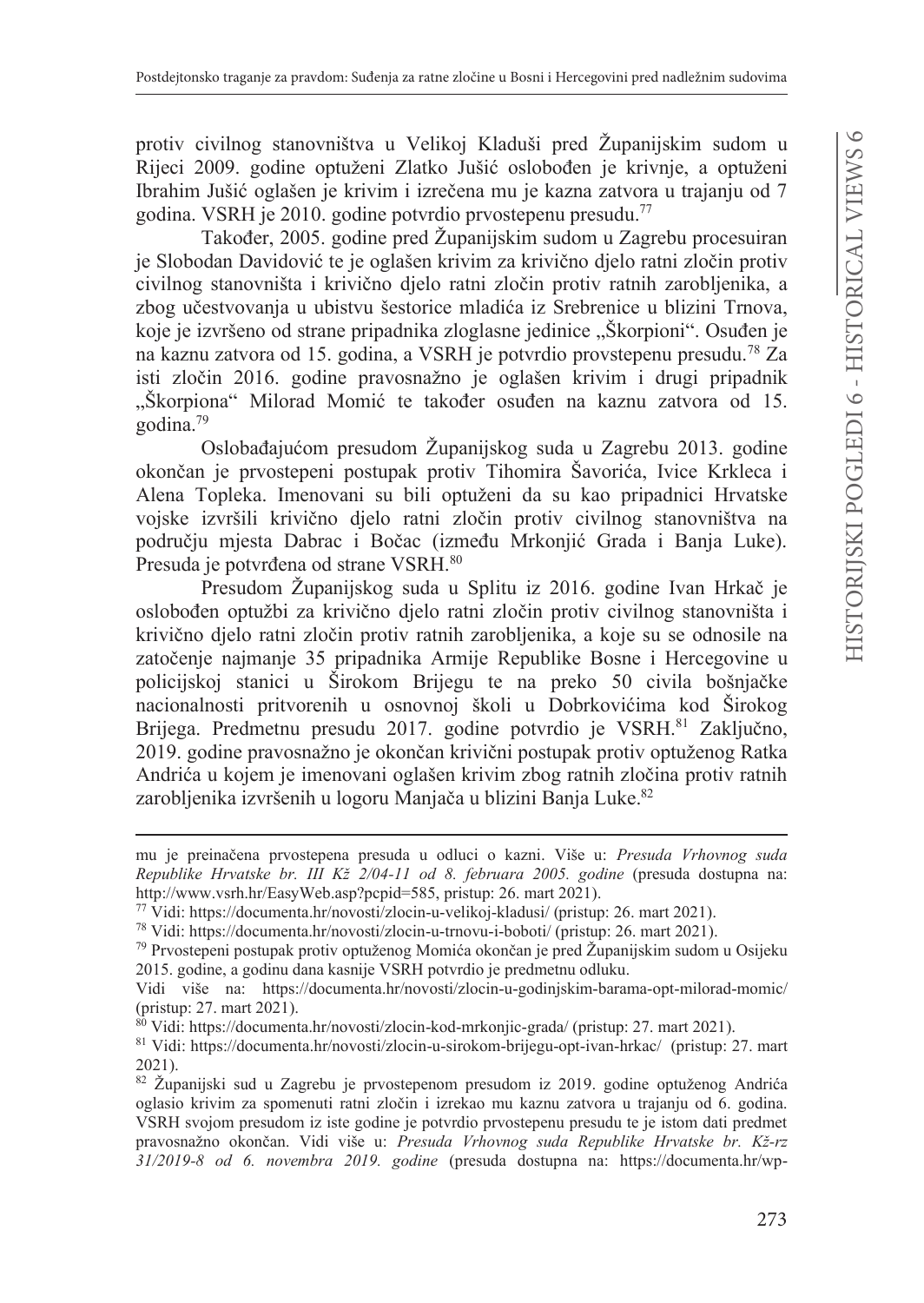Na kraju, nekoliko postupaka za ratne zločine u Bosni i Hercegovini vođeno je i pred sudovima u Crnoj Gori. S tim u vezi, zbog ratnog zločina protiv civilnog stanovništva u Plužanima kod Foče presudom Vrhovnog suda Republike Crne Gore 1994. godine oglašeni su krivim Zoran Vuković, Janko Janjić, Radomir Kovač i Zoran Simović, pripadnici Vojske Republike Srpske te osuđeni na kazne zatvora od po 20 godina, dok je optuženi Vidoje Golubić osuđen na 8 mjeseci zatvora zbog neprijavljivanja krivičnog djela i učinilaca.<sup>83</sup> Na kraju, presudom Višeg suda u Bijelom polju iz 2002. godine, a koju je potvrdio Vrhovni sud Republike Crne Gore 2003. godine, Nebojša Ranisavljević oglašen je krivim za ratne zločine koje su pripadnici Vojske Republike Srpske izvršili na željezničkoj stanici u Štrpcima (Bosna i Hercegovina) nad civilima iz pograničnih naselja susjedne Srbije i Crne Gore te osuđen na kaznu zatvora u trajanju od 15 godina.<sup>84</sup>

#### Zaključna razmatranja

Međunarodni oružani sukob, odnosno rat koji se je u periodu od 1992. do 1995. godine odvijao na prostoru Bosne i Hercegovine obilježila su teška i sistematska kršenja međunarodnog humanitarnog prava te stradanja apokaliptičnih razmiera. Naistrašnije posliedice navedenog sukoba ogledale su se u ogromnim ljudskim gubicima, koji se prema rezultatima nekih novijih istraživanja procjenjuju na oko 100.000 usmrćenih ili nestalih. Za pretpostaviti je da su mnoga od navedenih stradanja poprimila i obilježja pojedinih ratnih zločina. Cilj predmetnog rada bio je na temelju dostupnih sudskih odluka i drugih odgovarajućih izvora pokušati izvršiti sumarnu analizu rezultata procesuiranja datih zločina pred Međunarodnim krivičnim sudom za bivšu Jugoslaviju, domaćim i inostranim sudskim forumima.

Na temelju sprovedene analize može se zaključiti da je sa krajem 2020. godine bio pravosnažno okočan veliki broj sudskih postupaka protiv oko 1.000 optuženih. Pred Međunarodnim krivičnim sudom za bivšu Jugoslaviju (MKSJ), koji je prevashodno procesuirao visoke vojne i političke zvaničnike, okončani su postupci protiv 101 optuženog. Postupci protiv približno 1/5 optuženih "prijevremeno" su okončani bilo zbog povlačenja optužnice ili zbog smrti optuženog, dok su u slučaju 82 osobe isti dovedeni do kraja provođenjem

content/uploads/2020/10/Odluka-Vrhovnog-suda-Zlocin-u-Manjaci-opt.-D.Lukajic.pdf (pristup: 27. mart 2021).

<sup>83</sup> Vrijedi napomenuti da su Zoran Vuković i Radomir Kovač 2002. godine pravosnažno osuđeni i od strane Međunarodnog krivičnog suda za bivšu Jugoslaviju (MKSJ) na 12, odnosno 20 godina zatvora, zbog mučenja i silovanja kao radnji učinjenja krivičnih djela kršenja zakona i običaja ratovanja i zločina protiv čovječnosti. Vidi više u: Bogdan Ivanišević, Tea Gorjanc Prelević, Suđenja za ratne zločine u Crnoj Gori (2009-2015), NVO Akcija za ljudska prava, Podgorica 2016.8

 $84$  Isto.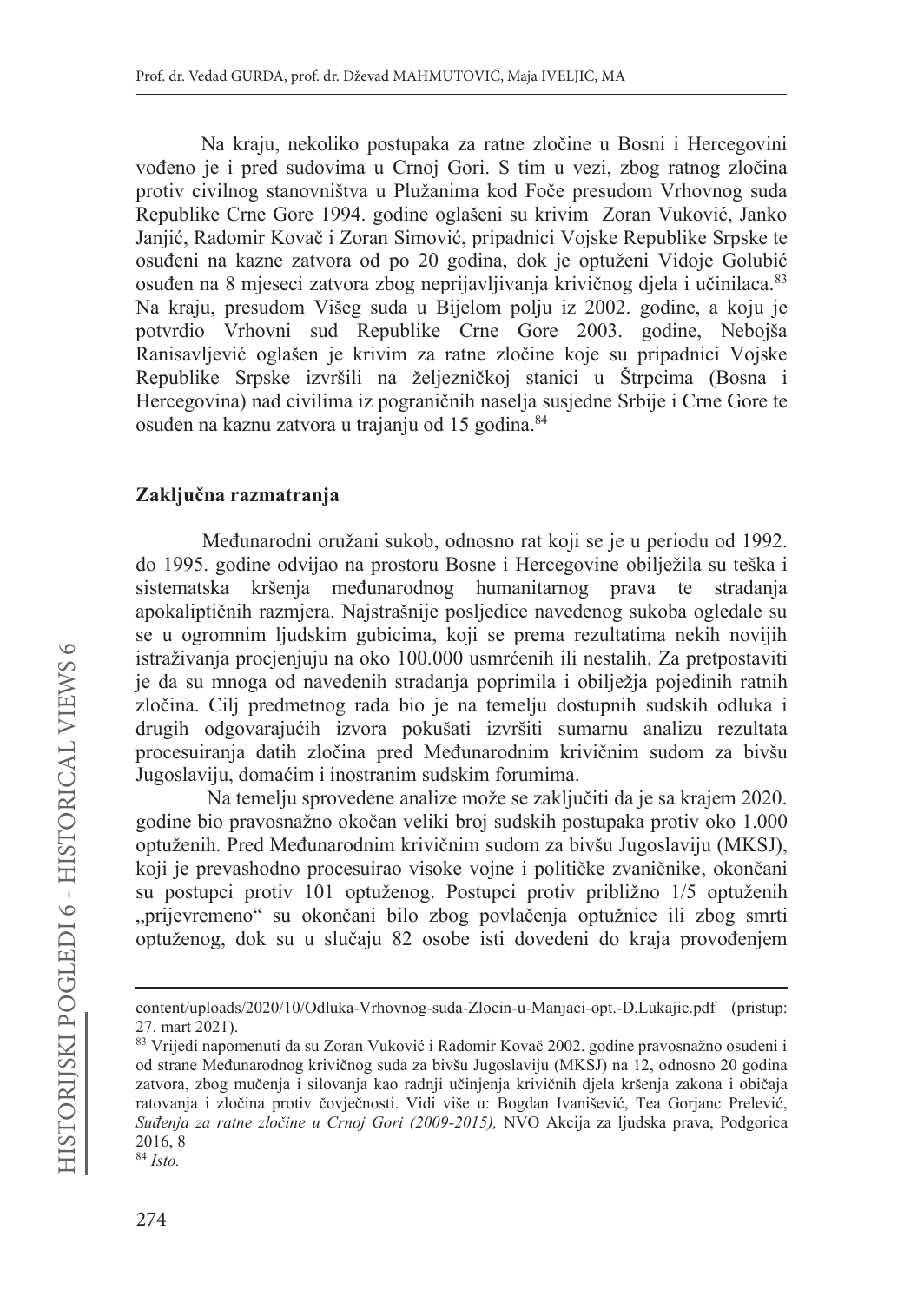konvencionalne krivične procedure. Od ovog broja njih 74, odnosno 90,2% je osuđeno, a 8 optuženih (9,8%) je oslobođeno. Pri tome, 8,1% optuženih je osuđeno za zločin genocida, dok su ostali osuđeni za neki drugi zločin iz nadležnosti ovog suda. Kada je riječ o kaznenoj politici isti procenat optuženih je sankcioniran kaznom doživotnog zatvora, a prema 91,9% je izrečena kazna zatvora u prosječnom trajanju od 15,8 godina. Na kraju, bez obzira što su se od strane opće i naučne javnosti mogli čuti određeni prigovori vezani za uspostavu i rad ovog suda, a koji su se odnosili na navodnu nelegalnu i pravno neutemeljenu uspostavu suda, selektivni pristup u optuživanju i procesuiranju pojedinaca osumnjičenih za vršenje ratnih zločina, neadekvatnu kaznenu politiku itd., neupitna je činjenica da je MKSJ ostvario i značajna postignuća u svom radu te ostavio zavidno pravno naslijeđe. Prije svega, isti je doprinio razvijanju kulture osude i sankcioniranja teških kršenja međunarodnog prava i ratnih zločina, ponudio je izvjesnu satisfakciju žrtvama, dao je odgovarajući doprinos u utvrđivanju činjenica i historijske istine vezane za navedene zločine, utvrdio značajne pravne standarde u oblasti međunarodnog krivičnog prava itd.

Značajne aktivnosti na procesuiranju ratnih zločina u Bosni i Hercegovine odvijale su se i pred domaćim pravosuđem. Poseban fokus u ovom radu bio je na postupcima koji su se odvijali pred Sudom BiH. Od 2005. kada su otpočela procesuiranja ratnih zločina pred ovim sudom pa do kraja 2020. godine pravosnačno je okončan 241 postupak protiv 400 optuženih. Od tog broja njih nešto više od dvije trećine (67,2%) je osuđeno, dok je približno jedna trećina (32,2%) oslobođena. Približno jedna polovina (48,3%) osuđenih je oglašena krivim za genocid i zločine protiv čovječnosti kao najteža krivična djela. Ukoliko se posmatra spolna struktura osuđenih izuzetno veliki broj čine osobe muškog spola, dok je svega 2,2% žena osuđeno za neki od ratnih zločina. Takvo što je i razumljivo imajući u vidu da su odnosni zločini nastali kao produkt oružanih sukoba, u koje su, po pravilu, dominantno uključeni muškarci. Kada je riječ o kaznenoj politici 89,6% osuđenika za ratne zločine sankcionirano je kaznom zatvora, dok je prema 11,4% osuđenih izrečena kazna dugotrajnog zatvora. Pri tome, prema 54,6% osuđenih izrečena je kazna zatvora ispod posebnog minimuma, odnosno primjenjen je institut ublažavanja kazne. Prosjek izrečenih kazni zatvora i dugotrajnog zatvora svim osuđenim pred Sudom BiH u posmatranom periodu iznosio je 11,51 godina te se može zaključiti kako su sudska vijeća baštinila relativno blagu kaznenu politiku. Sumirajući rezultate rada Suda BiH u posmatranom periodu može se konstatirati da je na planu procesuiranja ratnih zločina učinjeno jako puno, ali da pred navedenim sudom ima još izuzetno puno posla, s obzirom na jako veliki broj trenutno neokončanih predmeta pred ovim sudom, te posebno s obzirom na broj nezavršenih predmeta koje vodi Tužilaštvo Bosne i Hercegovine.

No, mimo Suda BiH procesuiranje ratnih zločina u Bosni i Hercegovini odvija se i pred nadležnim sudovima entiteta i Brčko distrikta Bosne i Hercegovine i do sada su pred ovim sudovima okončani krivični postupci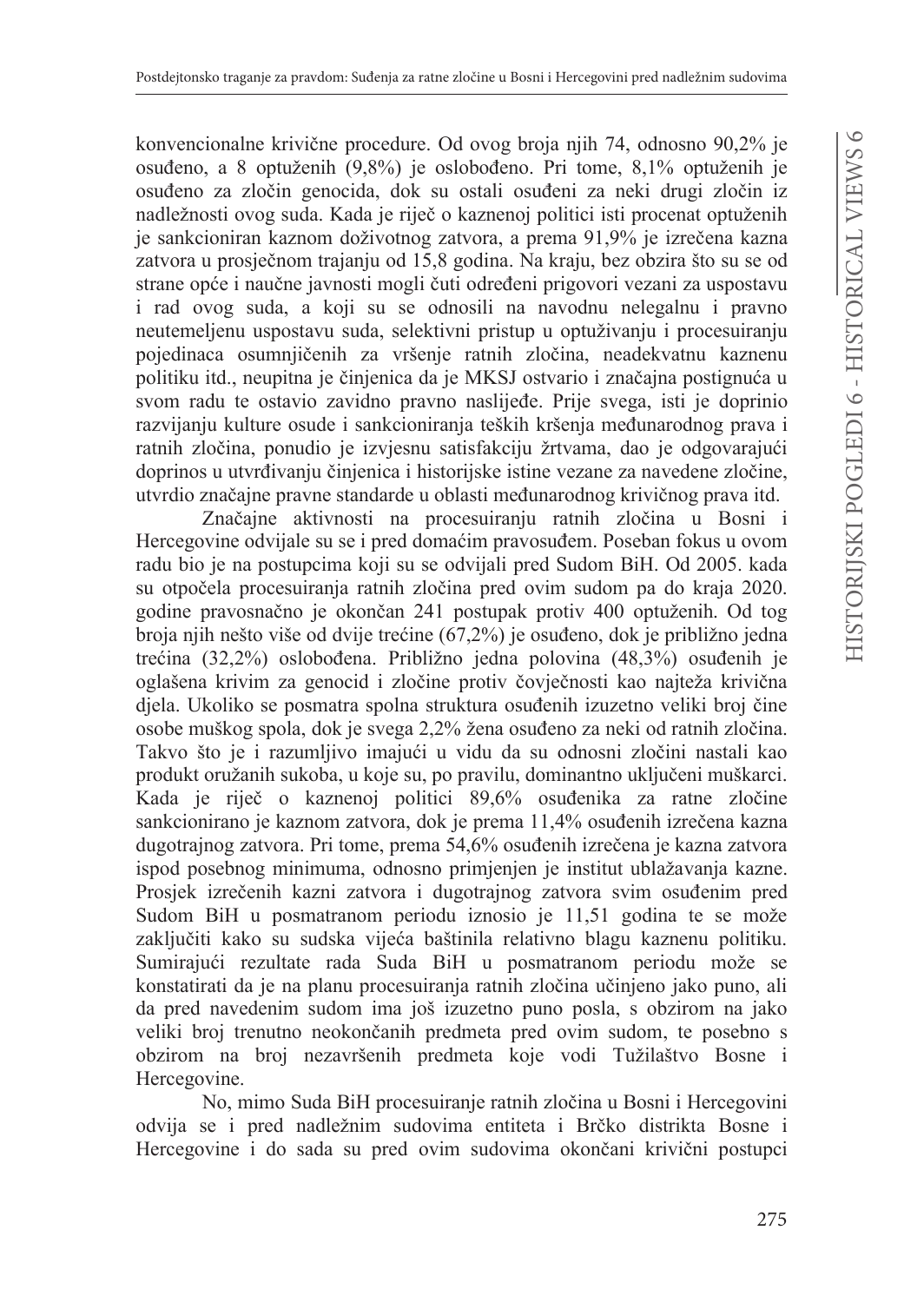protiv više od 400 optuženih. S obzirom da odluke spomenutih sudova nisu javno objavljene, niti su nam na drugi način bile dostupne, iz tih razloga u ovom radu nije bilo moguće izvršiti analizu rada entitetskog pravosuđa i sudova Brčko distrikta na procesuiranju ratnih zločina.

Osim pred međunarodnim i domaćim sudovima procesuiranje ratnih zločina u Bosni i Hercegovini odvijalo se i pred pravosudnim organima pojedinih inostranih država. S tim u vezi, manji broj sudskih postupaka za ratne zločine počiniene na prostorima Bosne i Hercegovine okončan je pred sudovima pojedinih zapadno-evropskih država, poput: Njemačke, Austrije, Danske, Švedske i Norveške. Ono što je posebno zanimljivo istači jeste da je određeni broj optuženih pred njemačkim sudovima procesuiran i pravomoćno osuđen za zločin genocida, kao najteži ratni zločin, te da je predmetni zločin izvršen i u nekim drugim bosansko-hercegovačkim općinama mimo Srebrenice.

Paralelno sa tim, ratni zločini u Bosni i Hercegovini procesuirani su i pred pravosuđem država iz okruženja. Najveći broj krivičnih postupaka vodio se pred sudovima Republike Srbije, pred kojima je do kraja 2020. godine bilo pravosnažno okončano 26 postupaka protiv 47 optuženih, od kog broja 70,2% optuženih je osuđeno, a 29,8% je oslobođeno odgovornosti za neki od ratnih zločina počinjenih tokom rata na prostoru Bosne i Hercegovine. Dodatno, za predmetne zločine pred sudovima u Republici Hrvatskoj procesuirano je 10 optuženih, a u Crnoj Gori 6 optuženih.

Ono što posebno treba istači jeste činjenica da je 24,3% optuženih pred MKSJ i 13,3% pred Sudom BiH osuđeno u sumarnom krivičnom postupku na temelju primjene sporazuma o priznanju krivnje, odnosno sporazuma o izjašnjenju o krivnji. Bez obzira na sve progovore koji se potencijalno mogu upućivati primjeni ovog konsenzualnog modela u procesuiranju ratnih zločina, cijenimo da je njegova primjena bila svrsishodna, jer je doprinijela bržem okončanju krivičnih postupaka te ostvarivanju i mnoštva drugih benefita koje ovakav način okončanja krivičnih postupaka sa sobom nosi.

Zaključno, imajući u vidu razne prigovore vezane za procesuiranje ratnih zločina u Bosni i Hercegovini pred spomenutim sudskim forumima, poput, primjera radi, prigovora koji se odnose na navodni selektivni pristup u optuživanju i procesuiranju pojedinaca osumnjičenih za vršenje ratnih zločina, neodgovarajuće rangiranje prioritetnih predmeta, neadekvatnu kaznenu politiku itd., mišljenja smo da su u proteklom periodu, ipak, ostvareni značajni rezultati na ovom polju. To prije svega zbog činjenice da je pred različitim sudovima i na više nivoa sudskog odlučivanja okončano na stotine krivičnih postupaka protiv oko hiljadu optuženih, na koji način je iskazana ozbiljna društvena osuda predmetnih zločina, te kreirana zavidna kultura procesuiranja istih. Naravno, ostaje još jako puno posla, posebno pred bosansko-hercegovačkim sudovima, kako bi se mnogi krivični postupci priveli kraju, ponudila odgovarajuća satisfakcija žrtvama ratnih zločina i njihovim porodicama, te odaslala još snažnija poruka da će ratni zločini biti dosljedno procesuirani i kažnjavani, a sve s ciljem da se u budućnosti ne bi ponavljali.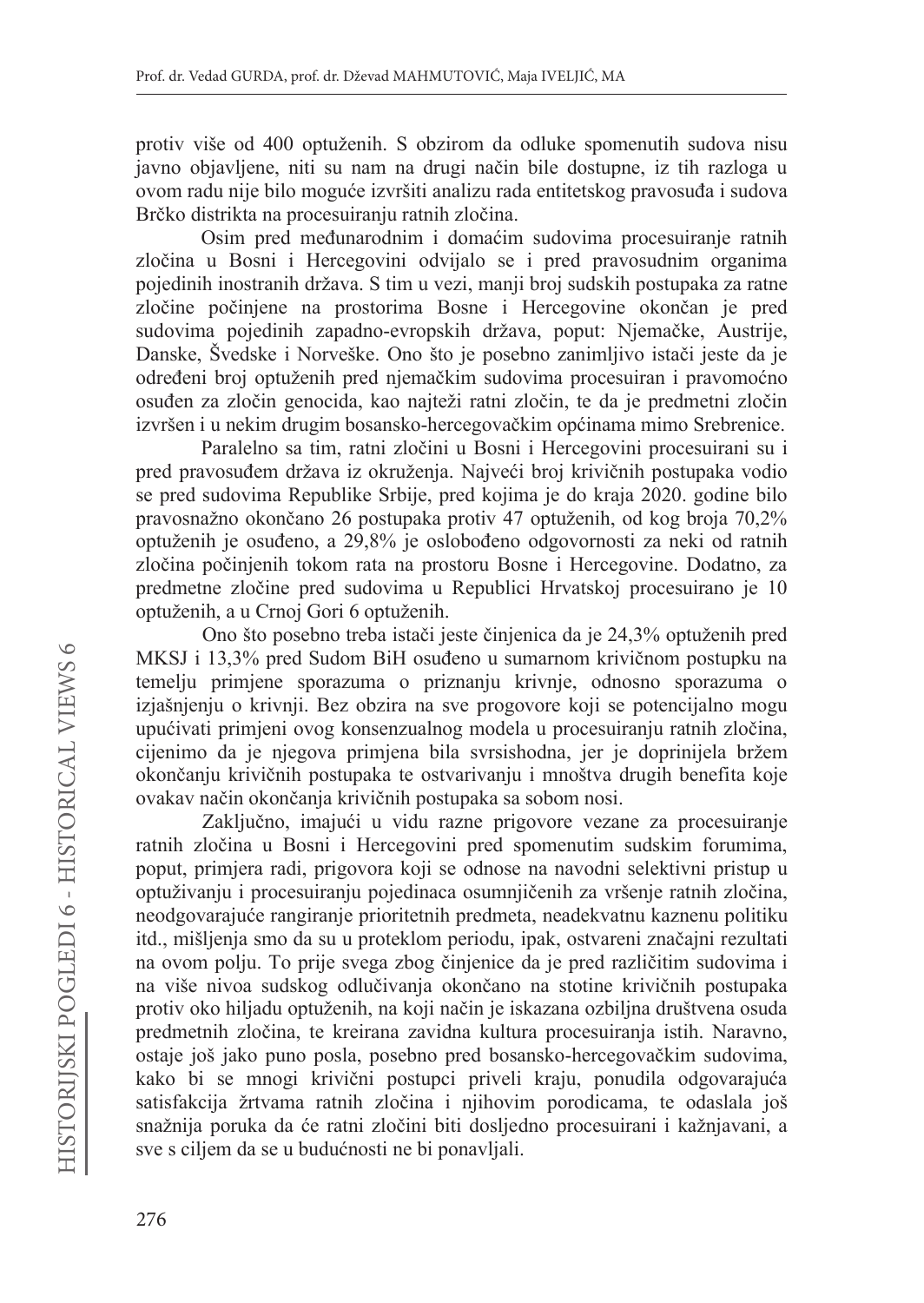#### **Summary**

The international armed conflict, ie the war that took place in the period from 1992 to 1995 on the territory of Bosnia and Herzegovina was marked by severe and systematic violations of international humanitarian law and suffering of apocalyptic proportions. The most terrible consequences of this conflict were reflected in the huge human losses, which according to the results of some recent research are estimated at about 100,000 killed or missing. It can be assumed that many of the above-mentioned sufferings took on the characteristics of certain war crimes. The aim of this paper was, based on available court decisions and other relevant sources, to try to make a summary analysis of the results of the prosecution of crimes before the International Criminal Tribunal for the former Yugoslavia, domestic and foreign judicial forums

Based on the conducted analysis, it can be concluded that by the end of  $2020$ , a large number of court proceedings against about  $1,000$  defendants had been finalized. Proceedings against 101 indictees have been completed before the International Criminal Tribunal for the Former Yugoslavia (ICTY), which primarily prosecuted senior military and political officials. Proceedings against approximately 1/5 of the accused were "prematurely" terminated either due to the withdrawal of the indictment or due to the death of the accused, while in the case of 82 persons they were completed by conducting conventional criminal proceedings. Of this number, 74 or 90.2% were convicted, and 8 defendants  $(9.8\%)$  were acquitted. At the same time,  $8.1\%$  of the accused were convicted of the crime of genocide, while the rest were convicted of another crime within the jurisdiction of this court. When it comes to penal policy, the same percentage of defendants was sanctioned with life imprisonment, and 91.9% were sentenced to imprisonment with an average duration of 15.8 years. Finally, notwithstanding the fact that certain objections could be heard from the general and scientific public regarding the establishment and operation of this court, which related to the alleged illegal and legally unfounded establishment of the court, a selective approach in prosecuting and prosecuting individuals suspected of committing war crimes, inadequate penal policy, etc., is an unquestionable fact that the ICTY has made significant achievements in its work and left an enviable legal legacy. First of all, it contributed to the development of a culture of condemnation and sanctioning of serious violations of international law and war crimes, offered some satisfaction to victims, made appropriate contributions in establishing facts and historical truths related to these crimes, established significant legal standards in international criminal law. etc.

Significant activities in the prosecution of war crimes in Bosnia and Herzegovina also took place before the domestic judiciary. A special focus in this paper was on the proceedings before the Court of B&H. From 2005, when the prosecution of war crimes before this court began, until the end of 2020,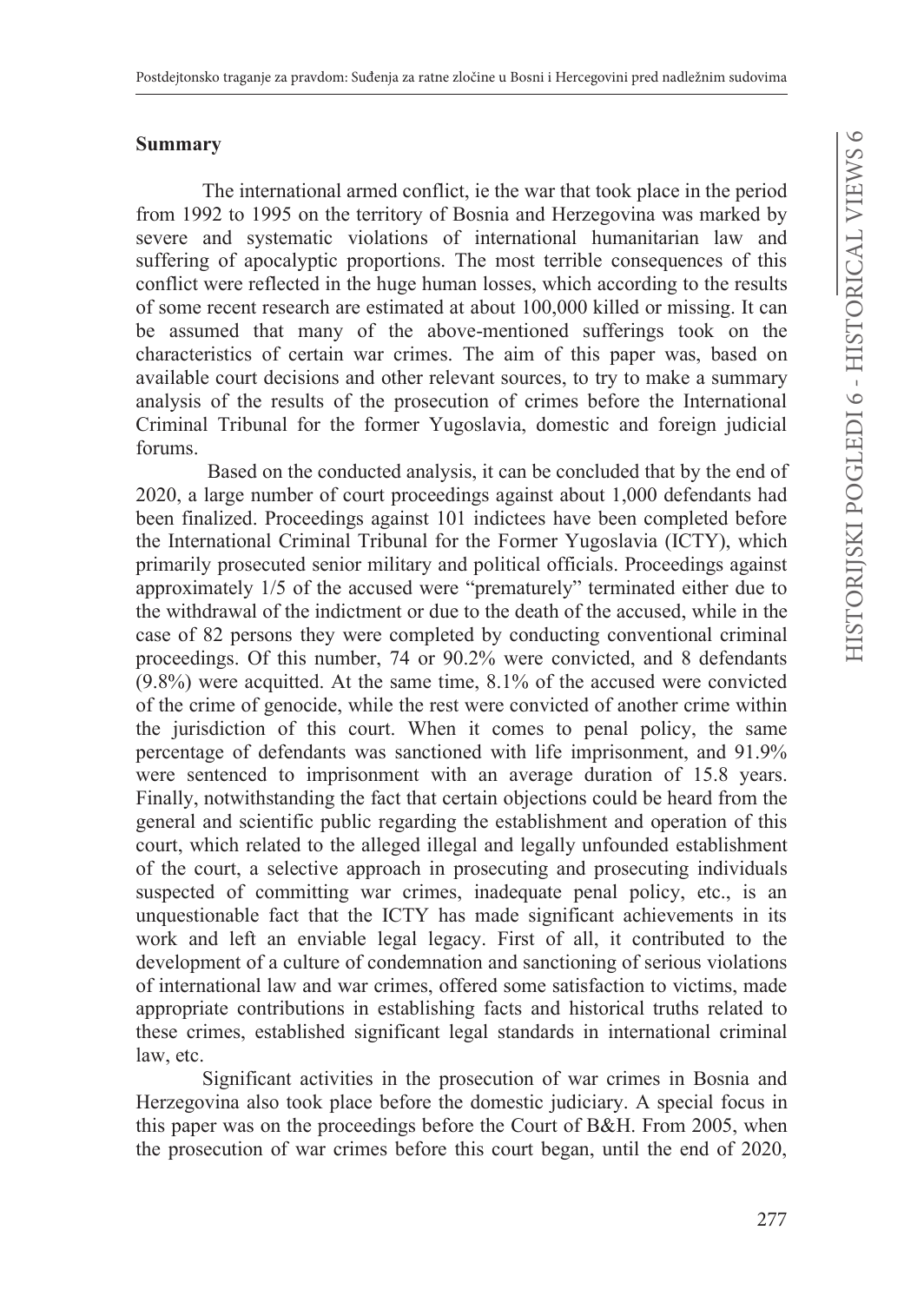241 proceedings against 400 defendants were legally completed. Of this number, slightly more than two thirds (67.2%) were convicted, while approximately one third  $(32.2\%)$  were acquitted. Approximately one half  $(48.3\%)$  of convicts were found guilty of genocide and crimes against humanity as the most serious crimes. If we look at the gender structure of convicts, an extremely large number are men, while only 2.2% of women have been convicted of some war crimes. This is understandable given that the crimes in question arose as a product of armed conflict, in which, as a rule, men are predominantly involved. When it comes to penal policy, 89.6% of war crimes convicts were sentenced to imprisonment, while 11.4% of convicts were sentenced to long-term imprisonment. At the same time, 54.6% of convicts were sentenced to imprisonment below a special minimum, ie the institute of mitigation of punishment was applied. The average sentence of imprisonment and long-term imprisonment imposed on all convicts before the Court of BiH in the observed period was 11.51 years, and it can be concluded that the trial chambers inherited a relatively mild penal policy. Summarizing the results of the work of the Court of B&H in the observed period, it can be stated that a lot has been done in the field of war crimes processing, but that there is still a lot of work before this court, given the very large number of pending cases before this court. on the number of unfinished cases handled by the Prosecutor's Office of Bosnia and Herzegovina.

However, in addition to the Court of B&H, the processing of war crimes in Bosnia and Herzegovina also takes place before the competent courts of the entities and the Brčko District of Bosnia and Herzegovina, and so far criminal proceedings against more than 400 indictees have been completed. Considering that the decisions of the mentioned courts were not publicly announced, nor were they available to us in any other way, for these reasons it was not possible to analyze the work of the entity judiciary and Brčko District courts in processing war crimes.

Apart from international and domestic courts, the processing of war crimes in Bosnia and Herzegovina also took place before the judicial authorities of certain foreign countries. In this regard, a small number of court proceedings for war crimes committed in Bosnia and Herzegovina have been completed before the courts of some Western European countries, such as Germany, Austria, Denmark, Sweden and Norway. What is particularly interesting is that a number of indictees were prosecuted before German courts and convicted of the crime of genocide, as the most serious war crime, and that the crime in question was committed in some other Bosnian municipalities outside Srebrenica.

At the same time, war crimes in Bosnia and Herzegovina were prosecuted before the judiciary of the surrounding countries. The largest number of criminal proceedings were conducted before the courts of the Republic of Serbia, before which 26 proceedings against 47 defendants were finalized by the end of 2020, of which  $70.2\%$  were convicted and 29.8% were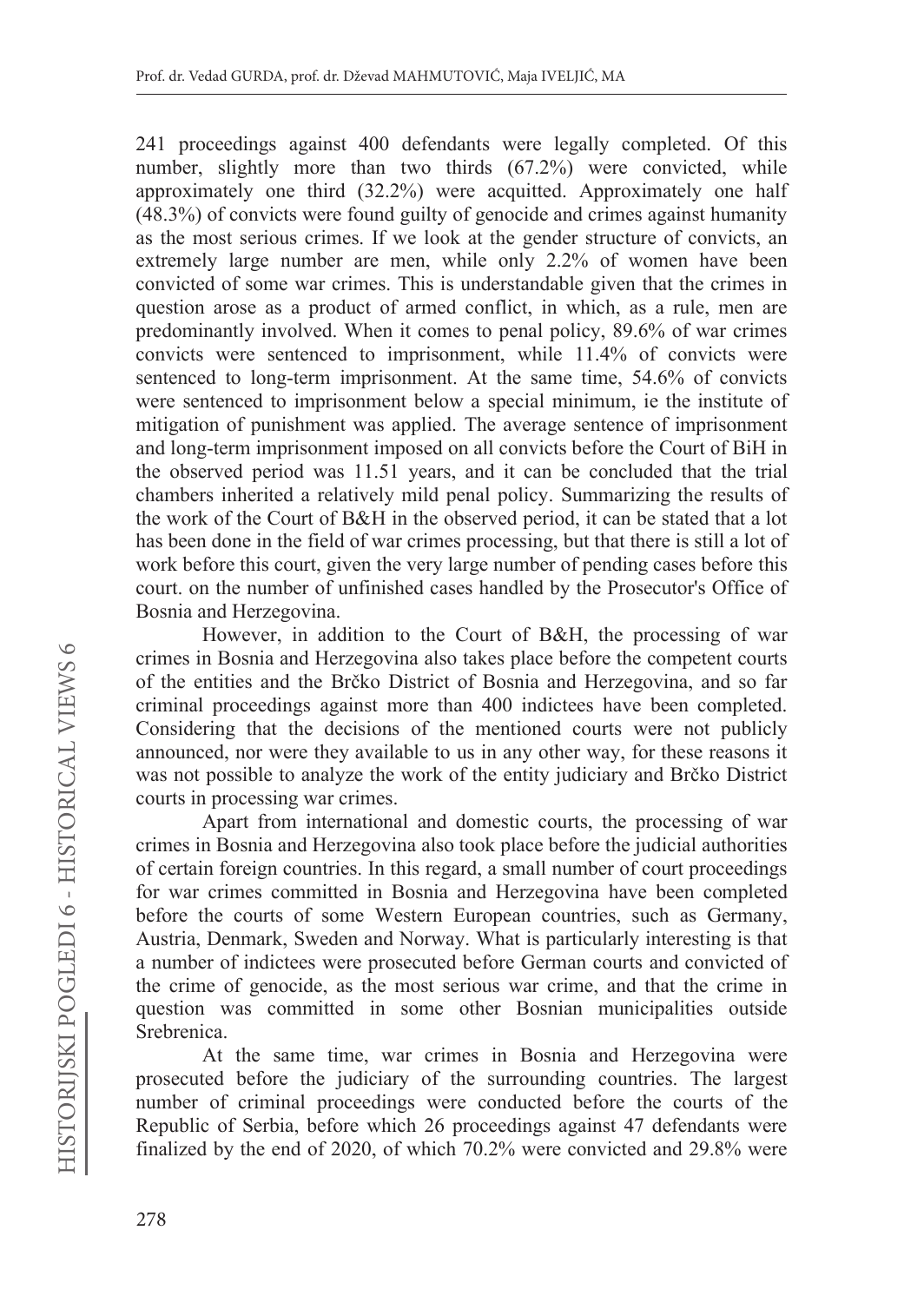acquitted of some of them. war crimes committed during the war in Bosnia and Herzegovina. In addition, 10 indictees were prosecuted for the crimes in question before the courts in the Republic of Croatia, and 6 indictees in Montenegro.

What should be especially emphasized is the fact that  $24.3\%$  of the accused before the ICTY and 13.3% before the Court of B&H were convicted in summary criminal proceedings on the basis of the application of a plea agreement, ie a plea agreement. Regardless of all the potential speeches that may potentially be applied to the application of this consensual model in the prosecution of war crimes, we appreciate that its application was purposeful, as it contributed to faster completion of criminal proceedings and many other benefits that this way of ending criminal proceedings brings.

In conclusion, having regard to the various complaints related to the prosecution of war crimes in Bosnia and Herzegovina before the mentioned court forums, such as, for example, complaints related to the alleged selective approach in prosecuting and prosecuting individuals suspected of committing war crimes, inadequate ranking of priority cases, inadequate penal policy, etc., we are of the opinion that in the past period, however, significant results have been achieved in this field. This is primarily due to the fact that hundreds of criminal proceedings against about a thousand defendants were completed before various courts and at several levels of court decision-making, in which a serious social condemnation of the crimes in question was expressed, and an enviable culture of prosecuting them was created. Of course, there is still a lot of work to be done, especially before the courts of Bosnia and Herzegovina, to bring many criminal proceedings to an end, offer adequate satisfaction to war crimes victims and their families, and send an even stronger message that war crimes will be consistently prosecuted and punished, all with the aim of not repeating themselves in the future.

# $BIBLIOGRAPHI A/BIBLIOGRAPHY$

# **2EMDYOMHQLL]YRUL 3XEOLVKHGVRXUFHV**

- *Prosecutor v. Biljana Plavšiü (IT-00-39&40/1-S), Sentencing Judgement,*  2003.
- *Prosecutor v. Slobodan Miloševiü (IT-02-54-T), Decision on Motion for Judgement of Acquittal,*
- *Prosecutor v. Vojislav Šešelj (IT-03-67-T), Judgement of the Trial Chamber,*  2016, par. 188-189.
- 4. Statut Međunarodnog suda za krivično gonjenje osoba odgovornih za teška kršenja međunarodnoga humanitarnog prava počinjena na području bivše Jugoslavije od 1991, Annex to SCOR. 48/827, 25. Mai 1993, UN Doc. S/RES/827 (1993) sa kasnijim izmjenama i dopunama sadržanim u RES/1166 (1998), RES/1329 (2000), RES/1411 (2002), RES/1431 (2002), RES/1481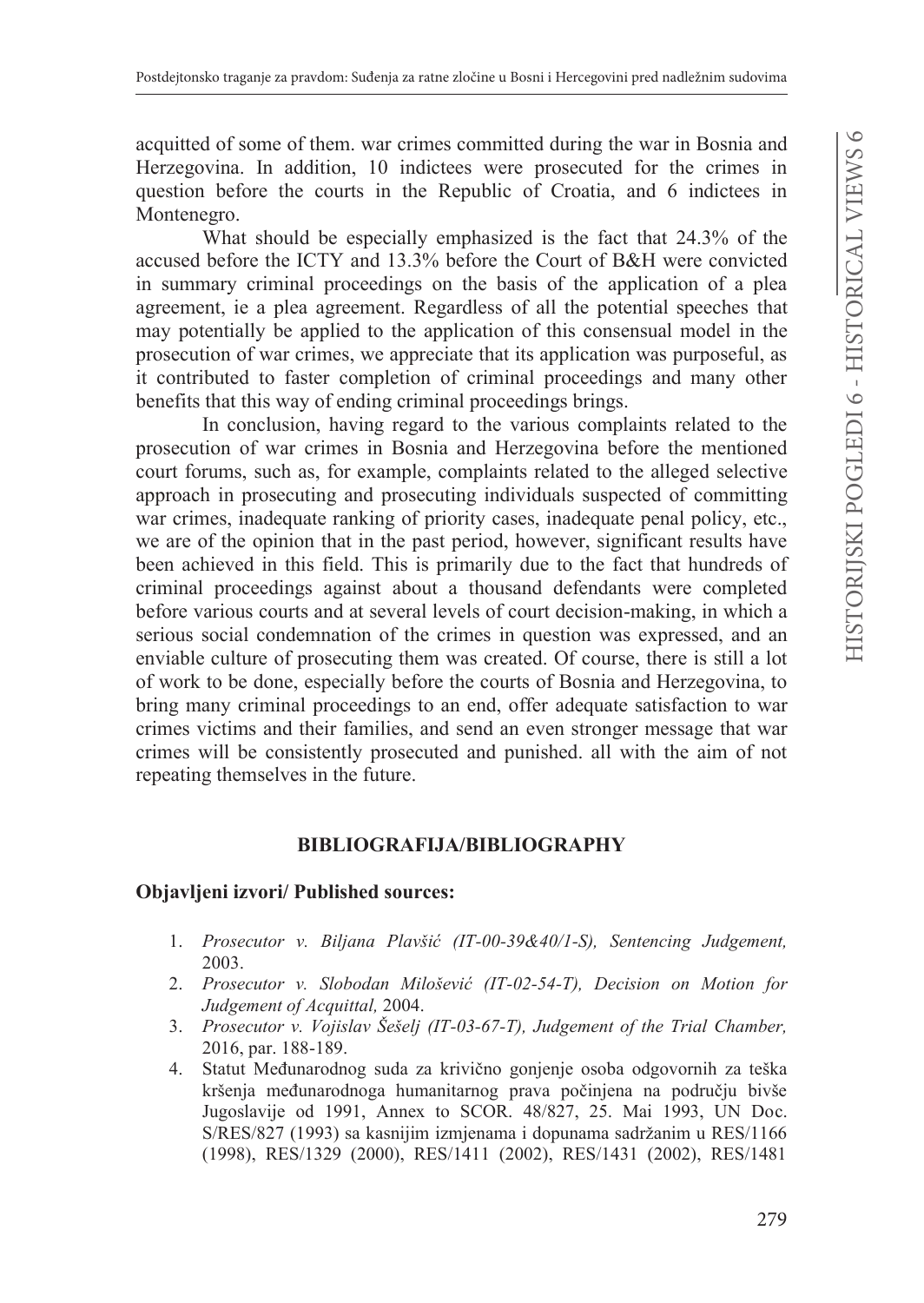(2003), RES/1597 (2005), RES/1660 (2006), RES/1837 (2008), RES/1877  $(2009).$ 

- 5. Tužitelj v. Enver Hadžihasanović i Amir Kubura (IT-01-47-A), Presuda Žalbenog vijeća, 2008. par. 358.
- Tužitelj v. G. Jelisić (IT-95-10-T), Presuda, Žalbenog vijeća, 2001, IV, par (7). 6.
- Tužitelj v. Milan Lukić i Sredoje Lukić (IT-98-32/1-A), Presuda Žalbenog 7. vijeća, 2012, Dispozitiv i par. 669.
- Tužitelj v. Milomir Stakić (IT-97-24-A), Presuda Žalbenog vijeća, 2006, 8. Dispozitiv i par. 428.
- 9. Tužitelj v. Radoslav Krstić (IT-98-33-T), Presuda Pretresnog vijeća, 2001, par. 693.
- 10. Tužitelj v. Stanislav Galić (IT-98-29-A), Presuda Žalbenog vijeća, 2006, Dispozitiv i par. 456.

### Službeni glasnik/Official Gazette

1. "Službeni glasnik Bosne i Hercegovine" br. 3/03, 32/03, 36/03, 37/03, 26/04, 54/04, 61/04, 63/04, 13/05, 30/05, 48/05, 46/06, 53/06, 55/06, 76/06, 29/07, 32/07, 76/07, 15/08, 58/08, 12/09, 16/09, 93/09, 8/10, 72/13, 47/14, 22/15, 40/15, 35/18 i 65/18.

# **Knjige/Books:**

- 1. Babić Miloš, Međunarodno krivično pravo, Banja Luka 2011.
- 2. Dimitrijević Vojin, Hadži–Vidanović Vidan, Jovanović Ivan, Marković Žarko, Milanović Marko, Haške nedoumice: Poznato i nepoznato o Međunarodnom krivičnom tribunalu za bivšu Jugoslaviju (drugo izdanje), Beograd 2013.
- 3. Gracin Dijana, Domjančić Stjepan, Kritički osvrt na primjenu kazne oduzimanja slobode u praksi Međunarodnog kaznenog suda za bivšu Jugoslaviju nakon presude u predmetu Prlić i drugi.
- 4. Ivanišević Bogdan, Gorjanc Prelević Tea, Suđenja za ratne zločine u Crnoj Gori (2009-2015), NVO Akcija za ljudska prava, Podgorica 2016.
- Josipović Ivo, Krapac Davor, Novoselec Petar, Stalni međunarodni kazneni 5. sud, Zagreb 2001.
- Karapac Davor, Međunarodni kazneni sudovi, Rad Hrvatske akademije 6. znanosti i umjetnosti: razred za društvene znanosti, Zagreb 2011.
- 7. Korner Joanna J, Unapređenje procesuiranja predmeta ratnih zločina na državnom nivou u Bosni i Hercegovini, Izvještaj o napretku, Misija OSCE u BiH i Ambasada Velike Britanije, Sarajevo 2020.
- 8. Kreho M, et al. (ur), 10 godina Odjela I za ratne zločine Suda BiH, Sud Bosne i Hercegovine, Sarajevo 2015.
- 9. Pavišić Berislav, Bubalović Tadija, Međunarodno kazneno pravo, Rijeka 2013.
- 10. Simović Miodrag N, Blagojević Milan, Simović Vladimir, Međunarodno krivično pravo, Istočno Sarajevo 2013.
- 11. Škulić Milan, Međunarodni krivični sud nadležnost i postupak, Beograd 2005.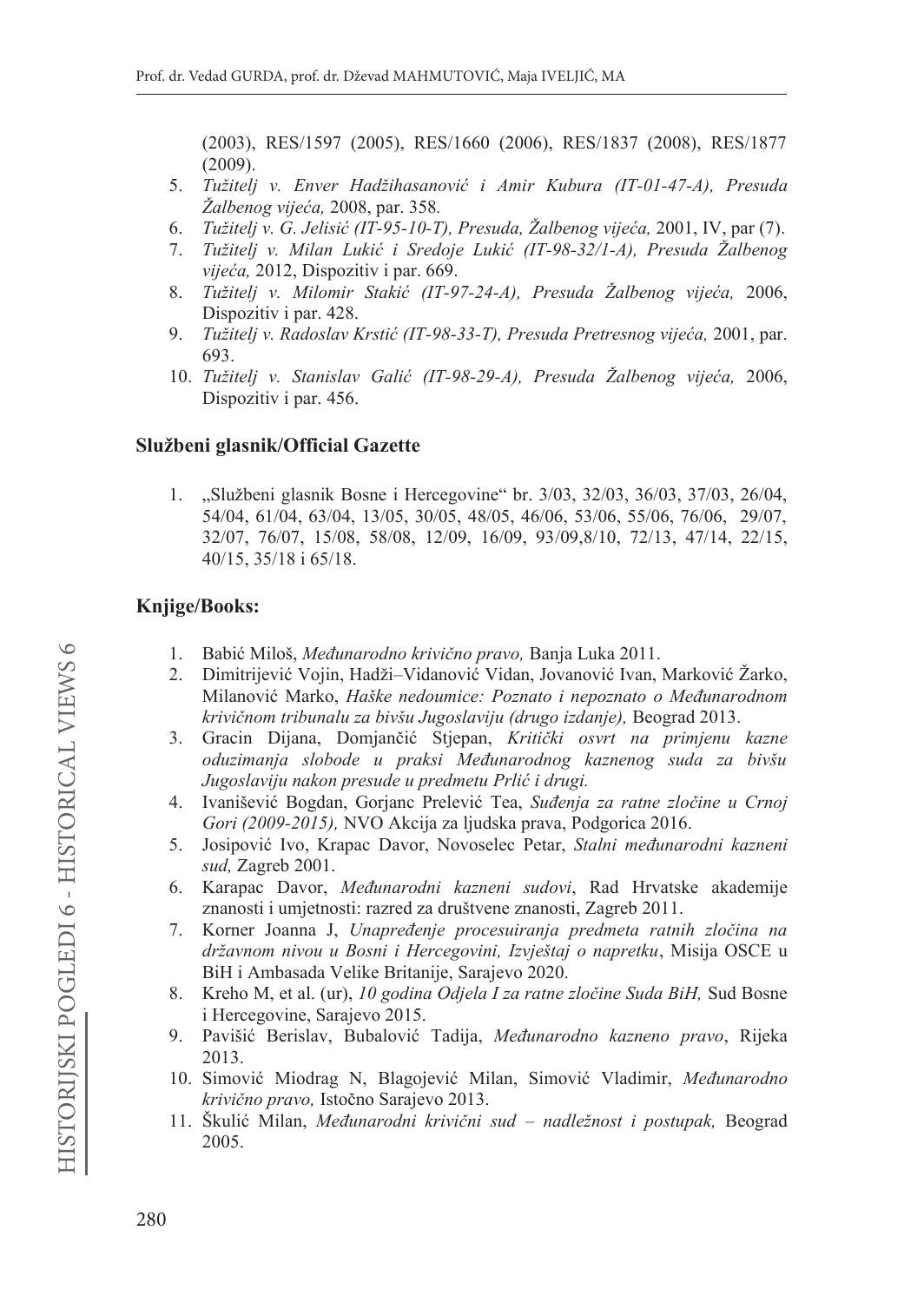12. Tokača Mirsad, Bosanska knjiga mrtvih - Ljudski gubici u Bosni i Hercegovini 1991-1995, Istraživačko dokumentacioni centar Sarajevo, Sarajevo 2012.

# Članci/Articles:

- 1. Ambos Kai, What Does "Intent to Destoroy in Genocide Mean?, *Internationa* Review of the Red Cross, vol. 91, no. 876, 2009, 833-858.
- 2. Cassese Antonio, On the Current Trends towards Criminal Prosecution and Punishment of Breaches of International Humanitarian Law, European Journal of International Law, vol. 9, no. 1/1998.
- 3. De Vlaming Frederiek, Clark Kate, War Reparations in Bosnia and Herzegovina: Individual Stories and Collective Interests, in: Dubravka Zarkov, Marlies Glasius (eds), Narratives of Justice In and Out of the Courtroom: Former Yugoslavia and Beyond, Springer 2014.
- 4. Gurda Vedad, The Prosecution of Genocide in Bosnia and Herzegovina Before International, Domestic and National Courts of Other Jurisdictions, Monumenta Srebrenica, god. 4, 2015.
- 5. Karović S, Kompleksnost utvrđivanja postojanja genocidne namjere, Zbornik radova Pravnog fakulteta u Splitu, god. 51, br. 1, 2014, 119-139.
- 6. Klamber Mark, International Criminal Law in Swedish Courts: The Principle of Legality in the Arklöv Case, *International Criminal Law Review*, vol. 9, no. 2, 2009, 395-409.
- 7. Mahmutović Dževad, Alibegović Mirna, Status and Perspectives of War Crimes Processing in Bosnia and Herzegovina, Human Research in Rehabilitation, vol. 9, no 2, 2019.
- 8. Martin-Orteaga Olga, Prosecuting War Crimes at Home: Lessons from the War Crimes Chamber in the State Court of Bosnia and Herzegovina, International Criminal Law Review, 2012.
- 9. Omerović Enis, Suvremene doktrinarne postavke i koncept međunarodnog krivičnog suda o specifičnoj namjeri kod zločina genocida, Anali Pravnog fakulteta u Zenici, vol. 5, br. 10, 2012, 173-199
- 10. Palombino Fulvio Maria, Should Genocide Subsume Crimes Against Humanity? Some Remarks in the Light of the Krstić Appeal Judgment, Journal of International Criminal Justice, vol. 3, no. 3, 2005, 778-789.
- 11. Szpak Agnieszka, National, Ethnic, Racial, and Religious Groups Protected against Genocide in the Jurisprudence of the ad hoc International Criminal Tribunals, The European Journal of International Law, vol. 23, no. 1, 2012.
- 12. Žagar Marina, Međunarodni kazneni tribunal za bivšu Jugoslaviju: Pregled nekih postignuća i kritika, Pravnik: Časopis za pravna i društvena pitanja, vol. 47, br. 94, 2013, 20-35.

# **Internet:**

- 1. Dizdarević Emina, Polovina tužilaca za ratne zločine u 2020. provela u sudnici manje od deset dana (https://detektor.ba/2021/02/11/polovina-tuzilacaza-ratne-zlocine-u-2020-provela-u-sudnici-manje-od-deset-dana/ pristup:  $17.03.2021$ ).
- 2. http://www.hlc-rdc.org/?cat=234 (pristup: 26. mart 2021).